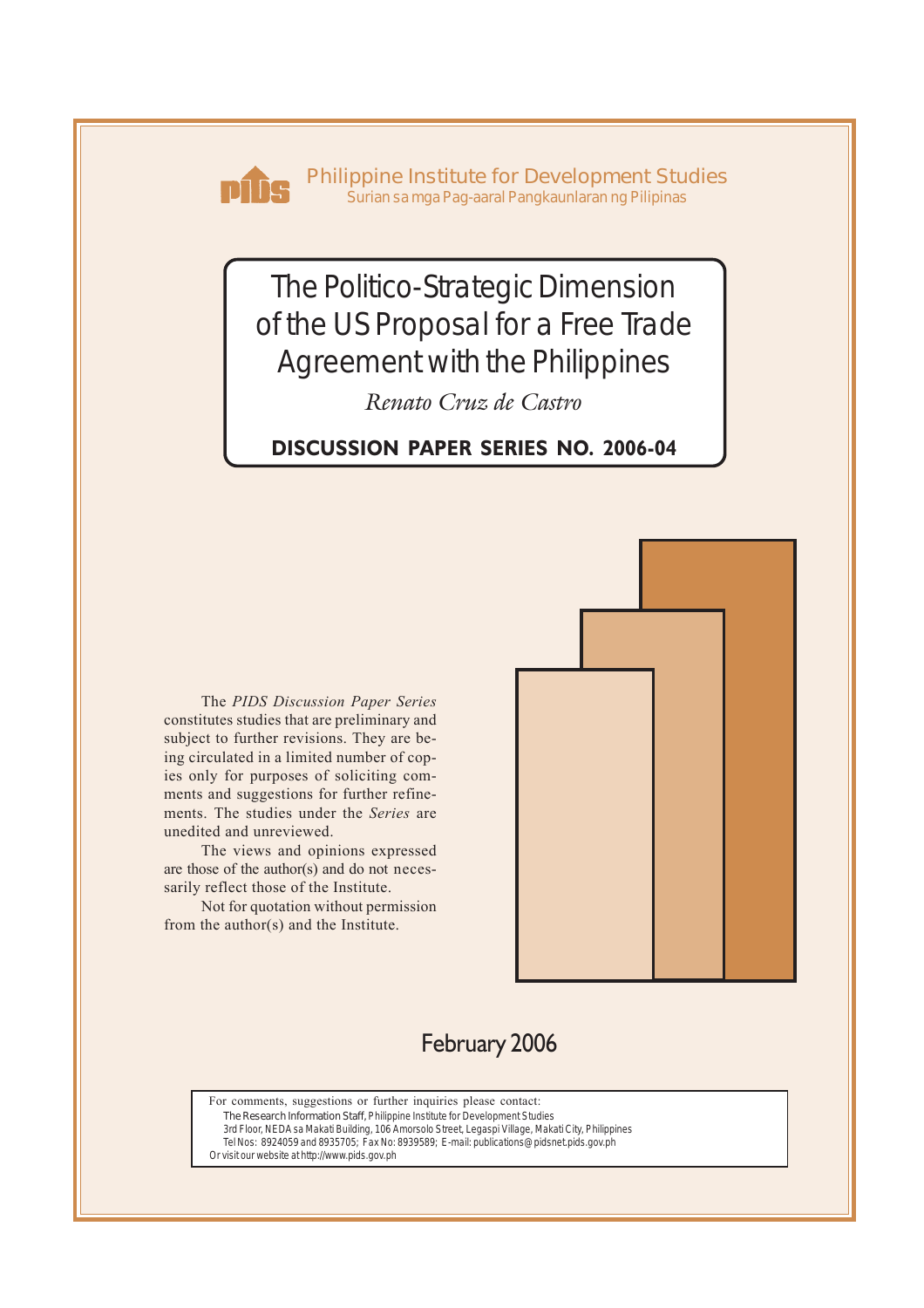#### **The Politico-Strategic Dimension of the U.S. Proposal for a Free Trade Agreement (FTAs) with the Philippines<sup>1</sup>**

**By Renato Cruz De Castro, Ph.D.** 

#### **Abstract**

This research paper examines the politico-strategic motivations of the Bush Administration's effort to foster Free Trade Agreements to a number of countries, including the Philippines. It argues that FTAs are being used by the U.S. as means of advancing the trade interest of American business, as well as ensuring its leadership in the global political economy. The article observes that the current attempt of the Bush Administration to push for FTAs is driven by political dynamics. Among these are the competition between the Congress and the White House, the U.S. strategy in the war on terror, pressuring the E.U to another round of trade liberalization negotiations, and ensuring American access to the East Asian regional economy. The article then discusses the specific politico-strategic motives of the Bush Administration in its offer of an FTA to the Philippines. In conclusion, it explores the possible political ramifications of an FTA with the U.S. on Philippine society and how the Philippine government can respond to this offer of a preferential trading arrangement from its major security ally.

*Keywords: Competitive Trade Liberalization, Preferential Trading Arrangement, American economic hegemony, war on terror, Trade Promotion Authority Act, Trade Negotiating Authority of 2001, East Asian FTAs, Philippine Foreign Policy* 

<sup>1</sup> The author would like to acknowledge the invaluable contribution and support of Mr. Juan Miguel Padua as well as other researchers at the Foreign Service Institute namely: Ms. Rhodora Joaquin, Ms. Eileene Arquiza and Mr. Nomer Ado.

This paper is jointly funded by the PIDS- Philippine APEC Study Center Network and DTI-GTEB as part of its RP-US FTA Research Project.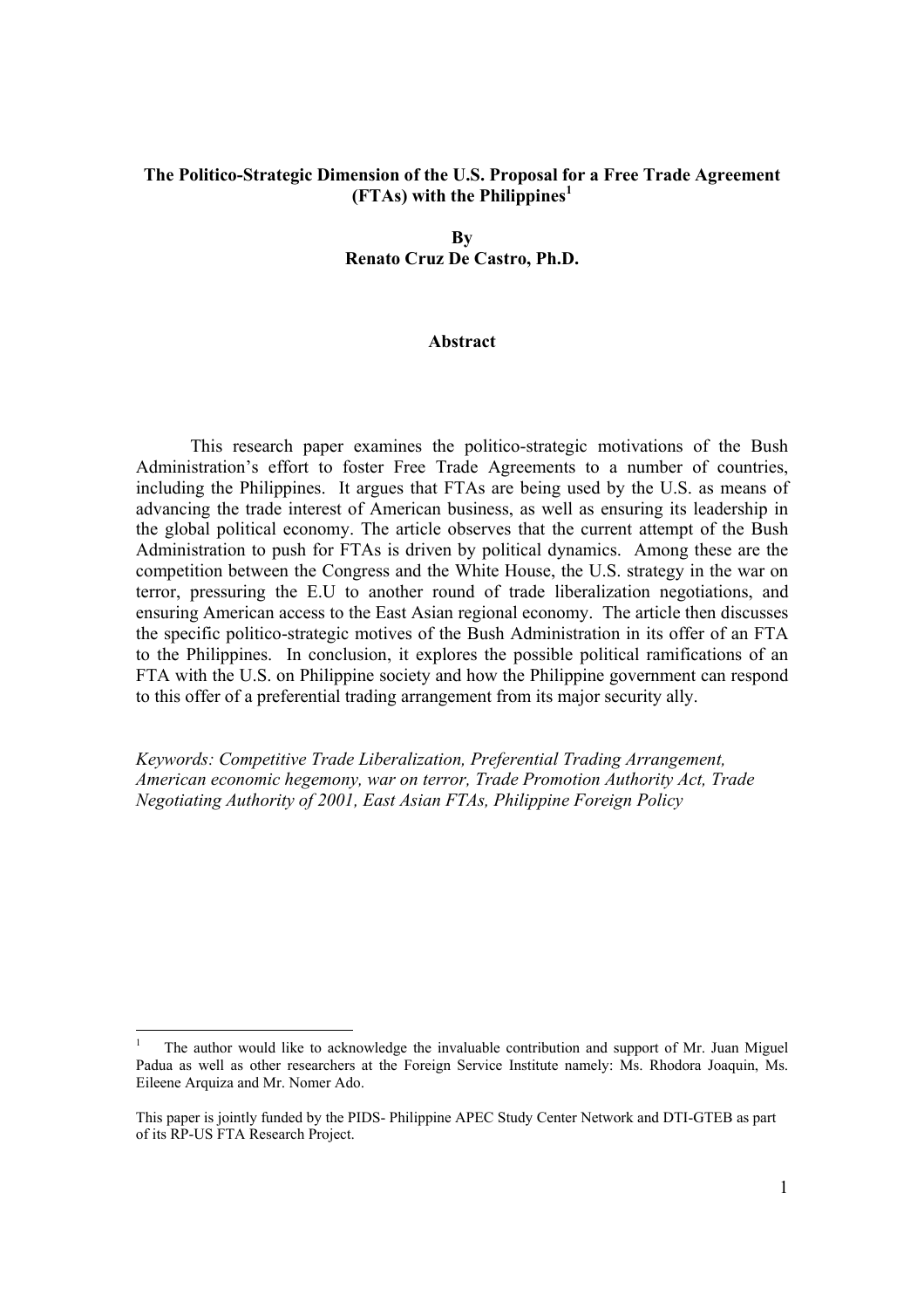#### **Executive Summary**

The Bush Administration's recent efforts to negotiate and conclude free trade agreements (FTAs) with a number of countries, including the Philippines, are largely driven by politico-strategic motives. These motives include the U.S. interest of advancing trade opportunities for American businesses and retaining its role as a leader in the global political economy. In pursuing these objectives, Washington must strike a delicate balance between competing domestic interests, while meeting the challenges of realities brought about the war on terrorism and the emergence of regional economic blocs. It has been a policy of the U.S. since the end of Second World War to promote the reduction of trade barriers and to develop a rule-based system based on multilateral institutions. The U.S. believes that a more open trading system would provide more markets and businesses for American firms. Over the past seventy years, Washington took the lead in promoting a liberal trading system by through multilateralism. The U.S. took the lead in the formation of the General Agreement on Tariffs and Trade (GATT), which eventually became the World Trade Organization (WTO).

Recent international trends, such as the war on terrorism and the growing economic prowess of the European Union (EU) and China, are poised to undermine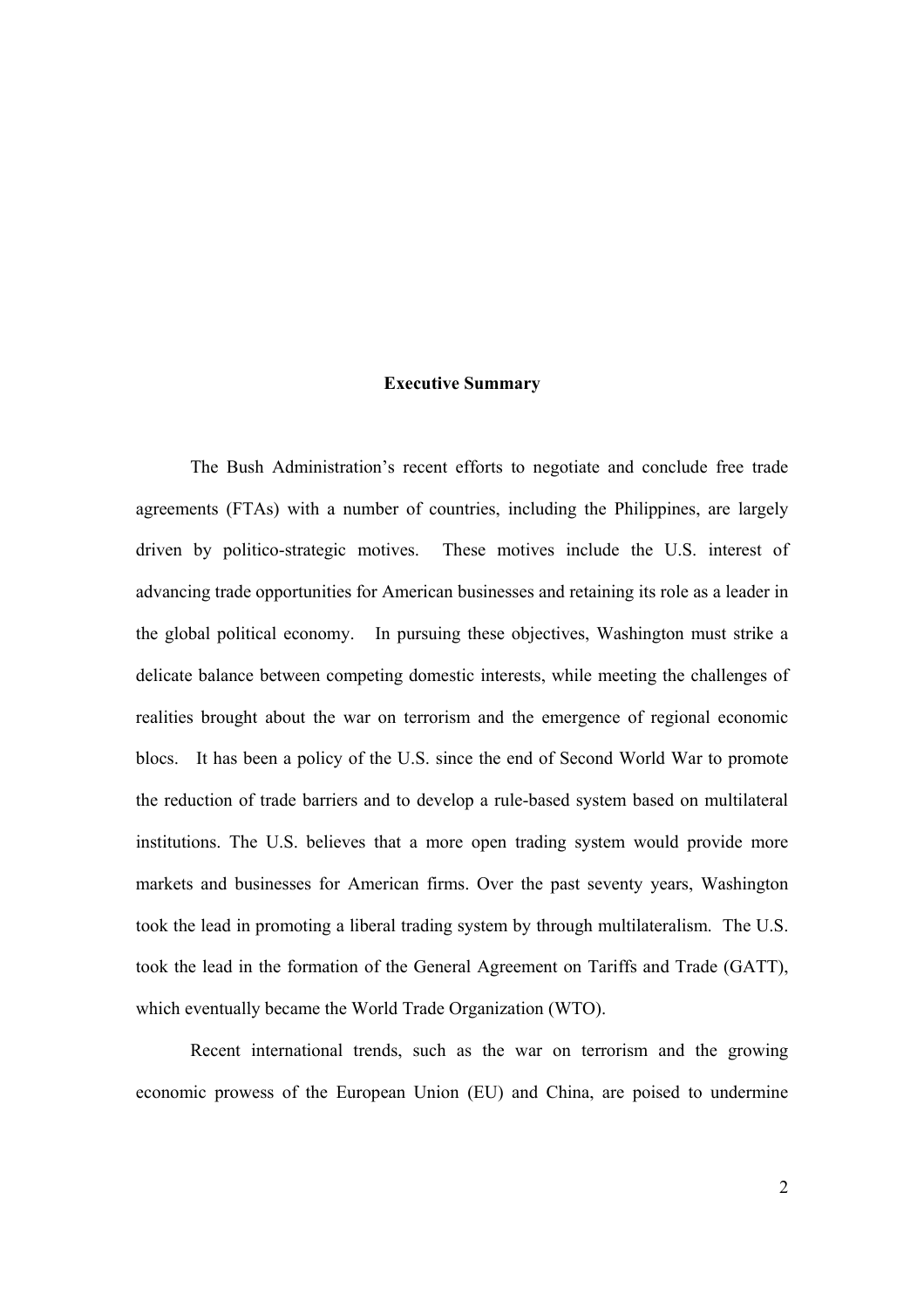American management and leadership role in the global political economy. The Bush Administration sought to offset these trends by forging bilateral FTAs with a number of countries in a "new coalition of the willing" in trade liberalization. Current U.S. trade policy is a result of the interplay of various political factors such as balancing interests between Congress and the President, complementing American strategy on the war on terror, exerting pressure for another round of multilateral negotiations and ensuring U.S. access to the East Asian regional economy. The U.S. must be able to reconcile these dynamics or it would risk isolating itself while other regional players such as the EU, China and Japan assume a more pronounced role.

The proposal of an FTA between the U.S. and the Philippines was first announced in March 2002. A few months later in October, the U.S. initiated the creation of the Enterprise for ASEAN Initiative (EAI). The EAI offers the prospects for an FTA to members states of the Association of Southeast Asian Nations (ASEAN). The U.S. was able to forge an FTA with Singapore and is currently negotiating with Thailand for an FTA. An FTA between the Philippines and the U.S. would further strengthen their bilateral relationship, especially in the security realm. A Philippine-U.S. FTA can also lead to an increase in Philippine exports to the huge U.S. market and contribute to its economic development. However, it is expected that the process leading to an FTA would entail numerous challenges for the Philippine government. Based on the Mexican experience during the negotiations and ratification of the North American Free Trade Agreement (NAFTA) in the early 1990s, it is presumed that the Philippines would experience intense political pressure from different interest groups who stand either to gain or lose from the agreement. An FTA with the U.S. would widen political cleavages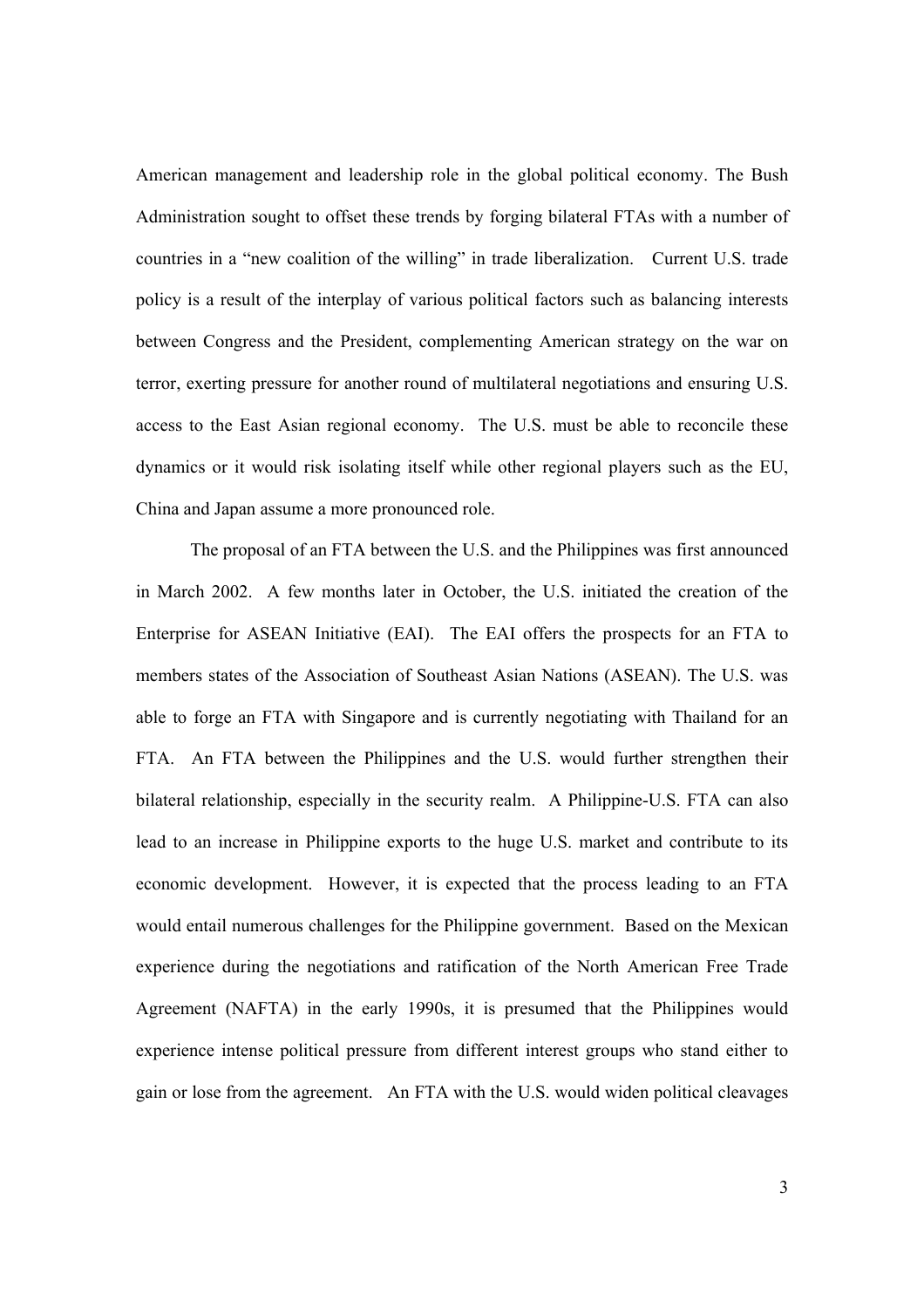and generate more in a society plagued with insurgencies. This will also affect some sectors of the economy (agriculture and services) that will experience massive business closures and job displacements. Radical political change might also occur due to the reforms needed to meet the macro-economic requirements of the agreement. Finally, an FTA with the U.S. also risks limiting Philippine foreign policy and puts the country in a bind with American in the future.

 Despite these political ramifications, the Philippines cannot simply stay out of the U.S. system of bilateral FTAs. This will mean trade discrimination against Philippine exports to the American market. It is expected that such an agreement with a superpower would generate domestic opposition. The government must be prepared to face such domestic backlash with a promised abundance of economic benefits to the majority of the people. It is therefore recommended that the Philippines needs to create a strong political sponsor in the form of a broad based political coalition. This coalition would be responsible in informing the public and enlisting support from the different sectors of the society. The failure to do so would invite numerous protests that will erode the credibility of the government and widen cleavages in Philippine society.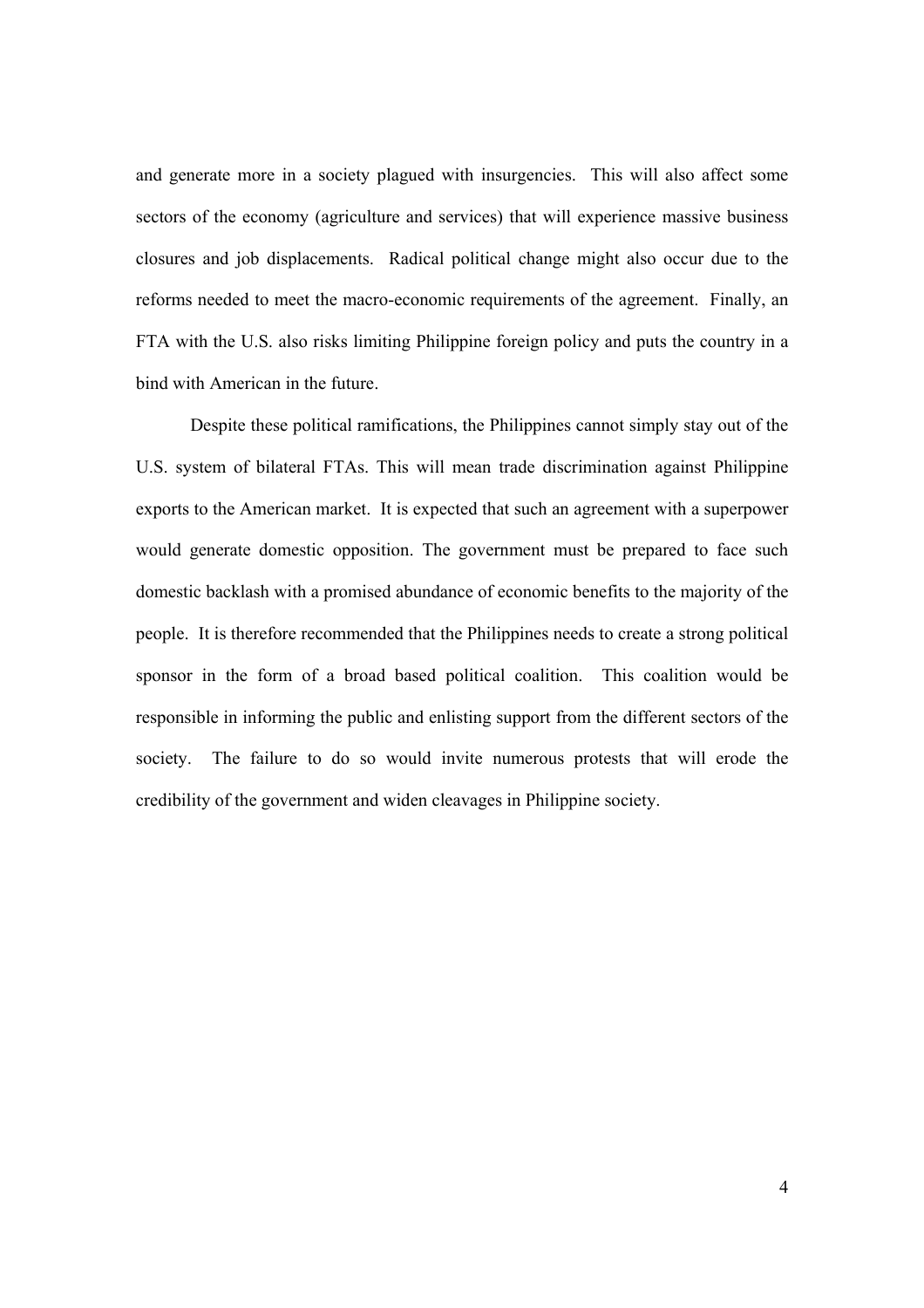### **Table of Contents**

| I. Abstract                                                                                                                                                                  | p.1   |
|------------------------------------------------------------------------------------------------------------------------------------------------------------------------------|-------|
| <b>II. Executive Summary</b>                                                                                                                                                 | p.2   |
| III. The Politico-Strategic Dimension of the U.S. Proposal<br>For a Free Trade Agreement (FTAs) with the Philippines:<br><b>Possible Political Implications and Response</b> | p.5   |
| A. Motives Behind FTAs                                                                                                                                                       | p. 8  |
| <b>B.</b> The Domestic Dynamics                                                                                                                                              | p. 15 |
| C. The Regional Imperative                                                                                                                                                   | p. 29 |
| D. The Southeast Asian FTA Gambit                                                                                                                                            | p. 34 |
| E. The Next on the List: The Philippines?                                                                                                                                    | p. 38 |
| F. Possible Political Implications for the Philippines                                                                                                                       | p. 41 |
| G. What is to be done?                                                                                                                                                       | p. 47 |
| <b>IV.</b> Bibliography                                                                                                                                                      | p. 53 |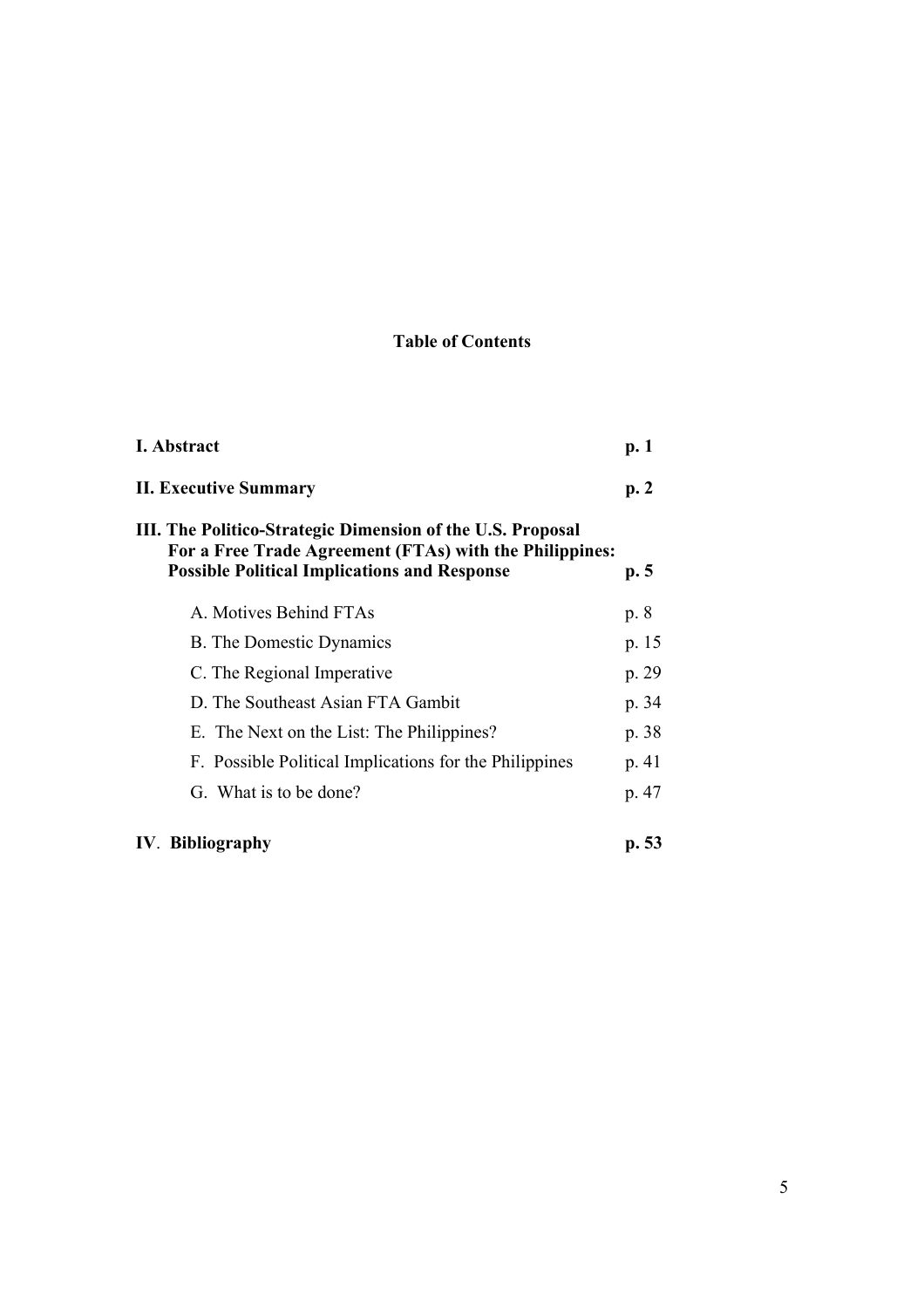#### **The Politico-Strategic Dimension of the U.S.' Proposal for FTAs to the Philippines: Possible Political Implications and Response By Renato Cruz De Castro, Ph.D.**

"Trade, together with war, constitutes one of the oldest modes of international communication and affects the well-being of an ever-large segment of the world population. Because of this, it has always been a central issue in national, regional and international politics, reflecting the fact that policy decisions regarding, for example, levels of tariff at national borders, have differential effects on groups within and outside national communities..."<sup>2</sup>

#### *Hocking and McGuire, 2004*

**"**Regional economic groups are often inspired by political motives, despair over the achievement of genuine multilateralism, and among other things, by a desire to obtain more leverage in global economic negotiations..."<sup>3</sup>

*G.R. Berridge, 1997* 

On March 11, 2002 Senator Richard Lugar presented to the United States

Congress Senate Bill 2004. The bill authorizes the American president to negotiate and

<sup>&</sup>lt;sup>2</sup> Brian Hocking and Steve McGuire, "Trade Politics: Environment, Agendas and Processes," Brian Hocking and Steve McGuire (eds.) *Trade Politics* (New York: NY: Routledge, 2004).p. 1.

<sup>&</sup>lt;sup>3</sup> G.R. Berridge, *International Politics: States, Power and Conflict since 1945* (Trowbridge, the United Kingdom: Redwood Books, 1997).p. 41.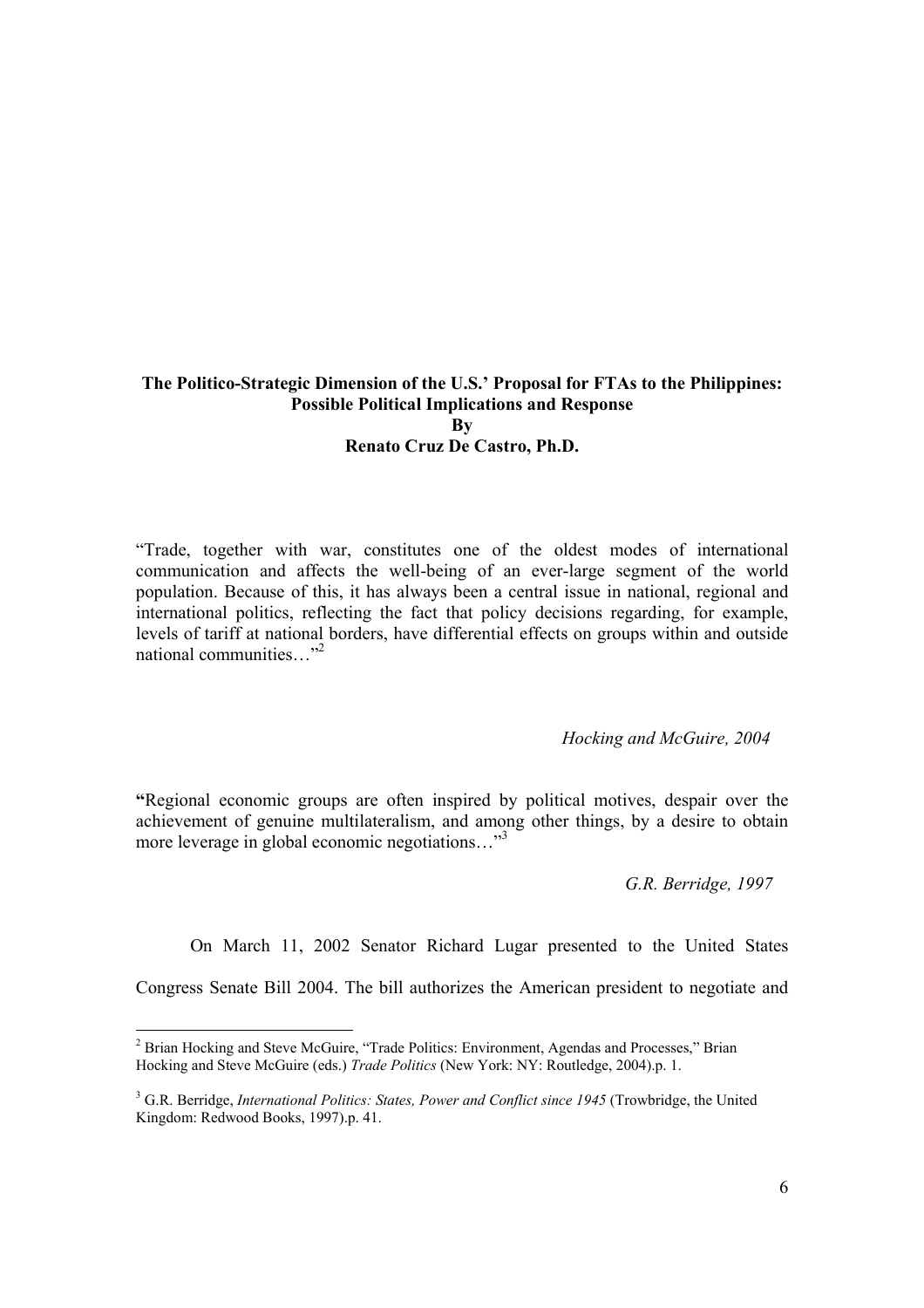conclude a free-trade agreement (FTA) with the Republic of the Philippines. Washington's offer of an FTA to Manila has very strong political-strategic undertones.<sup>4</sup> It should be noted that Washington's choice of a bilateral negotiating partner is based on a number factors ranging from the open trade policy of the partner country, hemispheric political grounds (as in the case of Central America), global strategy (as in the proposed negotiations in the Middle East) to support for the wider U.S. foreign policy objectives (as in the cases of the Israel, Jordan, and Australia). The Philippines is not a major trading partner of the U.S. However, an FTA with the Philippines will have important strategic and foreign policy implications on the Bush Administration's current war on terror and on the revitalized security relation with Manila.

A free trade deal with the Philippines will not only manage practical trade problems with the latter, but more significantly build closer bilateral economic and security ties. The Bush Administration considers the proposal as part of its international counter-terrorism initiative. Washington extends an FTA to the Philippines to elicit political compliance and loyalty from the country. It is also aimed at minimizing political disputes between the two allies in the light of the war on terror and other future conflicts in East Asia. From the Bush Administration's view, an FTA deal will provide the Philippines a better chance to compete in a changing and globalizing international economy and, possibly, enable it to lift the majority of the population from poverty through international trade, and to contribute to regional stability and order.

<sup>&</sup>lt;sup>4</sup> A free trade agreement consists of an arrangement between states by which they agree to remove all customs duties (quotas) on goods passing between them. Each party is free, however, to unilaterally determine the level of customs duty on imports coming from third party states. A good example of this arrangement was the European Free Trade Area of 1957.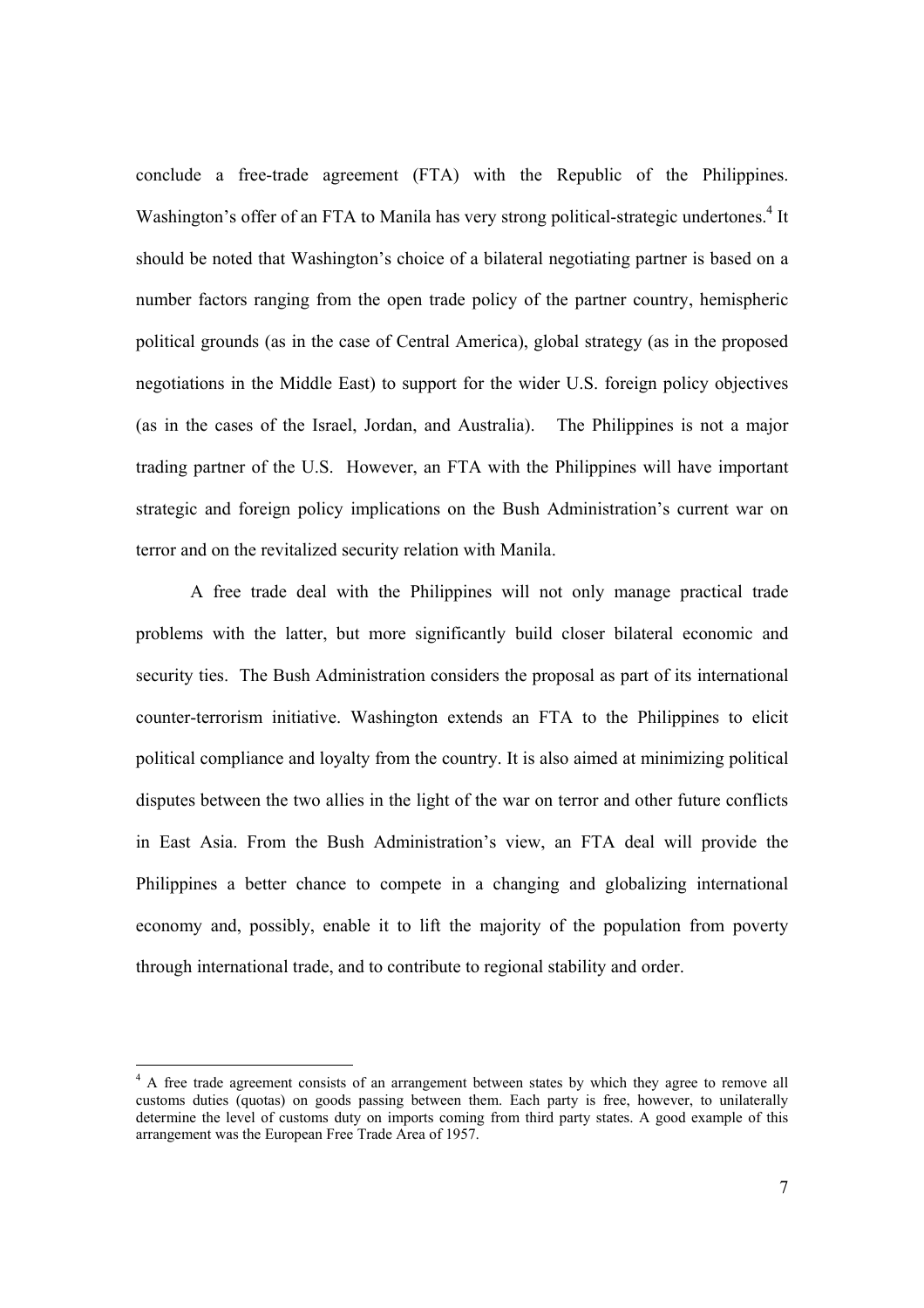From a larger picture, the U.S.'s initiative to forge an FTA with the Philippines is a component of the Bush Administration's global effort to pursue a policy of competitive liberalization. This policy is primarily aimed at creating a competition in [trade] liberalization that will "increase U.S. trade leverage and promote open markets in the western hemisphere and throughout the world."<sup>5</sup> It is part and parcel of the Bush Administration's coherent strategy of competitive liberalization that is directed to establish free trade relations with countries selected on the basis of the following criteria: 1) net economic gains for the U.S; 2) promotion of constructive economic reforms in the designated country; 3) importance for broader U.S. trade policy; and 4) significance for overall U.S. foreign policy objectives.<sup>6</sup> The Philippines is one of the East Asian countries being considered by the U.S. This is because Washington's aims to encourage economic reform and to cement economic and foreign policy ties with its oldest Southeast Asian ally. In addition, this move will give the U.S. additional leverage against any European stalling of the global trade negotiation, and more significantly, the ability to thwart the prospect of a new East Asian economic bloc that will exclude American economic interests in the region.

It is imperative for the Philippines to understand, analyze, and effectively respond to the Bush Administration's offer of a free trade agreement. This entails determining whether it will be in the country's interest to consider and possibly accept this proposal. Thus, this research addresses the following background issues of an FTA proposal: 1)

<sup>&</sup>lt;sup>5</sup> Statement of the Honorable Robert B. Zolleck, United States Trade Representative, Testimony before the Subcommittee on Trade of the House Committee on Ways and Means. Hearing on Summit of the Americas and Prospects for Free Trade in the Hemisphere. May 8, 2001. Quoted from William Copper, "Free-Trade Agreements: Impact on U.S. Trade and Implications for U.S. Trade Policy*," Congressional Research Service (CRS) Report for Congress* (Washington D.C.: The Library of Congress, April 9, 2002). p. 5.

<sup>6</sup> C. Fred Bergsten, "Foreign Economic Policy for the Next President," *Foreign Affairs* 83, 2 (March/April 2004).p. 95.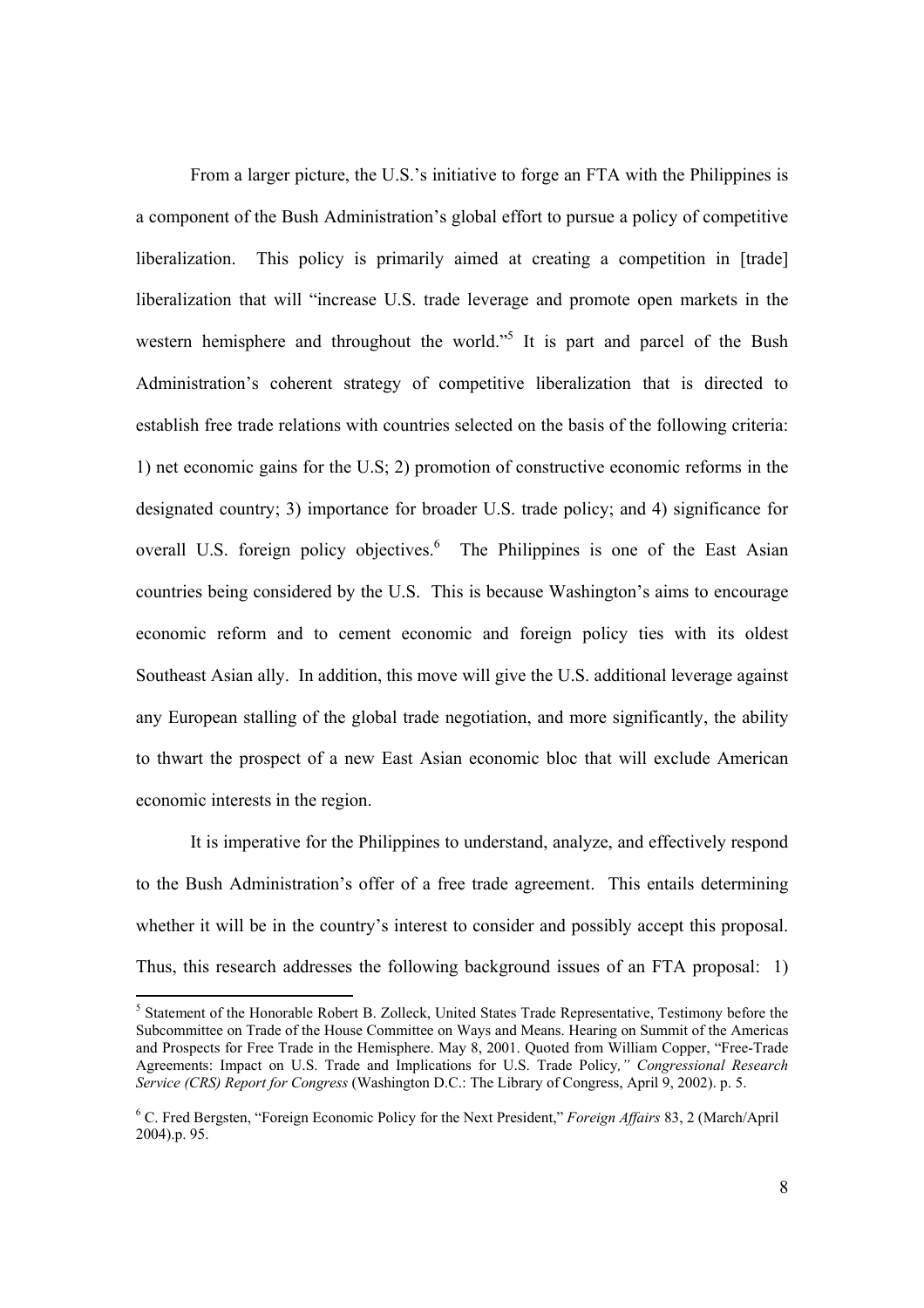what are the strategic and political dimensions of a free-trade arrangement? 2) What are the strategic and political agenda of the Bush Administration in its current effort to promote competitive liberalization in international trade? How will the American FTA proposals in East Asia affect the regional considering the growing economic competition among the United States, China, and Japan? What are the possible politico-strategic issues pertinent to the U.S. offer of an FTA to the Philippines? What are the possible politico-strategic implications on the Philippines? And what should be the Philippine political strategy to the FTA proposal from the United States?

#### **Motives behind FTAs**

In the last few years since the end of the Cold War, the U.S. has been actively forming bilateral and regional FTA with a number of countries. Currently, the U.S. is conducting negotiations with 33 Latin American countries to create a Free Trade Area of the America (FTAA) by 2005 and with various Asian and Pacific-Rim to form a free trade and investment area by  $2020$ .<sup>7</sup> Since 2002, U.S. efforts to form bilateral and regional free trade areas have intensified. The Bush Administration negotiated and signed FTAs with Singapore, Chile, Australia, Morocco, Bahrain, Thailand, and member states of the Central American Common market and the Southern African Customs Union although these countries are not among the U.S.'s top 10 trading partners. The U.S. motives behind its FTA are a mixed of economic and political factors. One important factor is to protect American exporters from being discriminated by foreign companies

<sup>&</sup>lt;sup>7</sup> William H. Cooper, Free Trade Agreements: Impact on U.S. Trade and Implications for U.S. Trade Policy (Washington, D.C.: Congressional Research Service, April 9, 2002). p. 2.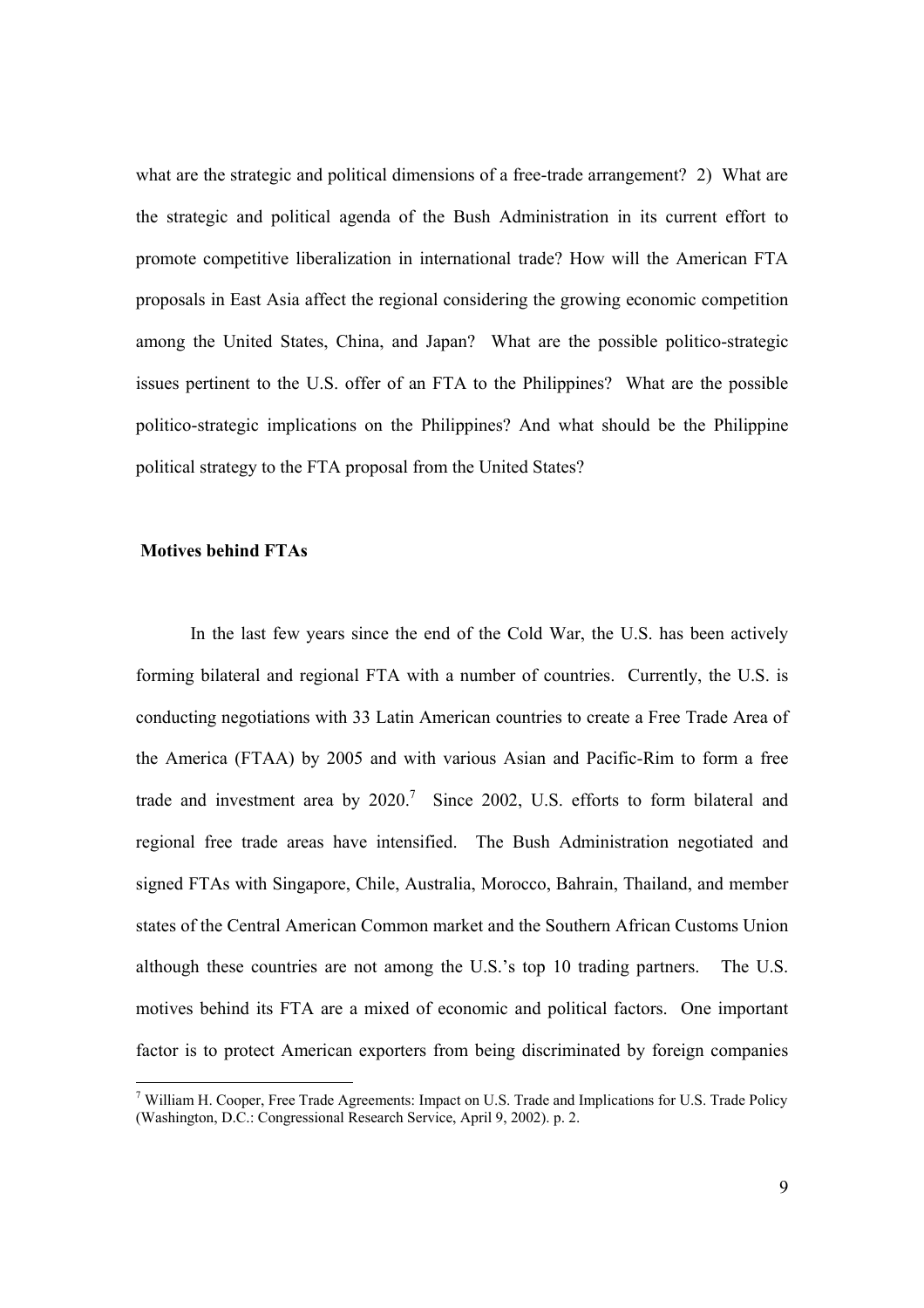that get preferential treatment from FTAs that exclude the U.S. Another consideration is to reaffirm American political and strategic support to certain countries and strengthen its ties with these states. As the world's only superpower, the U.S. efforts to form an FTA cannot be separated from its wider politico-strategic interests. Its large market and strong economy have laid the very foundation not only for its economic growth and prosperity but also its military prowess in the  $20<sup>th</sup>$  century. Consequently, trade liberalization has been an integral component of American foreign policy. It has made the U.S. economy vibrant, and is immensely credited with developing the country as ultimately the only superpower in the world.

American integration of this economic agenda to its overall foreign policy stems from the political leadership's recognition that global economy is far from being a perfect market. Thus, the government has to play an active role in improving the country's balance of trade and national welfare.<sup>8</sup> Faced by colonial preferences and protected markets in the aftermath of the Second World War, the government found it necessary to assist American firms to generate positive externalities (technological spillovers and a large market) as well as to shift profits and earnings away from foreign firms to American companies. Since the late 1940s, trade liberalization has helped American firms increase their productive capabilities, and has paved the way for the building of excess production capacity for the country's economy.<sup>9</sup> Thus, the foreign economic policy agenda of every U.S. administration in the last 70 years has been directed at

<sup>8</sup> Robert Gilpin, *Global Political Economy* (Princeton, New Jersey: Princeton University Press, 2001).p. 124.

<sup>9</sup> *Ibid*. p. 124.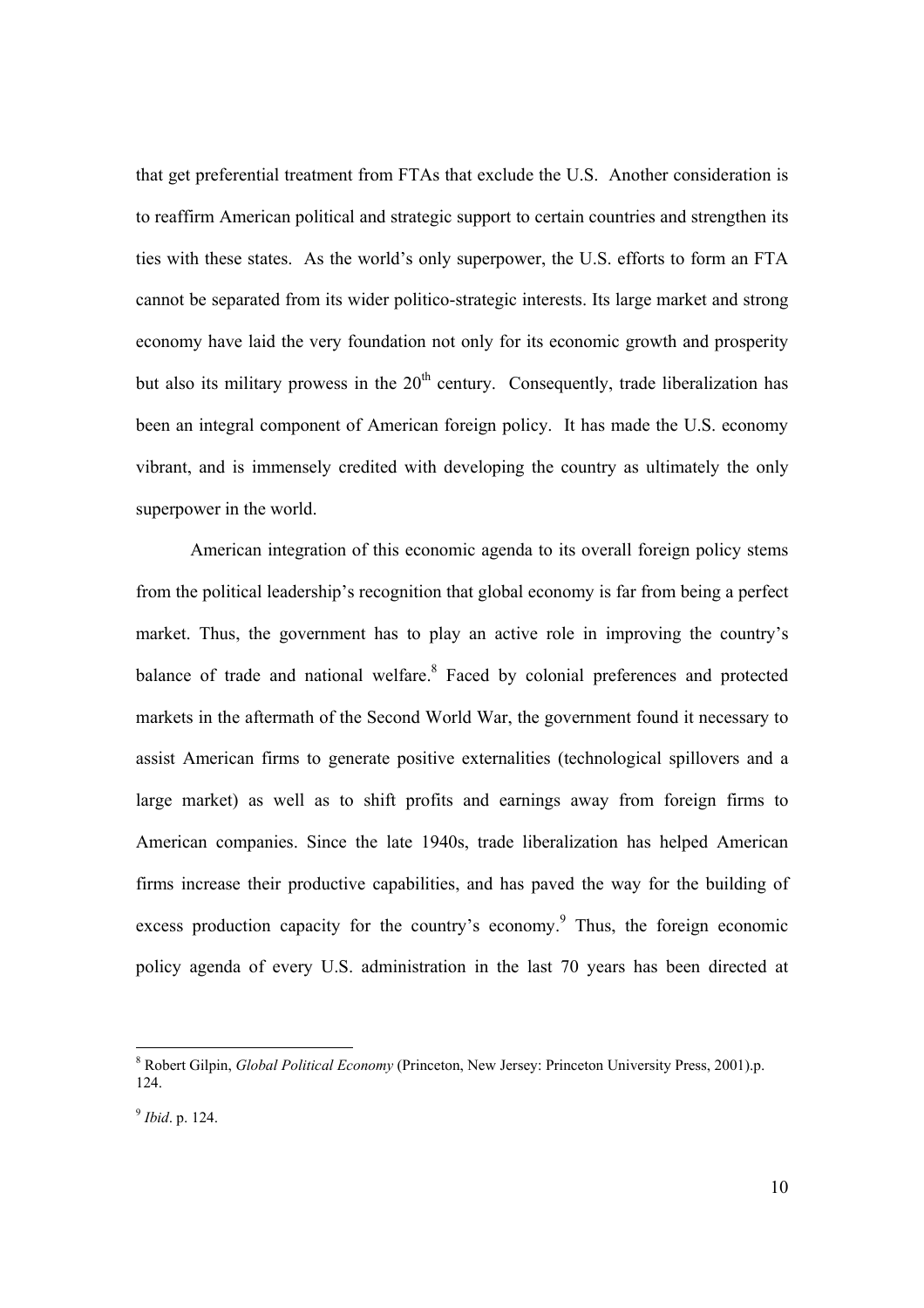reducing barriers to international exchange at home and abroad; and developing a rulebased trading system built around strong multilateral institutions.<sup>10</sup>

The U.S. government's strategic approach to international trade became more apparent during President Bill Clinton's famed emphasis on economics as the central preoccupation of his Administration. In the early 1990s, the Clinton Administration gave much attention to trade negotiations and the creation of jobs through export-oriented programs such as the Big Emerging Markets strategy.11 It managed an ambitious record of successful trade deals particularly the Uruguay Rounds the North American Free Trade Agreement, and trade with China despite being battered by powerful domestic anti-trade liberalization trends, and often appearing unaware of its strategic trade promotion policy.12 With its comparative advantage in services and agriculture, the Bush Administration is aggressively pushing U.S.-sponsored initiatives to eliminate the discrimination that goes head-on with preferential trade arrangements formed by West Europeans and possibly by East Asians.

The U.S., however, is not only a trading state. More importantly, it sees itself and acts as a leader or a hegemon in an open and a liberal trading order. According to American economist Charles Kindleberger, an open and a liberal international trading system requires a strong political leadership by the most advanced economy at a certain point in time. This concept is known as the theory of hegemonic stability, which states that the leader or the hegemon facilitates international economic cooperation and

<sup>10</sup> C. Fred Bergsten, "Foreign Economic Policy for The Next President," *Foreign Affairs* 83, 2 (March/April 2004). p. 94.

<sup>&</sup>lt;sup>11</sup> Brian Hocking and Steven McGuire, "Trade Politics: Environments, Agendas, and Processes," Hocking and McGuire, *op. cit*. 7.

<sup>12</sup> John Peterson, "The Politics of Transatlantic Trade Relations," *Ibid.* p. 41.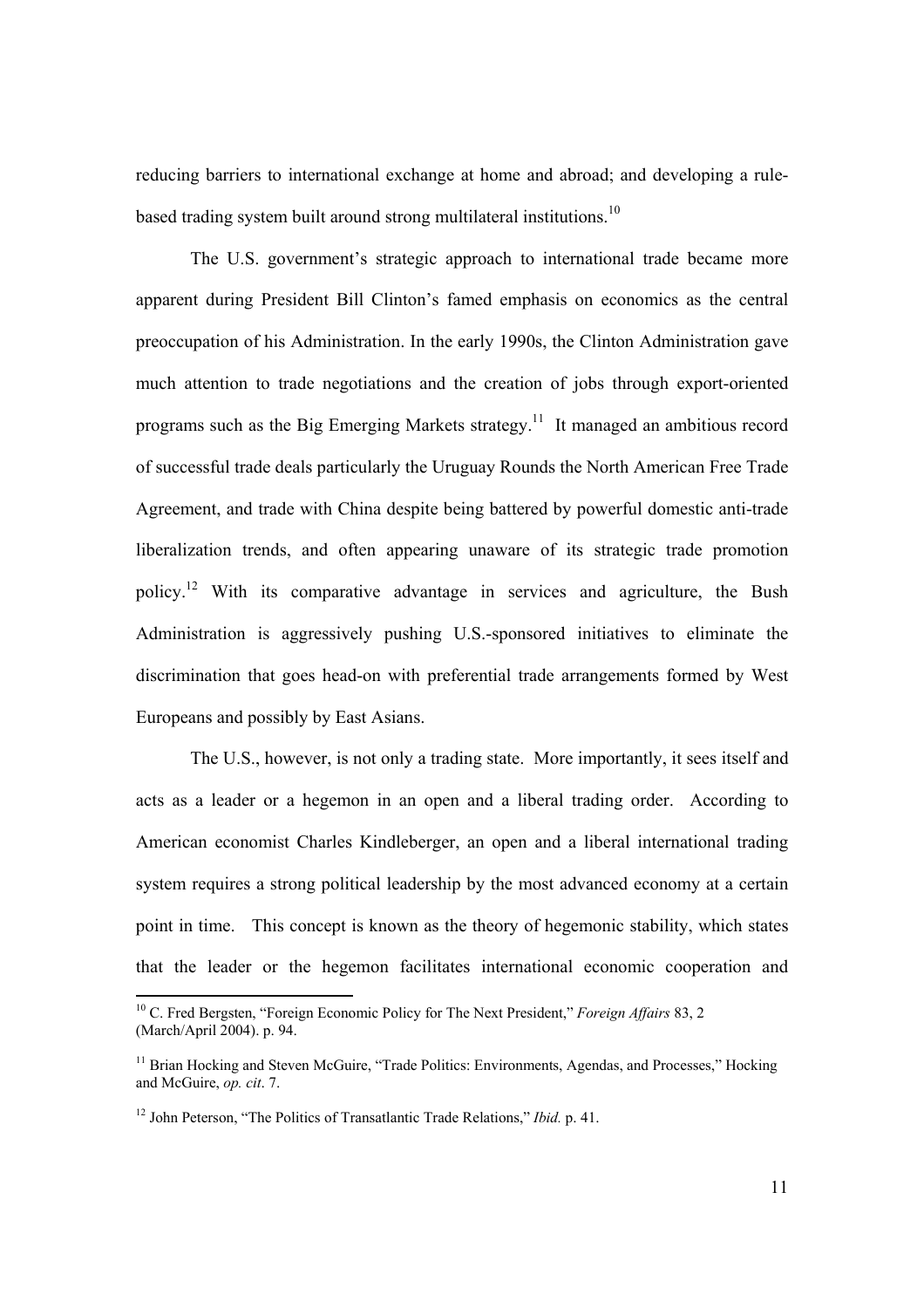prevents states from defecting through the use of side payments (bribes), sanctions, and/or other means but can seldom, if ever, coerce reluctant states to comply with the rules of a liberal international economic order. This theory likewise assumes that a liberal and open international trading regime requires certain private good that will be provided by the hegemon or the U.S. A private good has the properties of non-exclusivity  $(inclusiveness)$  and non-rivalrous consumption.<sup>13</sup> In managing the international economy, the hegemon provides for the following public goods: (1) maintenance of the flow of capital to countries; (2) provision of some order and stability in the foreign exchange rates, at least among the key countries, and (3) arrangements for at least moderate coordination of macroeconomic policies among the leading economies.<sup>14</sup> A hegemon provides these goods for the liberal trading order primarily to promote its own interests, and in the case of the U.S., its political/security interests. .

In the post-World War II era, U.S. trade policy under various presidential administrations has been focused on the promotion of an open and interdependent liberal international economy (composed mainly of the U.S. and its allies) in order to strengthen the anti-Soviet coalition. Trade policy has been directed by foreign policy and national security reasons and designed to foster international trade in order to promote world economic growth. In pursuing these objectives, U.S. political leaders have formulated and implemented a trade liberalization policy. The U.S.'s most popular and commonly used instrument are multilateral negotiations aimed at establishing and developing a rules-based trading system. The U.S. was a major player in the development and signing

<sup>&</sup>lt;sup>13</sup> Robert Gilpin, *Global Political Economy: Understanding the International Economic Order* (Princeton, New Jersey: Princeton University Press, 2001).pp. 97-98.

<sup>14</sup> *Ibid*. p. 98.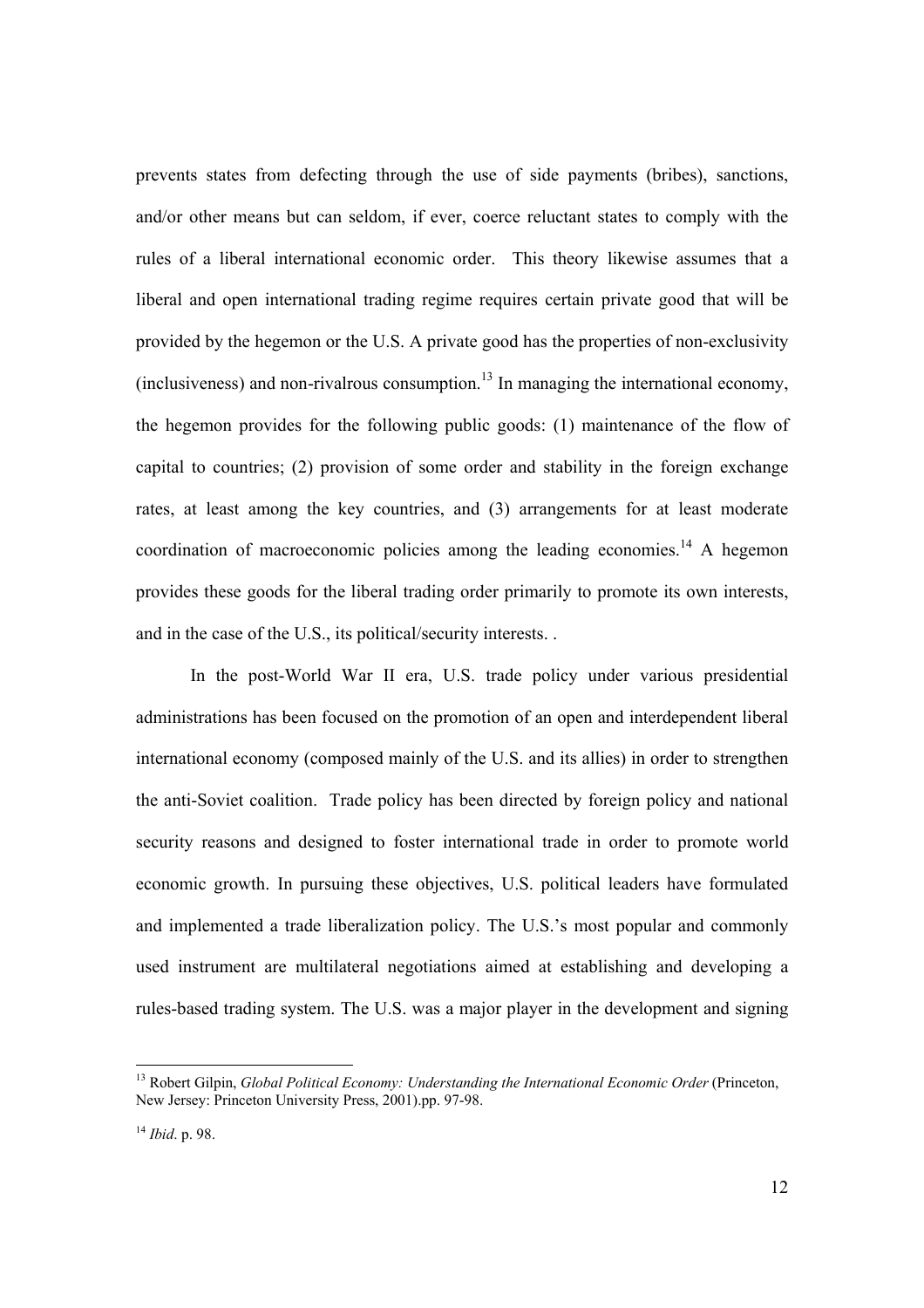of the General Agreement on Tariffs and Trade (GATT) in 1948. It headed the eight rounds of negotiations that have expanded the functions of GATT and paved the way for the creation in 1995 of the World Trade Organization (WTO), the current international organization that administers the GATT and other multilateral trade agreements.

Collectively known as the Tokyo and Uruguay Rounds, these multilateral trade negotiations are attempts to respond to the changed international trading system, and reform the postwar system of trade management by developing rules in new areas and addressing non-tariff barriers to international trade.<sup>15</sup> The Tokyo Round was instrumental in promulgating new rules that significantly modified the GATT system by extending trade management to non-tariff barriers to trade. The Uruguay Rounds led to the general improvement of market access in many sectors of the economy by reducing tariff and non-tariff barriers. It also extended world trade liberalization to agriculture, modernized the international trading system by establishing rules for services, intellectual property rights and investment, and provided the dispute-solving mechanism in trade matters. The U.S. continues to use this approach as it initiates the launching of another round of trade negotiations known as the Doha Rounds of Talks.

Another approach used by the U.S. to effect trade liberalization is the bilateral approach. Unlike in traditional negotiations where partners make balancing concessions, under this approach, the U.S. uses threats of retaliation. These usually come in the form of restricting trade partners' access to the vast American market, with the intention of forcing the partner to liberalize its market to U.S. exports or discontinue offensive commercial practices and policies. From the 70s to the 90s, the U.S. used a bilateral

<sup>15</sup> Joan Spero and Jeffrey A. Hart, *The Politics of International Economic Relations* (New York: New York: St. Martin's Press,  $1997$  p. 80.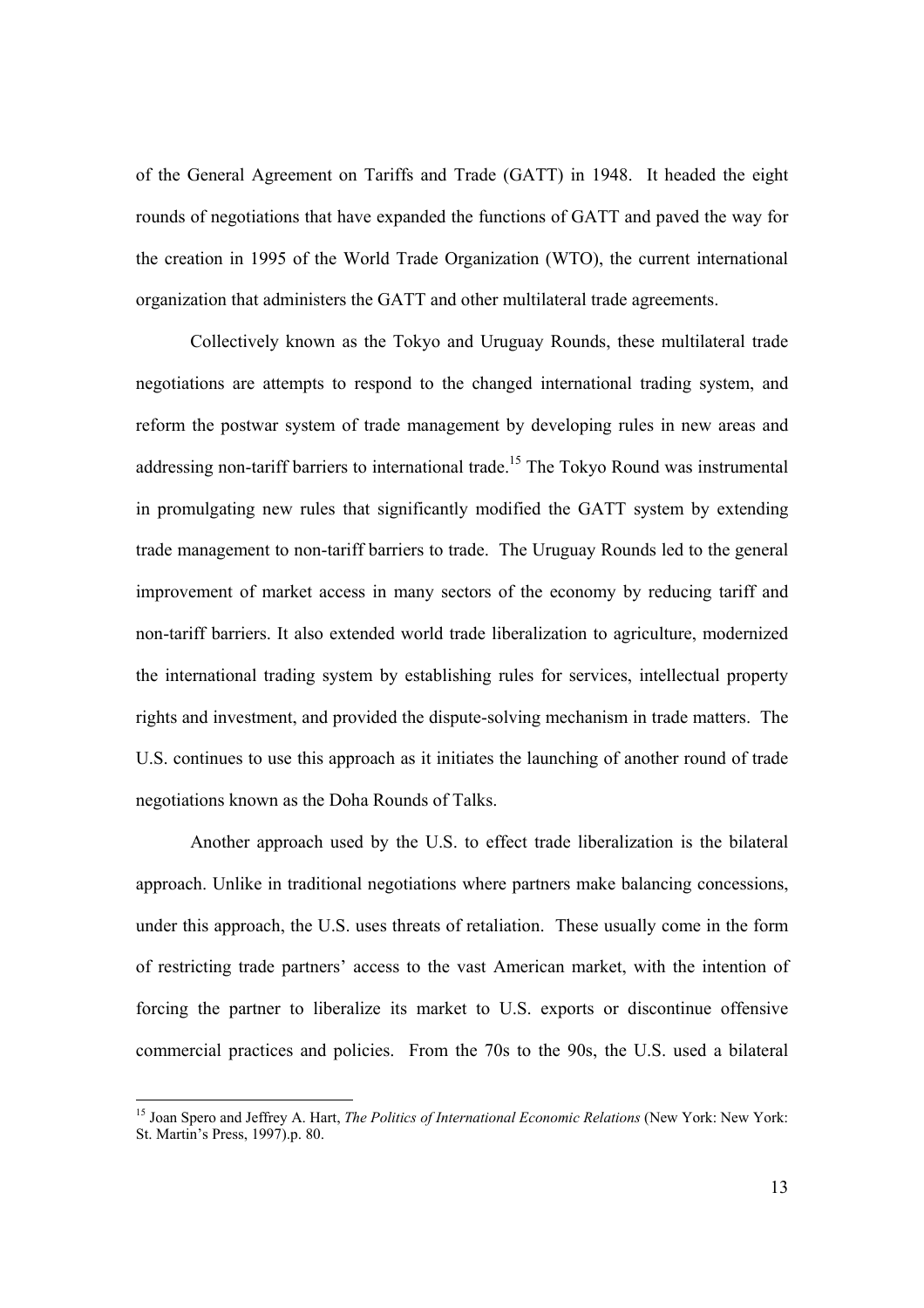approach in forcing Japan to amend domestic laws, regulations, and practices that inhibited U.S. products from entering the Japanese market.

The third and more contemporary approach used by the U.S. are bilateral and regional negotiations aimed at forming FTAs. Washington has pursued a number of regional and bilateral free trade arrangements primarily because such arrangements are easier to negotiate and often can lay the ground work for larger accords (like a multilateral trade negotiations) as well as serve wider U.S. foreign policy goals. <sup>16</sup> The U.S. forged its first FTA with Israel in 1985. This was followed by another agreement with Canada in 1989. In 1992, the U.S. Canada, and Mexico signed the North American Free Trade Agreement or NAFTA. NAFTA's formation saw the veering of the U.S. trade liberalization policy from multilateralism towards a bilateral and regional arrangement. The creation of a free trade group also provides a totally different approach relative to trade liberalization for four reasons: 1) NAFTA has a very minimal institutional arrangements; 2) it is an arrangement between highly unequal partners and thus, fosters a highly asymmetrical pattern of diplomatic-economic relations; 3) it has a very strong element of negative integration, which reflects its extremely commercial orientation; and 4) it is exclusive and has the potential to be trade distorting and detrimental to multilateral trading arrangements.

Since the 1950s, U.S. economic leadership has been challenged by rival economic centers and practices in the form of economic integration by the European Union (EU). The formation of an economic union in Western Europe is poised to strain the U.S.'s central role in the management of global political economy. In the face of the more

<sup>16</sup> Fraser Cameron, *US Foreign Policy After the Cold War: Global Hegemon or Reluctant Sheriff*? (London and New York: Routledge, 2002).p. 119.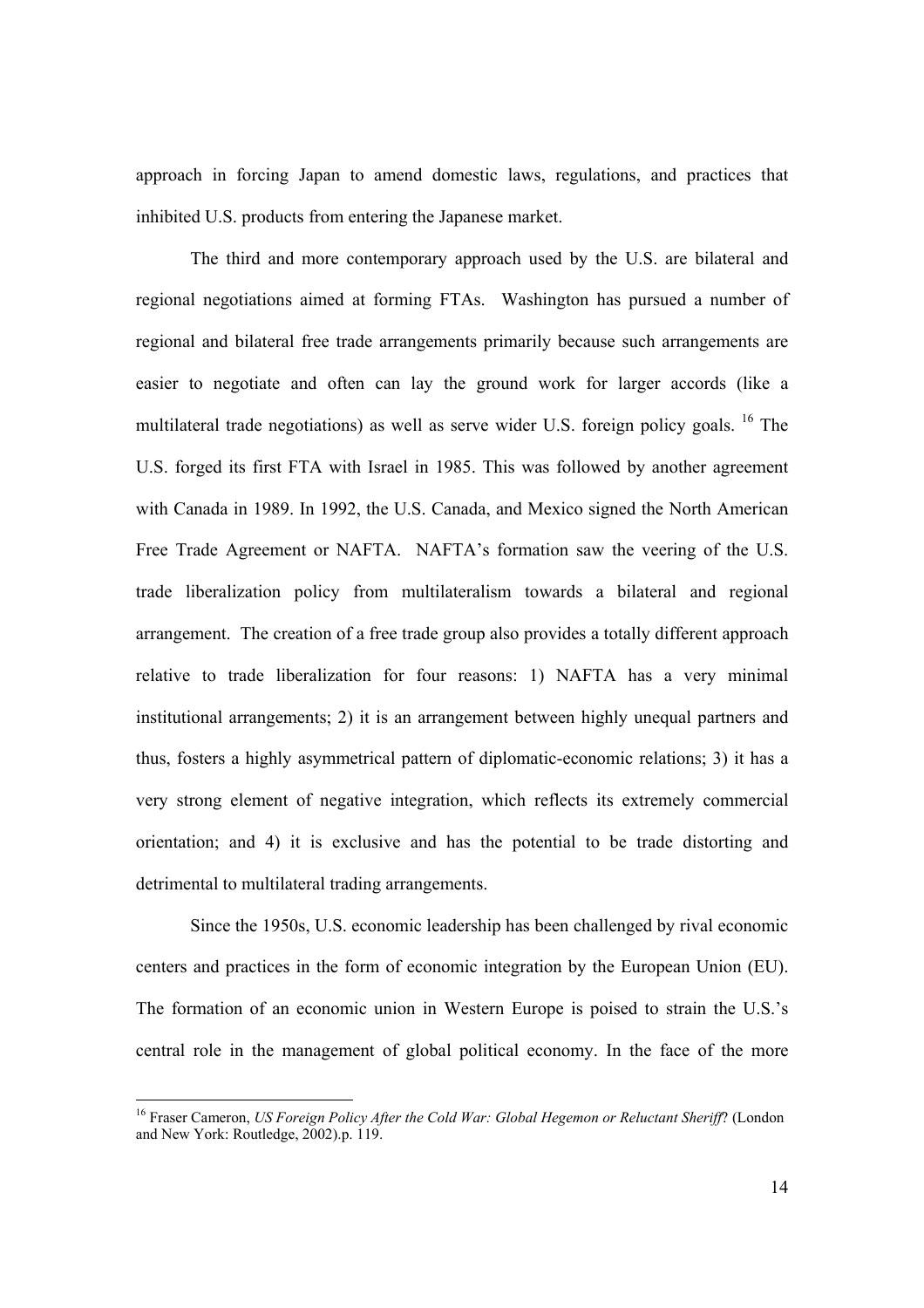popular European Union model of geographically closed economic integration, the U.S.'s system of FTA presents itself as a very attractive alternative is based on a single economically dominant state, extremely market-driven, deprived of any institutions, and more deferential to national autonomy.<sup>17</sup>

A year after the signing of NAFTA, the Clinton Administration impressed upon the world that an FTA would become a fixture in U.S. trade liberalization policy when it declared to a group of 33 South American trade ministers that it would work toward the establishment of a Free Trade Area of the Americas (FTAA) by 2005. The Bush Administration has continued this legacy of using FTA as a means of exercising U.S. leadership in the global political economy. However, in contrast to the multilateral emphasis of the Clinton Administration, the current Administration is interested in a series of bilateral trade agreements, and favors the Northern American Free Trade Area (NAFTA) as the model for any free trade agreement anywhere in the world.

The Bush Administration also hopes to trigger a "competition for liberalization" that can provide the necessary leverage in all of the country's trade negotiations, establish models of success that can be used on many fronts, and develop a fresh political dynamic that puts free trade on the offensive. It has affirmed U.S. trade policy goals through the multilateral trade system. Nevertheless, it emphasizes the formation of bilateral trade ties through free trade agreements.<sup>18</sup> In fact, this Administration is extremely straightforward about its commitment to FTA. Unlike the previous Democratic Administration, President Bush makes no pretense that he will support any kind of linkage between labor

<sup>&</sup>lt;sup>17</sup> Robert A. Pastor "North America's Second Decade," *Foreign Affairs* (January/February 2004) 83, 1 p. 128.

<sup>18</sup> Cooper, *op. cit*. p.5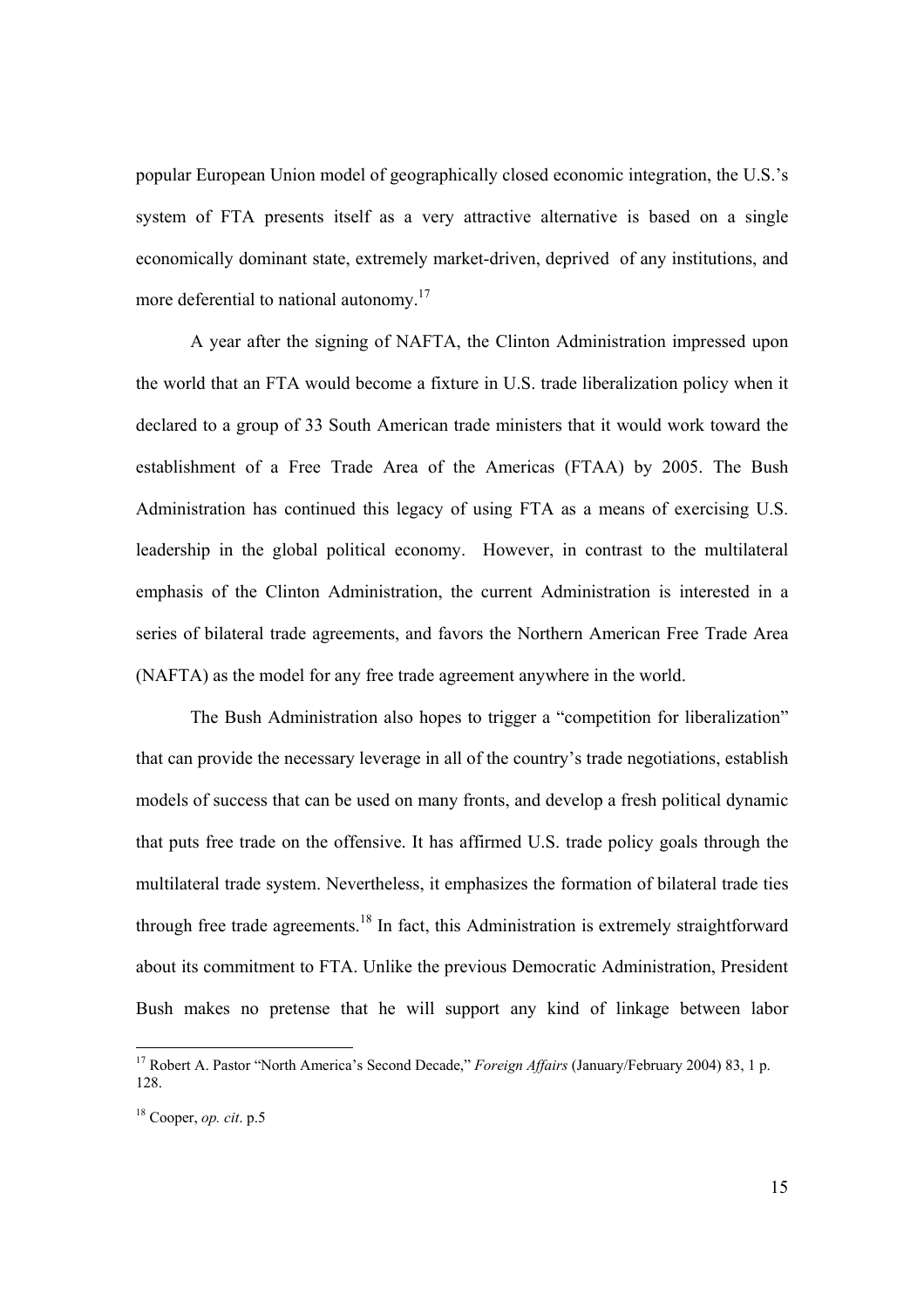rights/environmental standards and trade policy.  $19$  Thus, he offers free-trade arrangements bereft of any ethical or normative agenda. Finally, the current Administration tends to view the FTA not only as a commercial transaction but also as an ideological tool for exporting American values like freedom, respect for human rights, and democracy to its trading partners.

#### **The Domestic Dynamics**

Despite the U.S.'s central role in the establishment and maintenance of a liberal trading regime, American trade policy is "the stuff of the country's domestic politics."20 Tariffs, quotas, and non-tariff barriers are important issues for a broad spectrum of economic groups, from farmers to manufacturers, labor unions and retailers. Given that trade policy often determines the prosperity and marginalization of a large sector of the economy, it is often the source of political contention in American society. Since 1945, U.S. trade policy has been consistently influenced by three principal elements to it: adherence to an economic theory, federal legislation, and political expediency. In the hierarchy of the three, President Bush's current efforts for trade liberalization are primarily driven by political expediencies.<sup>21</sup> The current Administration considers FTA as the most credible and significant foreign policy instrument as it enables the U.S. to use its large and attractive market as a significant tool to influence other countries' foreign

<sup>&</sup>lt;sup>19</sup> Karen Hansen-Kuhn, "Bush Trade Policy: The NAFTA Express: A Global Affairs Commentary" *Foreign Policy in Focus* (December 2000). hhtp://www.foreignpolicy-infocus.org. p. 1.

<sup>20</sup> Joan E. Spero and Jeffey A. Hart, *The Politics of International Economic Relations* (New York, New York: St. Martin's Press, Inc., 1997).p. 49.

<sup>21</sup> Petersen, op *cit*. 40.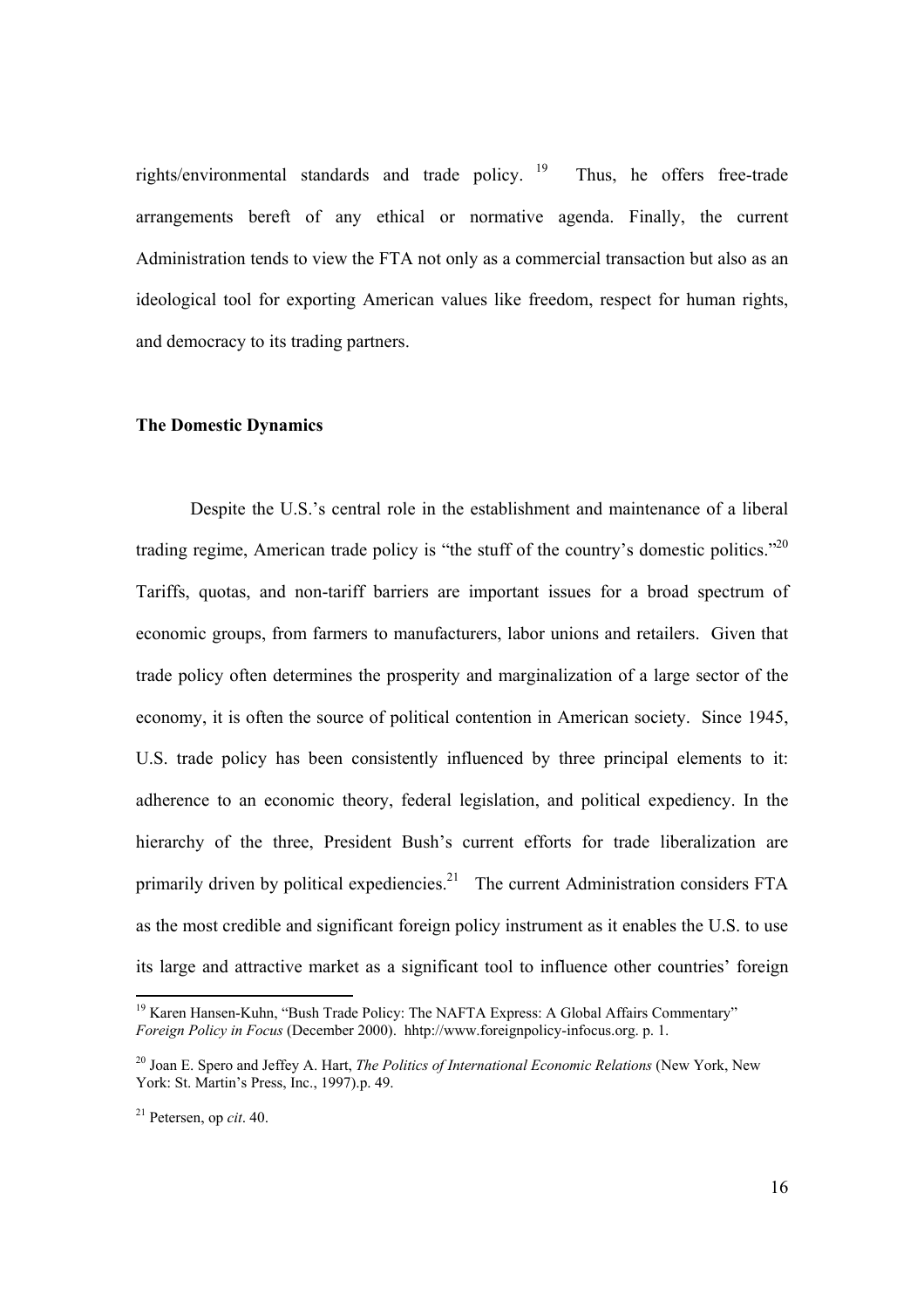economic policies<sup>22</sup> Access to the U.S. market is a powerful inducement for other countries to negotiate and sign an FTA with Washington. The present administration's policy of promoting and negotiating free trade agreements to a number of U.S. trading partners is a result of interplay of certain domestic forces within American society. Among these are: a) the dynamics between the protectionist Congress and an Administration that is ideologically committed to the principles of free trade; b) the current war on terrorism; and c) the Bush Administration's belief that competitive trade liberalization is the key to another round of multilateral trade liberalization.

#### *Congressional-Executive Dynamics*

 The U.S. Constitution provides the necessary conditions for the disagreement in trade policy by granting the U.S. Congress the power to levy tariffs and regulate foreign commerce while at the same time giving the White House authority in foreign economic policy.23 Hence, competition and conflict between the Congress and the U.S. president are inherent in U.S. trade policy.<sup>24</sup> Congress is generally protective of local constituents, and is, therefore, responsive to domestic interest groups. The demands of the relatively few but influential interest groups can direct Congress to come up with extremely protectionist laws for the U.S. Congress tends to relate trade policy with particular domestic interests, while the U.S. executive branch often links the country's trade policy

<sup>22</sup> Greg Mastel, "The Rise of the Free Trade, Free Markets," *Challenge* 47, 3 (July/August 2004). p. 48.

<sup>23</sup> Spero and Hart, *op.cit*. p. 49.

<sup>24</sup> *Ibid*. p. 49.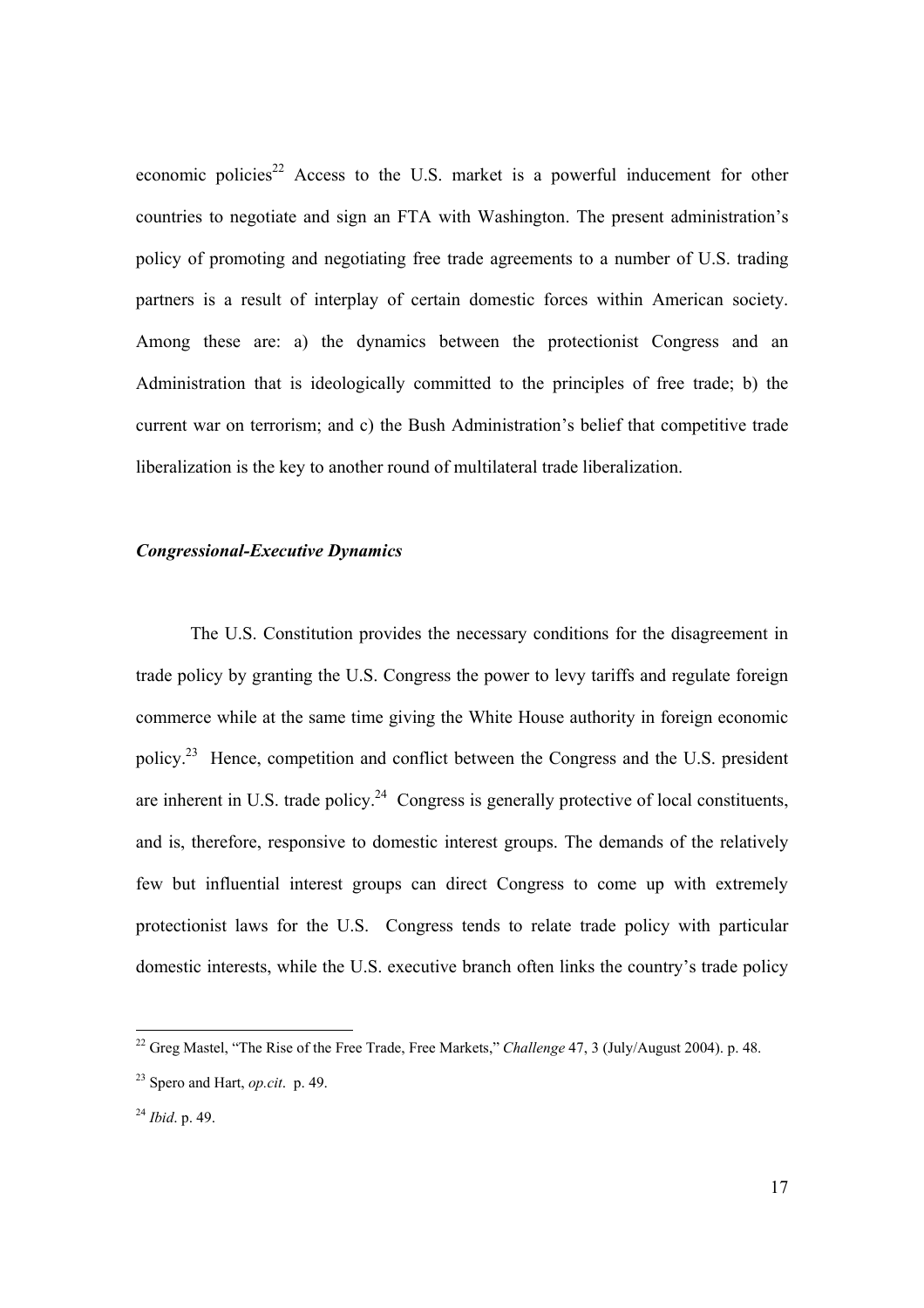with larger foreign policy and economic goals.<sup>25</sup> Given the fact that an FTA affects the U.S. economy, with varying impact on the different sectors of the economy, Congress plays an important role in U.S. efforts to forge FTAs with other countries in two ways: <sup>26</sup> 1) U.S. participation in a free trade deal occurs only after the legislative concurrence of the Congress; and 2) the power to negotiate with a free trade agreement another country depends on whether the Congress will grant the president fast-track (trade promotion) authority.

Congressional grant of fast-track authority to the president was instrumental in negotiating and implementing five major trade agreements. Two of those five agreements were multilateral agreements concluded during the Tokyo Rounds and the Uruguay Rounds of trade negotiations under the GATT. The three other agreements were for FTAs: the U.S.-Israel FTA, which was negotiated under special authority in the Trade and Tariff Act of 1984: the U.S.-Canada Free Trade Agreement, and the North American Free Trade Agreement. During the 104<sup>th</sup> Congress (1995-1996), President Clinton proposed the extension of fast track authority for agreements that could be concluded before December 31, 1999. He also asked for a two-year extension beyond that date. His intention was to use fast-track authority to extend the North American Free-Trade Agreement to Chile. However, President Clinton's efforts to negotiate new free trade deals in South America encountered Congressional opposition. For eight years, Congress refused to authorize the president to negotiate new trade agreements. In the latter part of

<sup>25</sup> *Ibid.* p. 49.

<sup>26</sup> Cooper, *Ibid.* p. 1.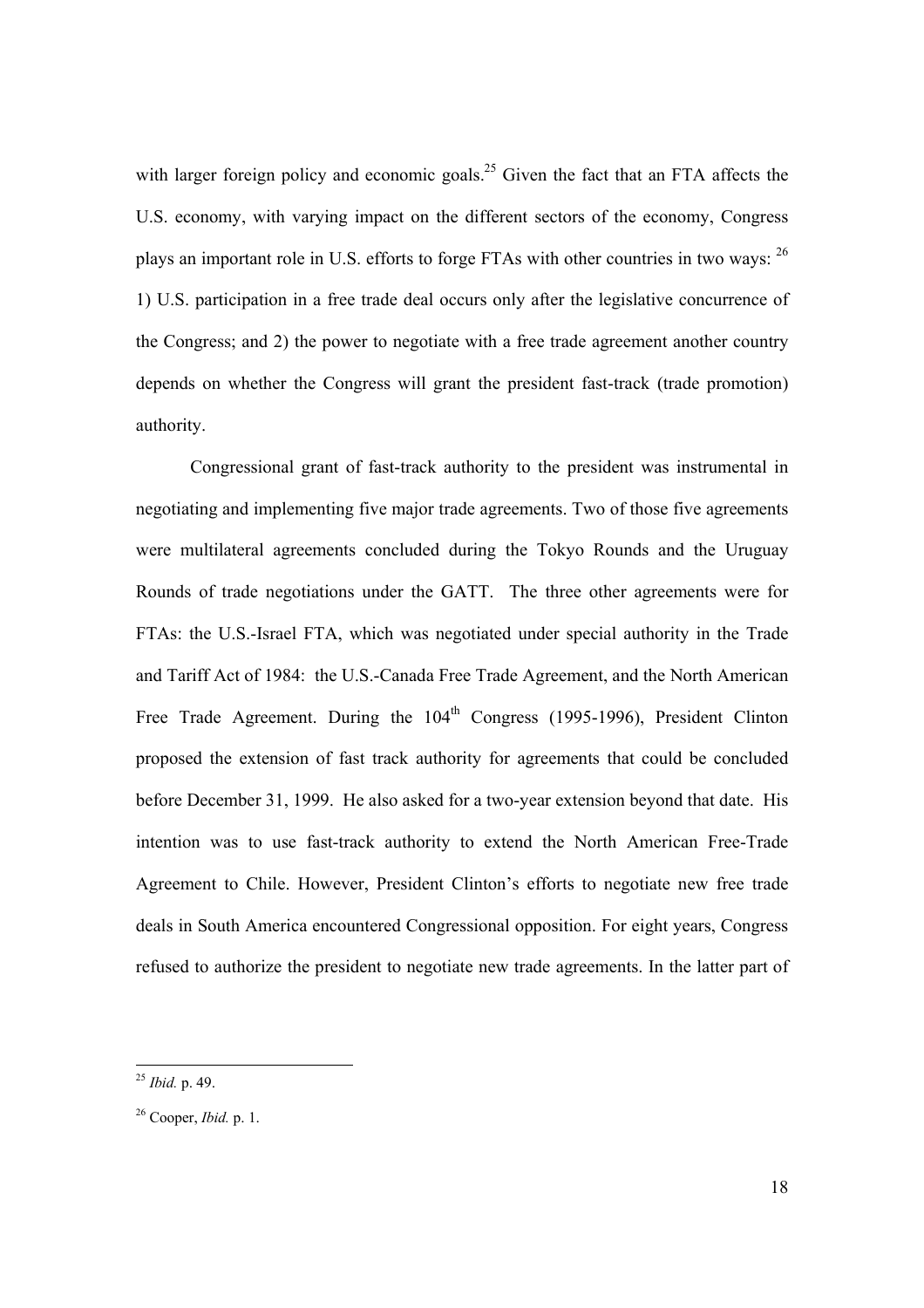the 1990s, U.S. trade policy was in a stalemate due to a legislative and executive gridlock.

There are a number of reasons why Congressional opposes any new FTA was due to a number of reasons. The first is Congress' apprehension that any future trade negotiations might infringe on its prerogative to pass antidumping and countervailing duty laws. American legislators became alarmed when with the country's ascension to the WTO, Capitol Hills made a number of revisions to existing laws to comply with WTO rules. These amended laws, in turn, could trigger trade distortions in the U.S. economy as industries ranging from steel to semiconductors, and a variety of agricultural sectors could be adversely affected by dumped and subsidized exports from other countries.<sup>27</sup> The second is infighting in Congress hampered the passage of any authority to negotiate for a free trade deal. Many Democrats opposed FTA deals without any labor and environmental clauses, while Republicans declared that they did not want to include any labor or environmental provisions in any FTA agreement at all. Those who favor the inclusion of labor and environmental clauses on FTAs argued that increased trade with countries with lax labor and environmental standards may lead to pressure to lower U.S. standards. Those who call for the exclusion of labor and environmental provisions, on the other hand, are concerned that if trade deals allow trade sanctions as means to enforce environmental and labor standards, such sanctions might end up being used as protectionist barriers.<sup>28</sup>

l

<sup>27</sup> Senator Max Baucus, "Doha and Beyond: The Role of Congress in a New Trade Round," *Economic Perspectives* 7, 1 (January 2002).p. 19.

<sup>&</sup>lt;sup>28</sup> Lenore Sek, Trade Promotion Authority (Fast-track Authority for Trade Agreements): Background and Developments in the 107<sup>th</sup> Congress (Washington D.C.: Congressional Research Service, December 7, 2001) pp. 4-5.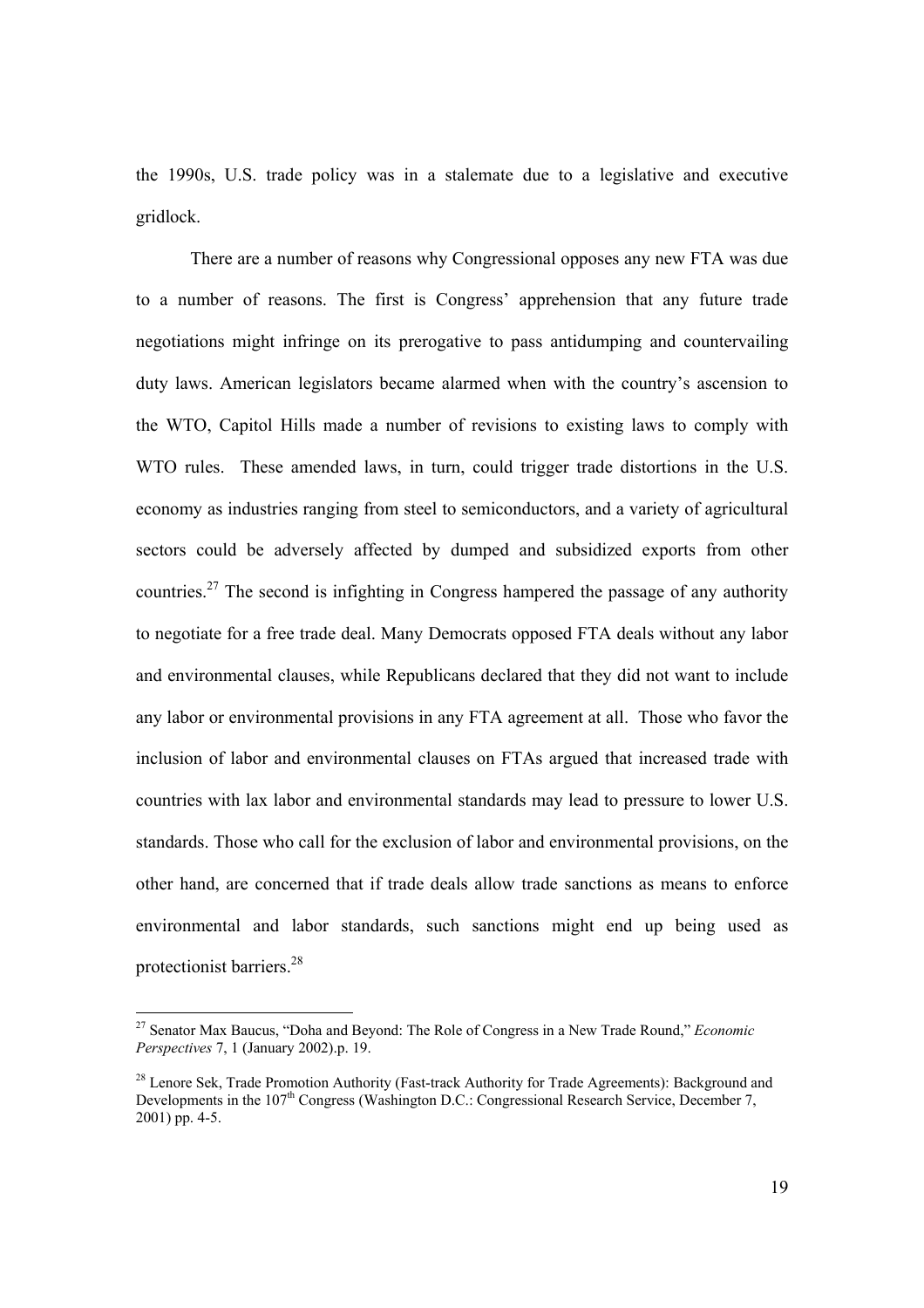The final and main reason is the fact that trade liberalization has harmed business interests and individuals in the U.S. even as it has benefited the whole economy. Changes caused by technological advancement and globalization have disrupted American firms, communities, and workers. An estimated 150,000 American workers suffer from job displacement and significant earning losses due to trade liberalization.<sup>29</sup> U.S. policymakers are now faced with a domestic backlash against trade liberalization and globalization. Consequently, both the legislative and the executive branches found it imperative to formulate a firm political base for a sustainable and constructive foreign economic policy based on trade liberalization. Unfortunately, nothing was done to overcome the domestic stalemate over trade liberalization that plagued the U.S. throughout the end of the 20th century and caused the general stagnation of American trade policy in the latter part of the Clinton Administration.

When President Bush took office in January 2001, he immediately made it clear that his administration is bent on a strong pro-liberalization agenda and is determined to get a firm grip on U.S. trade policy. To show that he meant business, he ordered the abolition of the National Economic Council (NEC), and declared that his administration will rely more on his own Council of Economic Advisers as well as the National Security Council on trade matters. Thus, he implied a more direct linkage of trade to American foreign policy and security concerns.<sup>30</sup> He also made sure that his trade policy would have a strong popular base to overcome the domestic backlash against trade liberalization and globalization. This is aimed at creating a firm political foundation for a sustained and constructive foreign economic policy based on trade liberalization.

<sup>29</sup> Bergstein, *op. cit*. p. 89.

<sup>30</sup> Peterson, *op .cit*. p. 41.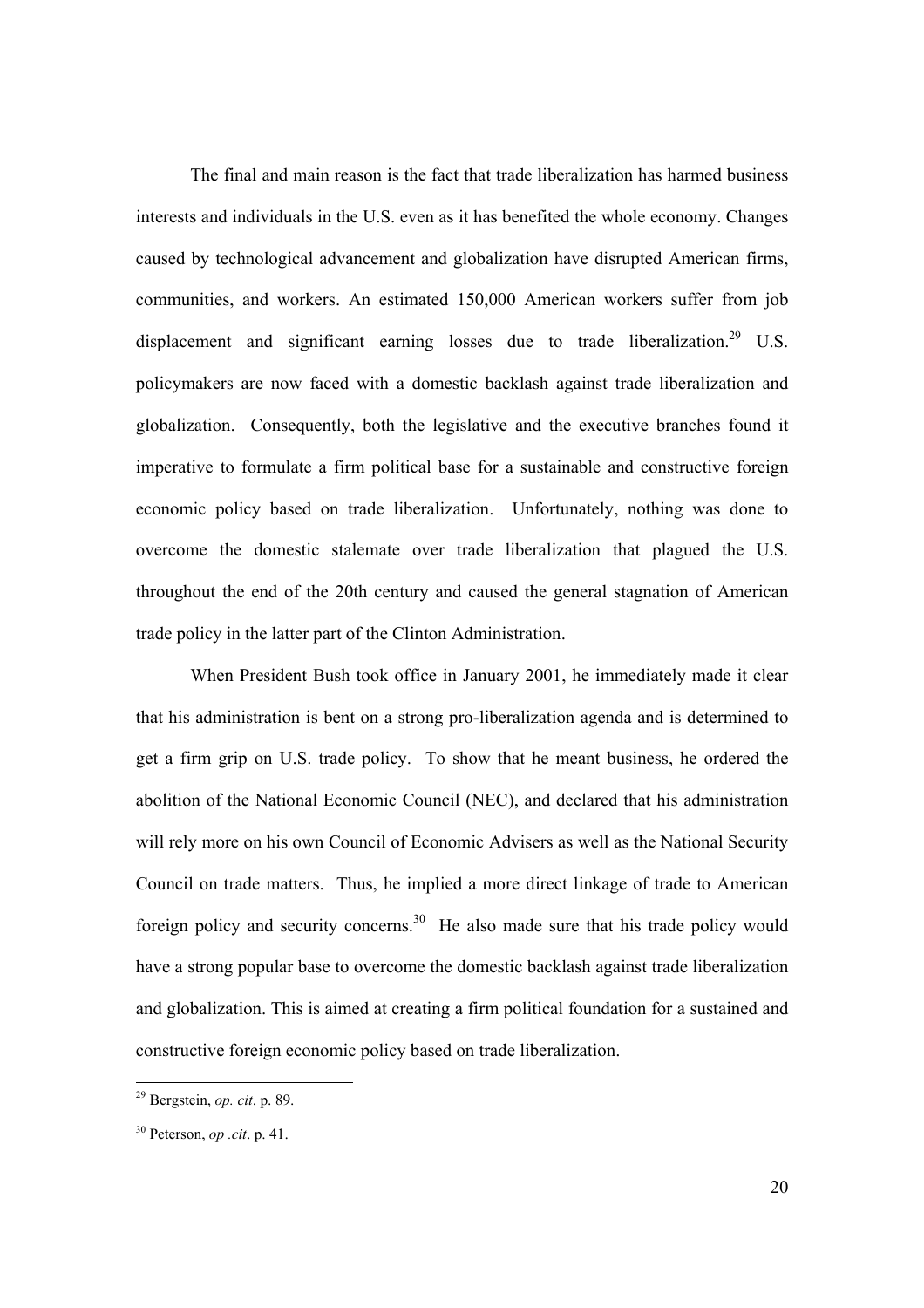President Bush's trade liberalization policy consists of two major components. The first component involves the adoption of protectionist "safeguards" the U.S. government often used in the past: antidumping measures and countervailing duties. These measures taken primarily to protect certain domestic interests in the American economy—steel, textile, and the agricultural sector. President Bush wanted to develop a powerful link between the Administration's trade policy and its domestic political constituents and designed to generate political support from steel workers and farmers ahead of the 2002 mid-term election and 2004 presidential election. The plan also involved the provision of largesse to the major constituencies of the Bush Republican Party needed to take control Congress and ensure his reelection at the expense of European exporters.<sup>31</sup> By doing these, President Bush intended to placate domestic interest groups sufficiently to neutralize their opposition to his proposed international trade negotiations. With those interests assuaged Congress could provide him the necessary trade promotion authority.

The Bush Administration then initiated an investigation of steel imports imposed tariffs of up to 30% on a sizeable portion of foreign steel shipments to the U.S. exerted efforts to organize global steel production, agreed to roll back some apparel imports from Caribbean and Central America, and pushed a new farm bill that perpetuates substantial subsidies for U.S. agriculture, even though Washington has called for its removal in other countries.<sup>32</sup> Consequently, these moves created the perception that the Bush

<sup>31</sup> *Ibid.* p. 41.

<sup>32</sup> Fred Bergsten, "A Renaissance for U.S. Trade Policy," *Foreign Affairs* 83, 6 (November/December 2002). p. 86.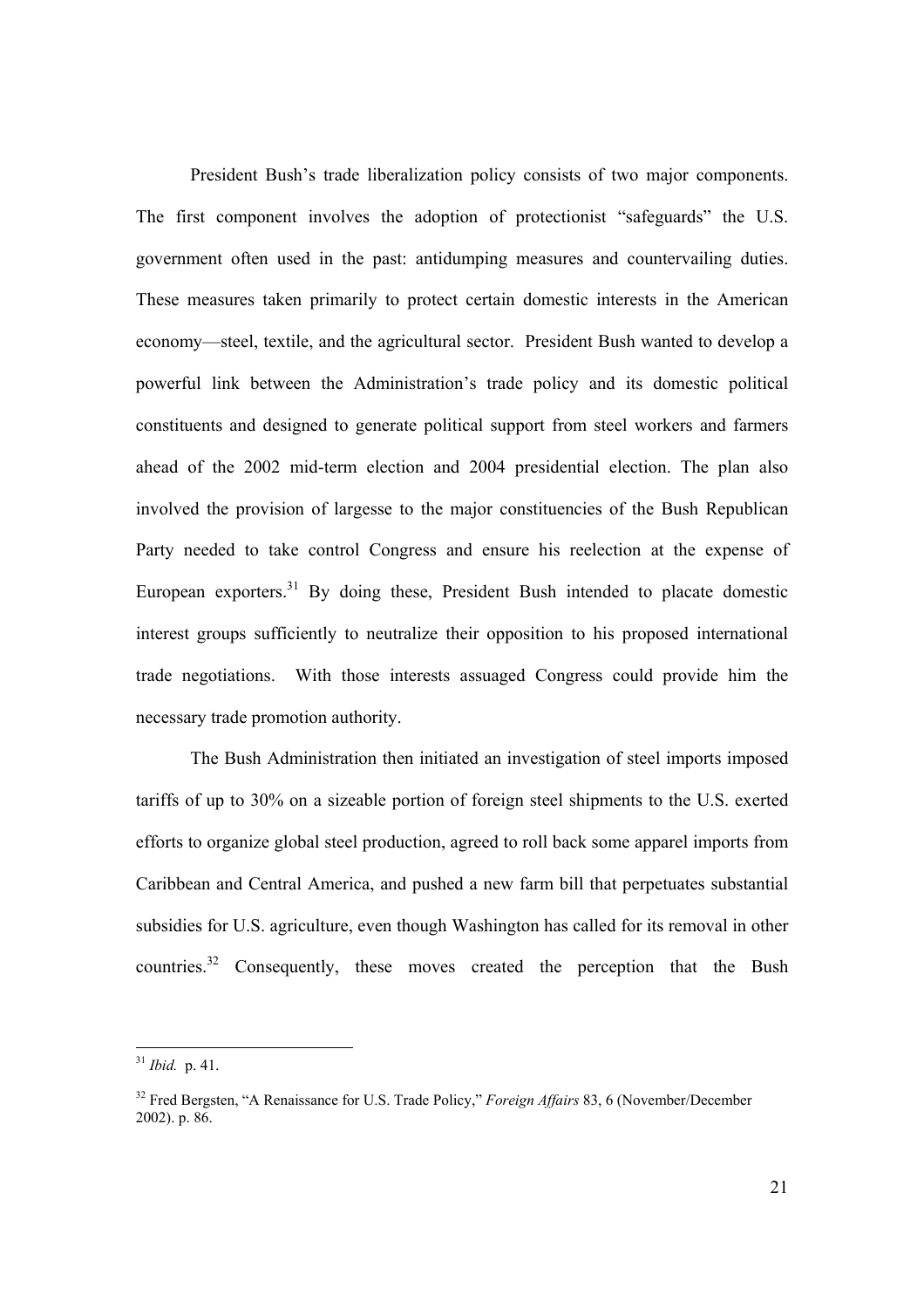Administration is pursuing a unilateralist rather than a globally cooperative foreign policy even when it comes to global trade matters.

The other component involves competitive liberalization by forming bilateral and regional FTAs with a selected number of trading partners. This is primarily aimed at generating substantial pressure on other countries or regional economic blocs to open up their markets. As a case point, a bilateral trade accord with Central America will increase the incentives for Mercosur (South America's major trade bloc) to agree on an FTA; which in turn, will pressure the EU to agree to reduce barriers globally. From the Bush Administration's perspective, bilateral and regional FTA will trigger the forward momentum for trade liberalization as it will induce the world's major trading actors, like the EU and Japan to complete the broader, multilateral agenda of the World Trade Organization (WTO). 33

From the Bush Administration's view, FTAs provide the building bloc to multilateral trade liberalization since they generate momentum for GATT/WTO members to move ahead with new trade rounds in face of bilateral or regional trade liberalization. FTAs are also seen as more efficient vehicles for addressing difficult trade barriers than the WTO, where the large membership requires compromise to the least common denominator to achieve consensus.<sup>34</sup> Thus, although the current Administration has reaffirmed the strategy of pursuing U.S. trade policy goals through the multilateral trade system, it has, nevertheless, emphasized that it will give more weight to building bilateral

<sup>33</sup> Bernard K. Gordon, "A High Risk Trade Policy," *Foreign Affair*s 82, 4 (July/August 2003). p. 105.

<sup>34</sup> Cooper, *op. cit*. p. 11.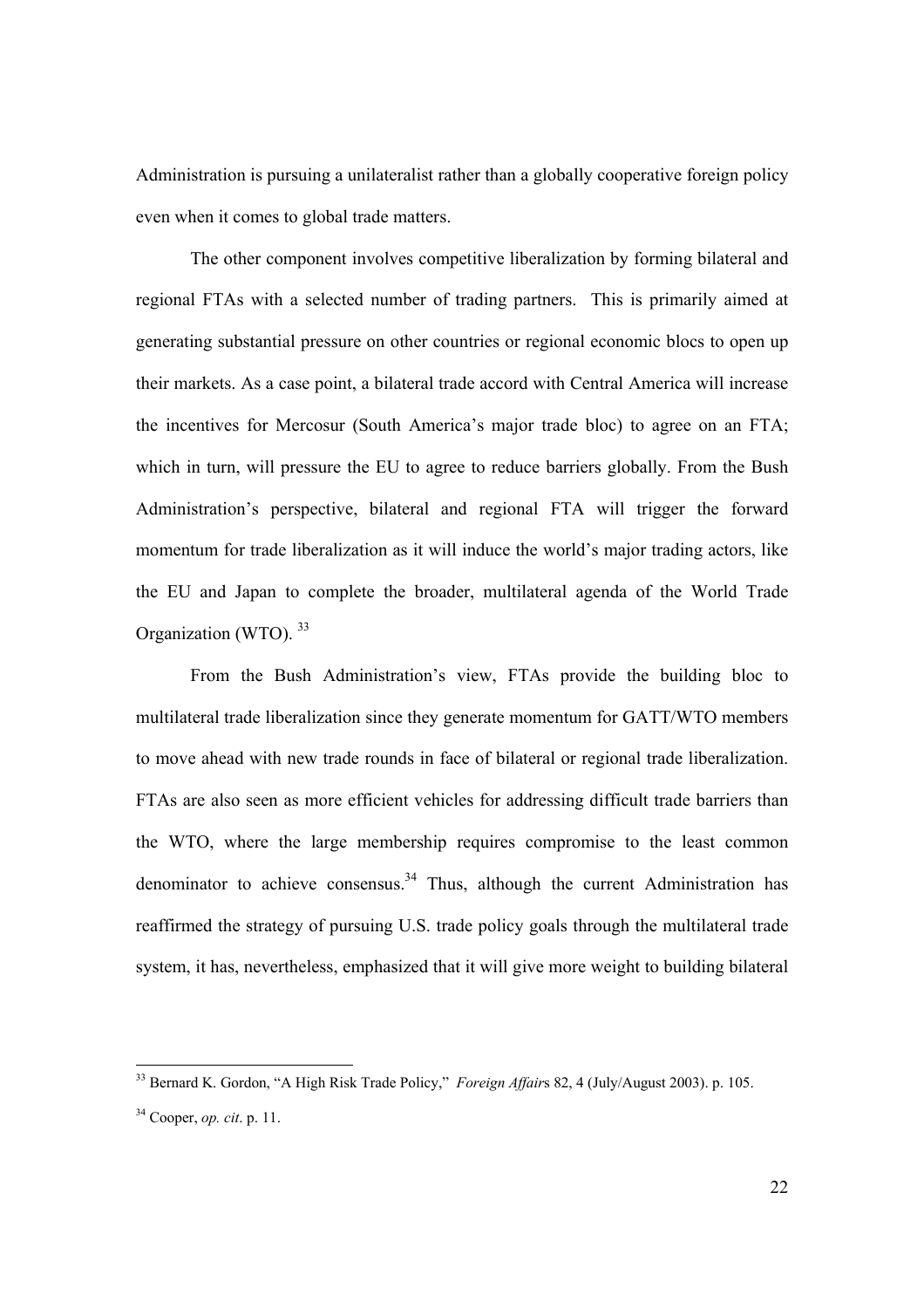and regional trade deals through FTAs.<sup>35</sup> The U.S. President Trade Policy Agenda declares: "By pursuing multiple free trade initiatives, the United States is creating a competition for liberalization that provides leverage for openness in all negotiations, establishes models of success that can be used on many fronts, and develops a fresh political dynamic that puts free trade on the offensive."36 President Bush declared that there is no incompatibility between moving ahead on global, regional, and bilateral trade fronts. Thus, while initiating the multilateral trade negotiation in Doha, Qatar in November 2001, President Bush also stated his Administration's intention to move forward on the negotiations to establish a FTA of the America's, which essentially would transform the entire western hemisphere into a free trade zone by 2005.

#### *The War on Terror*

 The terrorist attacks in the U.S. on September 11, 2001 posed two major challenges to international trade and trade liberalization.<sup>37</sup> First, the impact of the terrorist threat, along with the downturn in the global economy, hindered the further expansion of international trade. The events of 9/11 triggered a reversal in the trend towards greater trade liberalization as security measures, aimed at addressing the threat of international terrorism, created more obstacles to foreign trade, foreign direct investments, and international migration. Border controls and the adoption of heightened surveillance of

l

<sup>35</sup> *Ibid*. p. 11.

<sup>&</sup>lt;sup>36</sup> Robert B. Zoellick, The President's Trade Policy Agenda (Washington, DC: United States Trade Representative, 1 March 2004).p. 1.

<sup>37</sup> Hocking and McGuire, *op. cit*. pp. 9-10.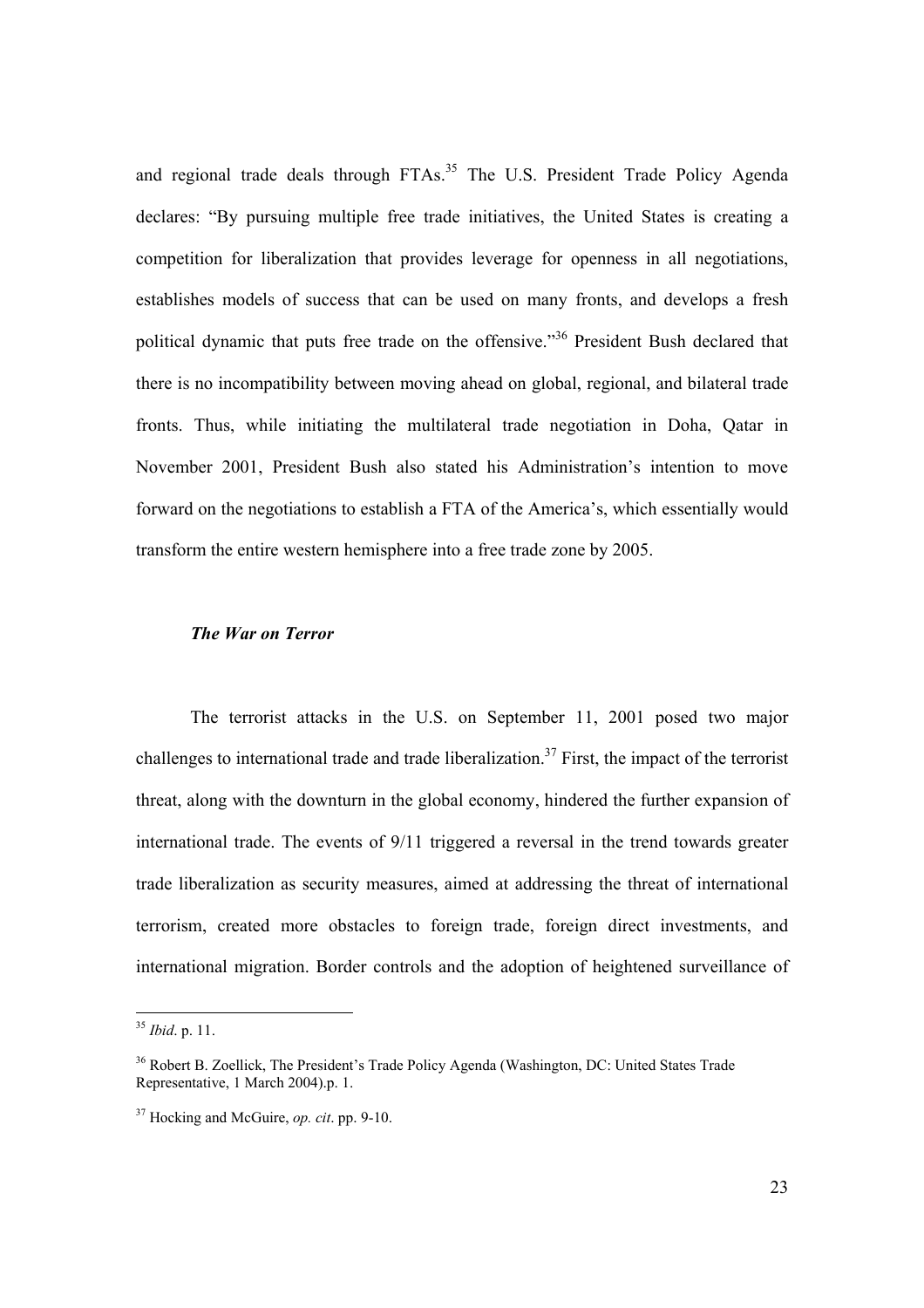container shipping and air transport created the prospect of higher transaction cost that definitely had adverse consequences on global trade. American firms would be discouraged from relying on foreign assembly operation given the tighter border controls around the continental  $U.S.<sup>38</sup>$  American companies like McDonald's and Starbucks, whose main opportunities for market growth are outside the U.S., must now factor in the extra cost of providing security when they open franchise in other countries. Indeed, the terrorist attacks on September 11 generated a new domestic pressure in the U.S. to "close the borders."

 The second challenge is the fact that 9/11 demonstrated the dangers of globalization to American society and the international community. The terrorist attack on the World Trade Center reinforced the notion that while globalization might bring economic prosperity and affluence, it is also fanning the flames of social fragmentation, as well as racial, ethnic, and religious hatred and conflicts. These developments put U.S. trade policy, and hence, the global trading system under severe stress that could reverse the process of trade liberalization. This trend could the bring world back to the era of the Great Depression, which was characterized by retrogressive globalization, and the collapse of a liberal international economic order. A significant rollback or a halt of globalization would represent a major defeat for the U.S., whose foreign policy since the 1940s has been directed in management of a global economic regime based on economic liberalism.

<sup>&</sup>lt;sup>38</sup> Barry Eichengreen, "U.S. Foreign Economic Policy after September 11<sup>th</sup>," Social Science Research Council/ After September 11" (10/4/2004).p.1. http://www.ssrc.org/sept11/essays/eichengreen\_text\_only.htm .p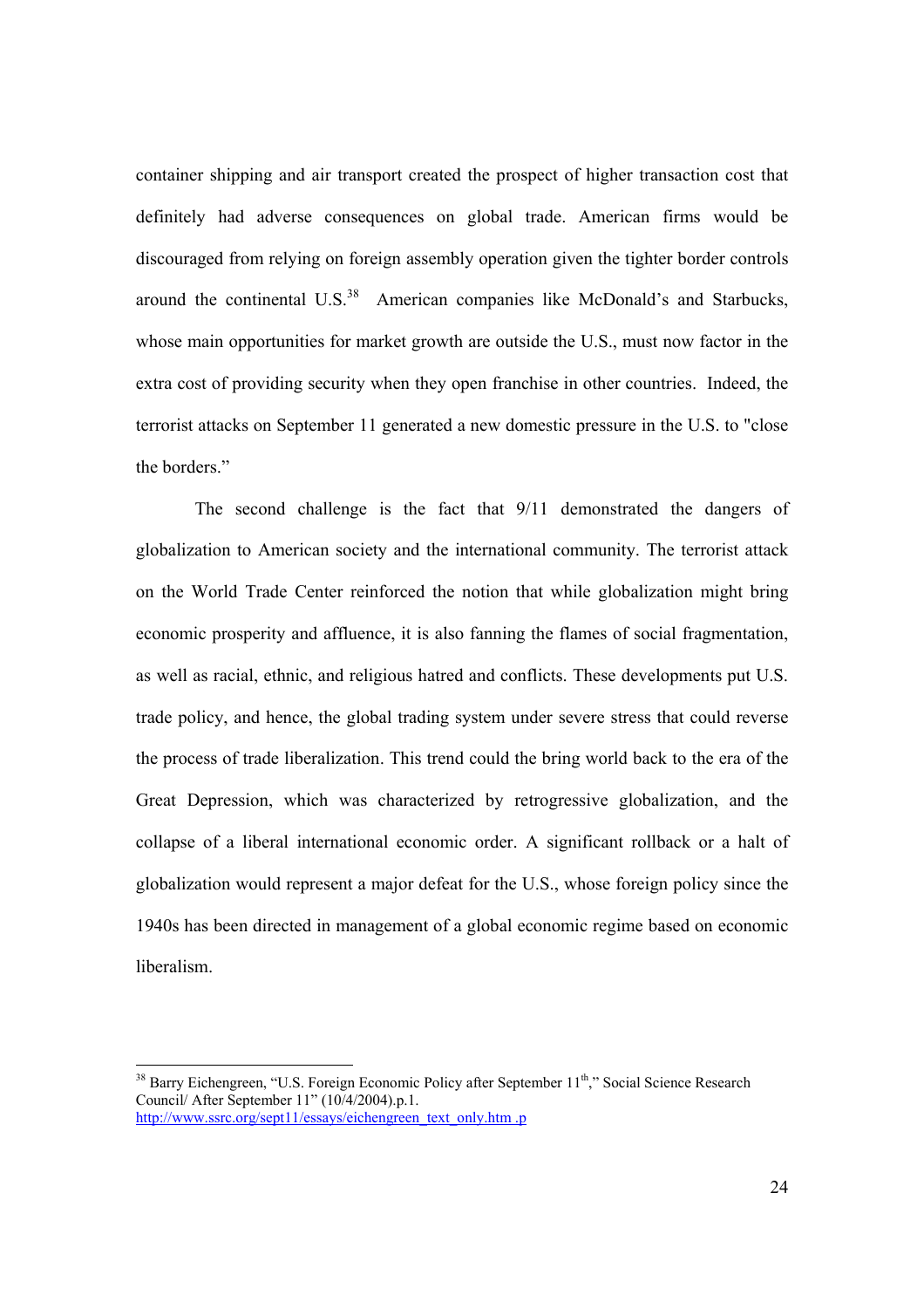The Bush Administration, instead of retreating and creating a fortress America, recognized the urgency of the situation. President Bush decided to come up with a foreign economic policy based on the further opening of world markets to seize the initiative from terrorist organizations and other anti-globalization forces. Free trade is considered the best way to strengthen the U.S. economy and foster prosperity to other countries that will make them stable and peace-loving.<sup>39</sup> In its campaign against international terrorism, the Bush Administration needs allies against terrorist groups. Thus, it saw the necessity of ensuring the economic stability of those allies. As one State Department official averred: "It is in our interest to make sure that those nations [U.S. allies] engaged in the front-line of the war against terrorism are not threatened by economic and financial instability."<sup>40</sup> In its counter-terrorist campaigns in Afghanistan and Iraq, the U.S. always makes it a point to encourage these two countries to adopt trade reforms designed to transform their war-torn economies to market-based ones. Hopefully, this initiative will stimulate private business activity, and generate jobs and prosperity essential for their economic recovery after decades of economic mismanagement, war, and sanctions. 41

 The September 2002 National Security Strategy of the United States of America clearly expressed this need to use economic engagement with its allies so that they help ensure the security of the U.S.. Economic engagement is expected to enable these countries to generate higher productivity and sustained economic growth that can only be

<sup>39</sup> See E. Anthony Wayne, "U.S. Foreign Policy: The Growing Role of Economics," *The DISAMJ Journal* (Spring 2002) pp. 2-23

<sup>40</sup> \_\_\_\_\_\_\_\_\_\_\_\_\_\_\_, "United States International Economic Policy," *The DISAM Journal* (Winter 2003-  $2004$ , p. 45.

<sup>41</sup> *Ibid*. p. 47.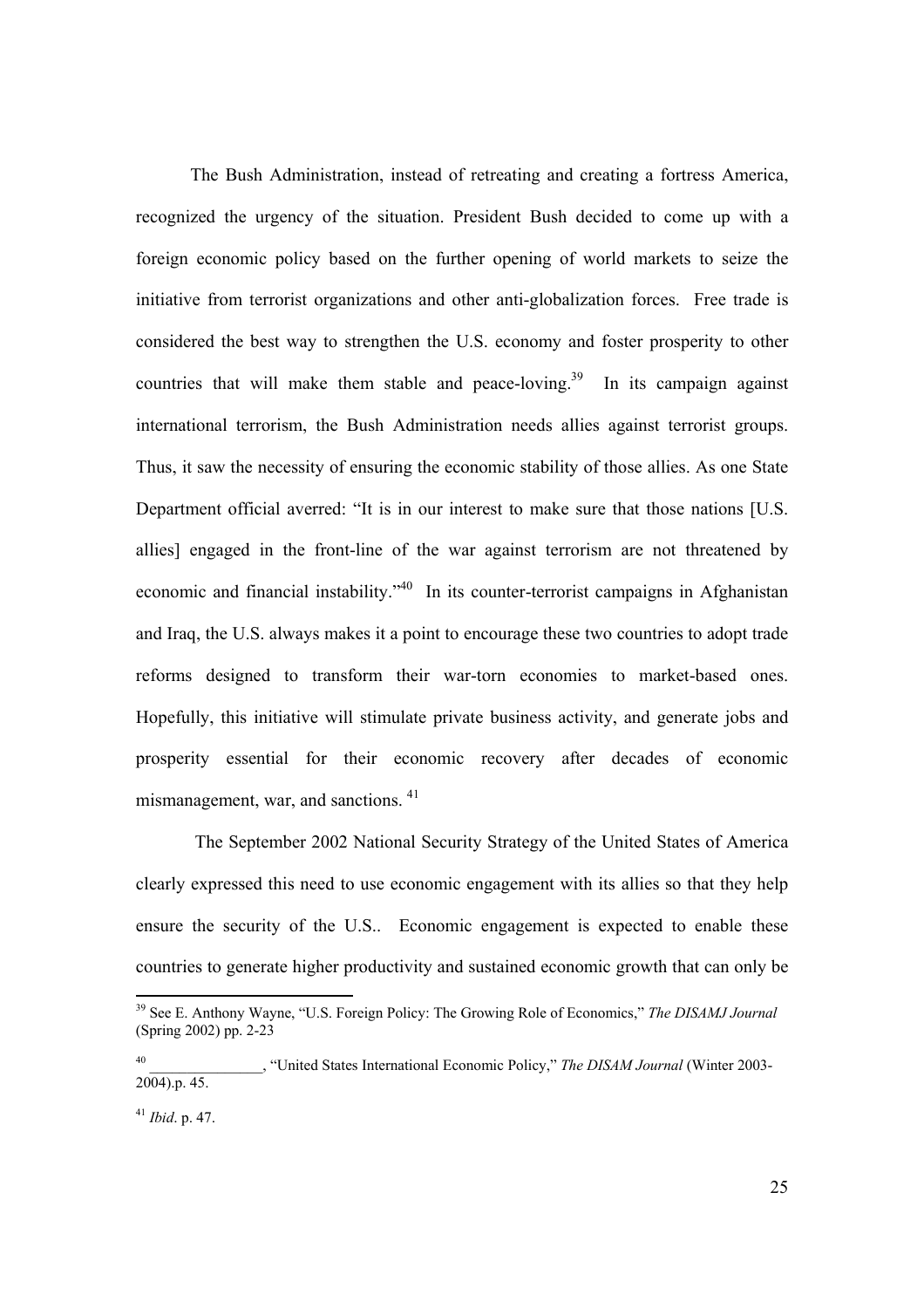possible if they adopt policies such as free trade. Free trade will hopefully provide "new avenues for growth and fosters the diffusion of technologies and ideas that increase productivity and opportunity."42 The document also stated explicitly that the United States will utilize bilateral free trade agreements with developed and developing countries in the world to enhance American national security.<sup>43</sup> For the Bush Administration, fostering FTAs is not simple a matter of advancing U.S. economic interests. It is bent to inject political, strategic and diplomatic agenda, often totally unrelated to trade and commerce, into its FTA proposals. The Bush Administration made it clear that its sponsorship of several FTAs in the Middle East was aimed at bolstering U.S. allies in the region and generating increased economic growth, which hopefully would help solve a number of security-related problems and make peace more achievable in that region.44 Emphasizing the role of FTAs as an effective instrument to advance U.S. geo-strategic agenda, an American analyst points out:

Ideally, FTAs might achieve important objectives, such as peace in the Middle East… Other foreign policy goals are more debatable. But regardless of the merits of these foreign policy issues, it is worthy of note that FTAs have gone from being a littleused economic device to being a principal tool of U.S. foreign policy, and that is a development worthy of greater attention—far more that it has received to date.<sup>45</sup>

<sup>&</sup>lt;sup>42</sup> President George W. Bush, "Ignite a New Era of Global Economic Growth through Free Markets and Free Trade," The National Security Strategy of the United States of America (Washington, D.C.: The White House, September 2002).p. 17.

<sup>43</sup> *Ibid*. pp. 18-19.

<sup>44</sup> Mastel, *op.cit*. pp. 46-47.

<sup>45</sup> *Ibid.* p. 48.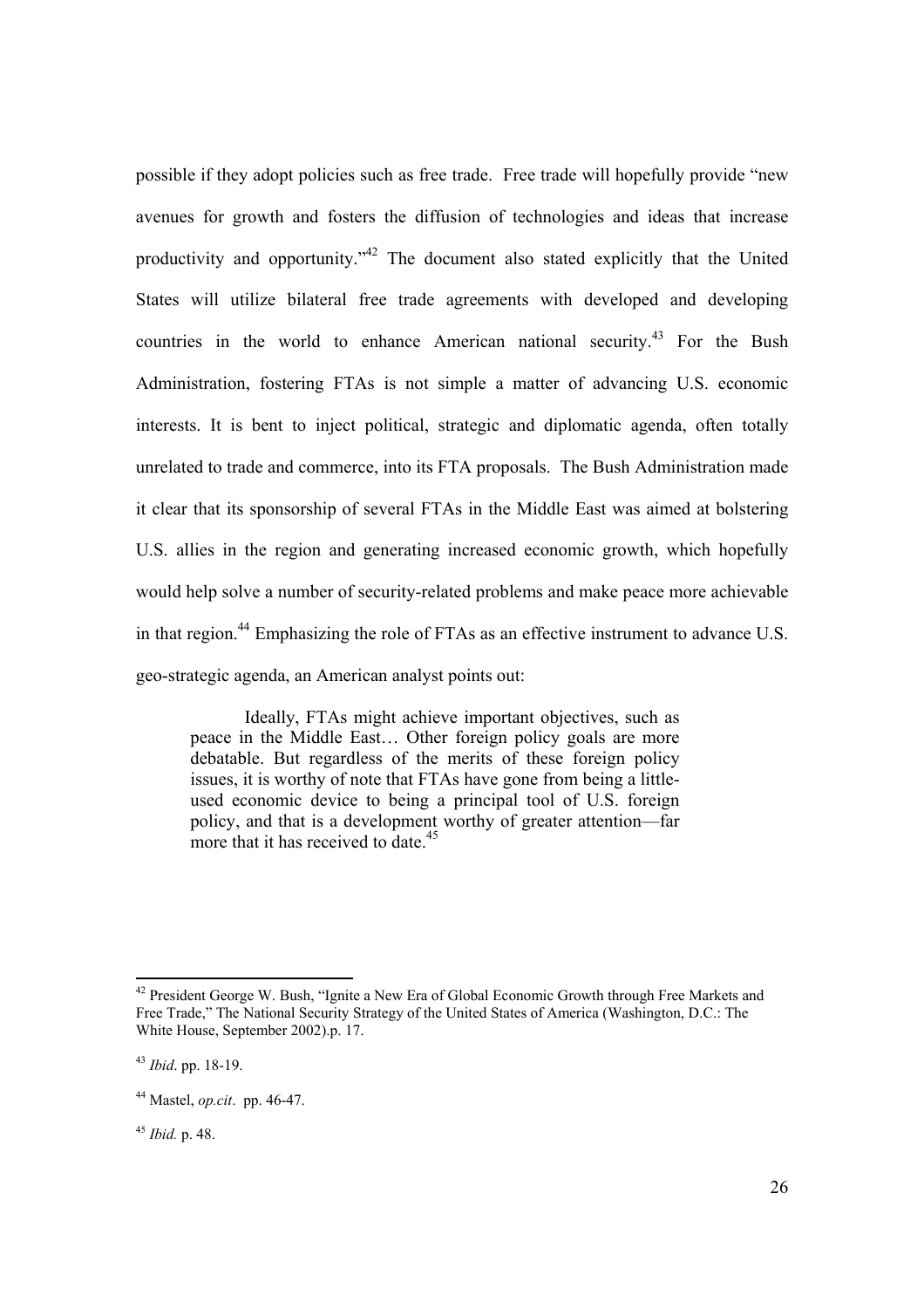#### *Leverage for another Round of Multilateral Talks?*

Based on the role of NAFTA's formation and the successful conclusion of the Uruguay Rounds of Negotiations in the mid-1990s, the promotion of FTAs is seen by the U.S. government as building blocks of a global free trade area. This idea is premised on two assumptions.46 Firstly, free trade deals that foster economies of scale between countries are likely to enhance trade competitiveness paving the way for the progressive opening up of their markets to foreign goods from third countries. The resulting increase in competition will also enhance the ability of firms in a free trade area to secure access to markets of third countries. Secondly, free trade areas encourage other potential trading parties to liberalize their own trading regimes in order to gain access to a free trade area. In the real world, however, free trade deals are "high-risk trade policy." According to Bernard K. Gordon, despite its liberal rhetoric, the Bush Administration is driven by a belief that the U.S. has not been a successful player in world trade and its policy of competitive liberalization is rooted in a "long-standing mercantile tradition, which teaches that exports are better than imports."  $47$  Like most Americans, the Bush Administration thinks that the U.S. is "soft touch" on trade and that it has not done too well as an exporter."<sup>48</sup> This view is supported by another economist who observes:

l

<sup>46</sup> A.S. Bhalla and P. B.Bhalla, Regional *Blocs: Building Blocks or Stumbling Blocks* (New York, NY: St. Martin's Press Ltd, 1997). pp. 199-200.

<sup>47</sup> Bernard K. Gordon, "A High-Risk Trade Policy," *Foreign Affairs* 82, 4 (July/August 2003). p. 115.

<sup>48</sup> *Ibid*. p. 115.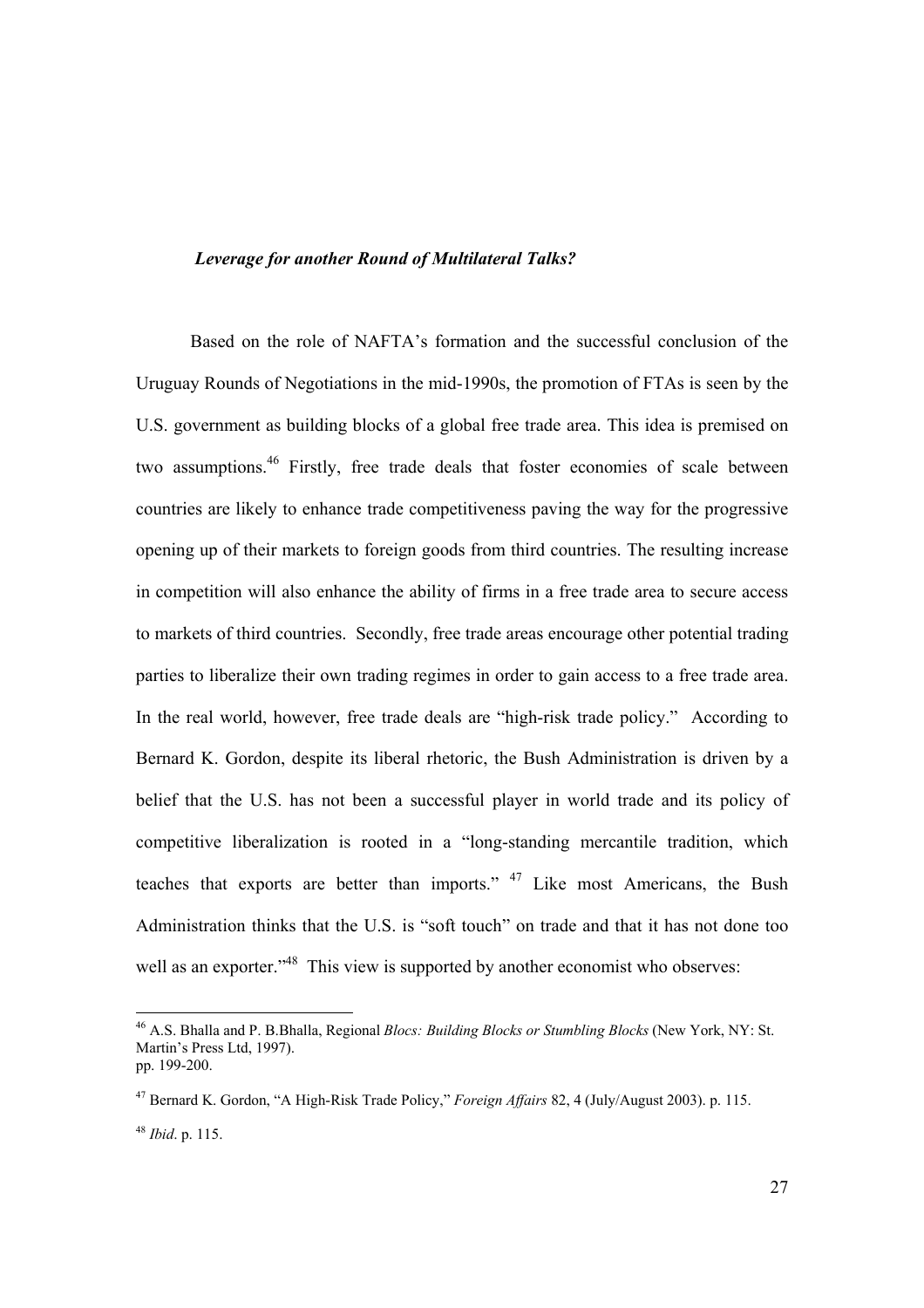Countries large and small now find themselves free to practice self-aggrandizing trade agreements—the current form of mercantilism. I have yet to see official statements touting the conclusion of an FTA that do not emphasize the increased exports this will bring, or critical comments by anti-competitive national industries, sectors, and labor unions that do not stress the unfair competition they will face from imports. Adam Smith is surely muttering under his breath in his grave.<sup>49</sup>

Free-trade agreements deviate from the multilateral principle of nondiscrimination. They tend to divert trade away from the more competitive exporters as what will happen if trade agreements between the U.S. and several Latin America will divert trade away from competitive exporters like the Newly Industrialized Economies (NIEs) in East Asia. This will create the phenomenon of trade diversion as a regional FTA enables inefficient exporters in South America to achieve preferential treatment over their non-member countries in East Asia that might have the comparative advantage on certain products. FTAs also provide an institutional competition to multilateral trade talks. By using its huge market as leverage, the U.S. forms a "coalition of the willing" in pursuit of greater trade liberalization. FTA will also cement America's economic ties with trading partners and will leave these countries with no choice but to rally behind the trail blazer of trade liberalization. Third countries will have no other option, but to join the FTA bandwagon. Using FTAs deals as a means of pressuring other countries to liberalize trade became very apparent after the breakdown of the Cancun negotiation in September, 2001 when U.S. Trade Representative Robert Zoeliick threatened to shift

<sup>49</sup> Sidney Weintraub, "Some Implications of U.S. Trade Agreements with Chile and Singapore," Paper Presented at the LAEBA/U.S. Chamber of Commerce Conference (April 28, 2003). p. 16.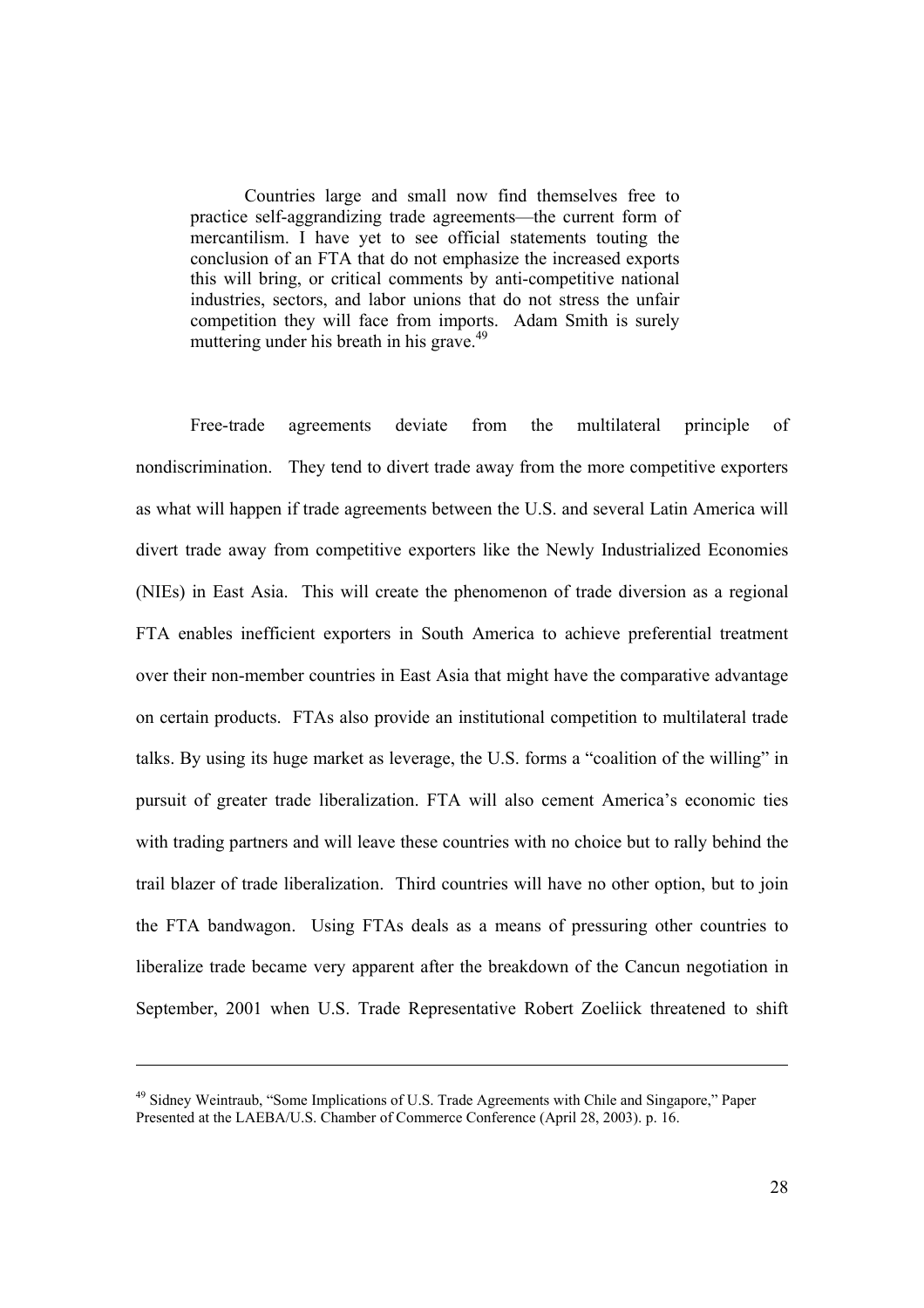Washington's focus from multilateral pacts to bilateral agreements with "will-do" nations instead—a threat that made him sound like the Donald Rumsfeld of trade policy.<sup>50</sup>

 Bilateral FTAs also exclude and discriminate against non-signatories inherent in these arrangements. Such discrimination political tension among states and activate countervailing economic blocs. For example, the formation of the FTAA can also provide support and justification to East Asian countries to push for their long contemplated regional trade bloc. This is because the FTAA will give South American preferential treatment in the enormous U.S. market at East Asia's expense.<sup>51</sup> This might also trigger rivalry among trading groups in the world that will lead to trade conflicts rather than the easing of global trade negotiations."<sup>52</sup> In the words of an economic analyst: "...the very use of bilateral FTAs can be faulted for the trade discrimination against non-signatories inherent in these agreements. This discrimination also creates political tensions among nations."<sup>53</sup> Thus, a number of skeptics view the FTAs as contributing towards the fragmentation of trade, which is inimical to the formation of a global trading regime. Commenting on the current U.S. policy of pushing for FTAs, the economic analyst continues:

We don't really know whether the plethora of bilateral and plurilateral FTAS that exist and are planned will "be building blocks" or "stepping stones" to successful global trade negotiations in the WTO. The stepping-stone argument comes primarily from the countries that follow the practice of concluding FTAs and they are biased parties. The stumbling stone argument comes mainly from critics who are not convinced that constructing a world of

l

<sup>50</sup> Jagdish Bhagwati, "Don't Cry for Cancun," *Foreign Affairs* 83, 1 (January/February 2004).p. 53. 51 Gordon, *op.cit*. p. 113.

<sup>52</sup> Bhalla and Bhalla, op*. cit*. p. 200.

<sup>53</sup> Weintraub, op.cit. p. 2.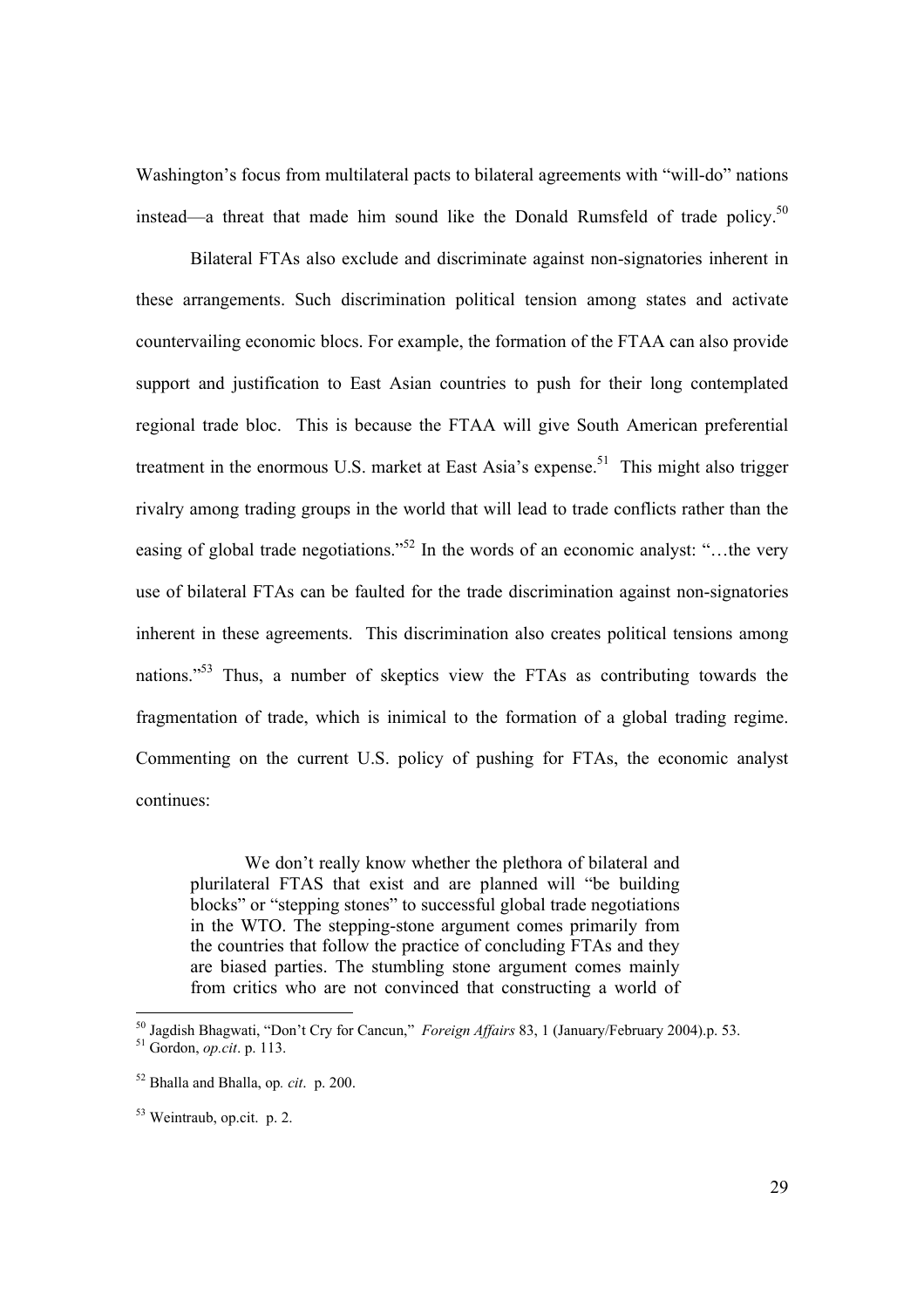pervasive cross discrimination will lead in any foreseeable period to transforming this structure into one that treats all countries equally—the MFN world contemplated by the framers of the GATT and the WTO.<sup>54</sup>

Whether the Bush Administration's policy of pushing for FTAs will lead to a fragmentation or formation of an international liberal trading regime is contingent on the U.S.'s ability to form a "coalition of the willing" in the pursuit of trade liberalization. And how the EU, Japan, and China will respond to this coalition. However, one thing is certain. With the reelection of President Bush, we can expect his administration to continue this policy of maintaining a domestic base in support of free-trade and a competitive liberalization to revive the global trade opening at all cost. This will be pursued by the Bush Administration in the face of a unified and enlarged E.U., a rising China, and a possible East Asian economic bloc that might undermine the final vestiges of U.S. economic dominance and leadership.

#### **The Regional Imperative**

Prior to the mid-1990s, East Asian countries have traditionally avoided discriminatory trade agreements. With their economies generally directed toward the international market and as potential victims of discriminatory trading agreements in other regions of the world, these countries have supported the global multilateral trading regime. East Asian states preferred form of trade liberalization has been unilateral action on a non-discriminatory basis, an approach adopted by the area's only and most

<sup>54</sup> Weintraub, *op. cit*. p. 16.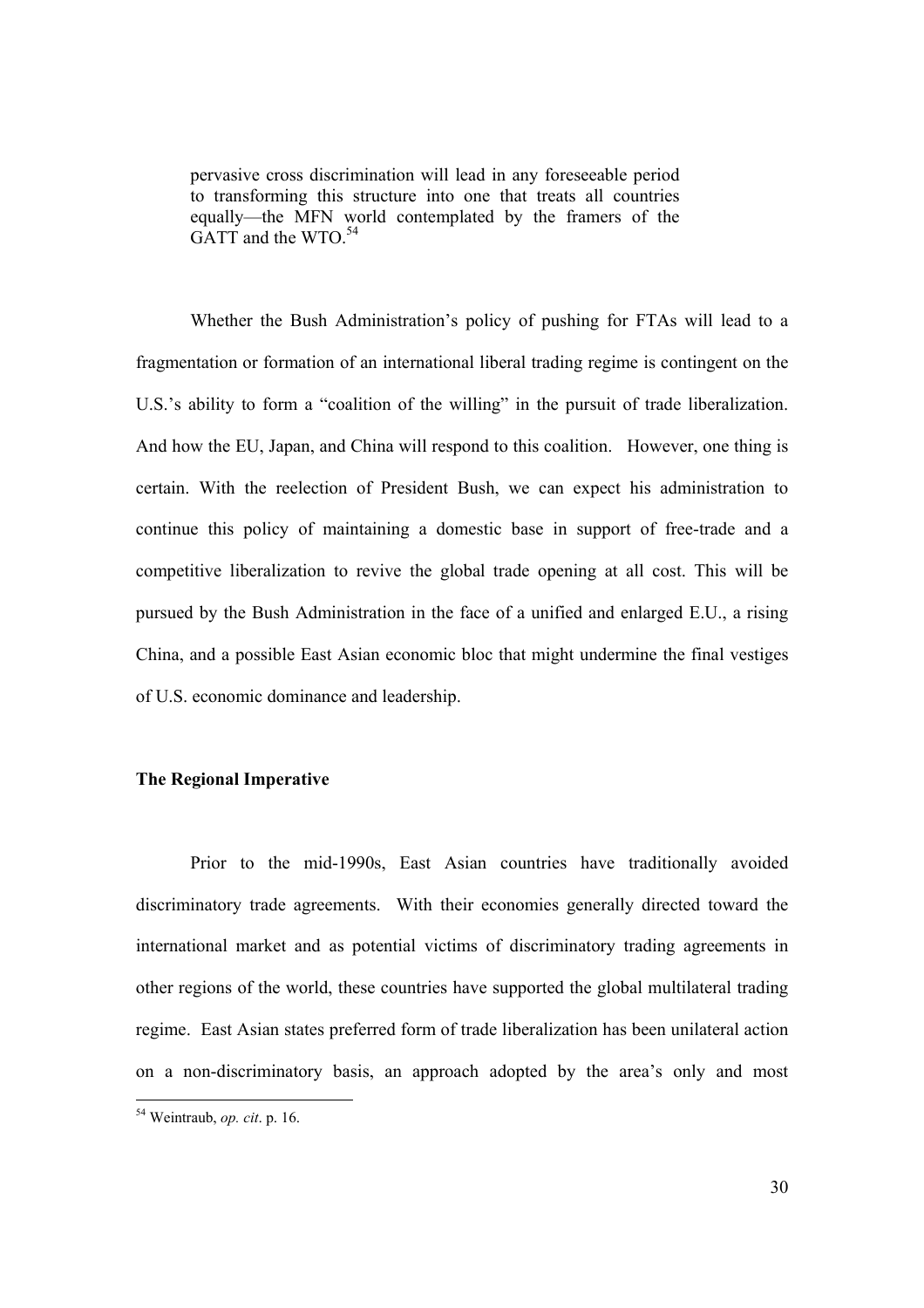comprehensive regional grouping, the Asia-Pacific Economic Community or APEC. APEC adopts an "open" or new approach to regional cooperation in contrast to the E.U.'s old or closed regionalism. In contrast to the EU's model of a custom's union created by formal agreements and managed by supranational institutions, APEC relies on marketdriven economic integration devoid of any legal and institutional frameworks. APEC is also committed to nondiscriminatory trade and investment policies in accordance with the WTO's Most-Favored-Nation principle. The absence of any regional economic bloc in East Asia stems from a number of facts. These are: 1) the economic players in the region are unequal; 2) countries in the region have disparate economic interests that led to a lack of coherence and coordination in various economic cooperation ventures;3) U.S. heavy involvement in the regional economy; and 4) the U.S. opposes an East Asian regionalism that would exclude North America and Oceania.<sup>55</sup>

At present, all the East Asian countries are signatories to one or more proposals for a preferential trading arrangement (PTAs). Since 1999, more than 20 schemes for PTAs in East Asia and the Western Pacific have been tabled and by 2003, more than 60 have been proposed, being considered, under negotiation, or signed. <sup>56</sup> Indeed, the possibility of forming regional trading groups or blocs in East Asia is in the minds of many policymakers in region. East Asian states may be compelled to undertake regional or bilateral initiatives to counter possible market access discrimination or trade diversionary measures with the formation of NAFTA and the deepening of the EU.<sup>57</sup>

l

<sup>&</sup>lt;sup>55</sup> Remy Davison, "Globalization and Regionalism in the Asia-Pacific," Michael K. Connors, Remy Davison, and John Dosch, (Eds) *The New Global Politics of the Asia-Pacific* (New York, NY: Routledge, 2004). p. 148.

<sup>56</sup> John Ravenhill., "Trade Politics in East Asia," Hocking and MCGuire, *op. cit*., p 56-57.

<sup>57</sup> Davison, *op. cit*. p. 153.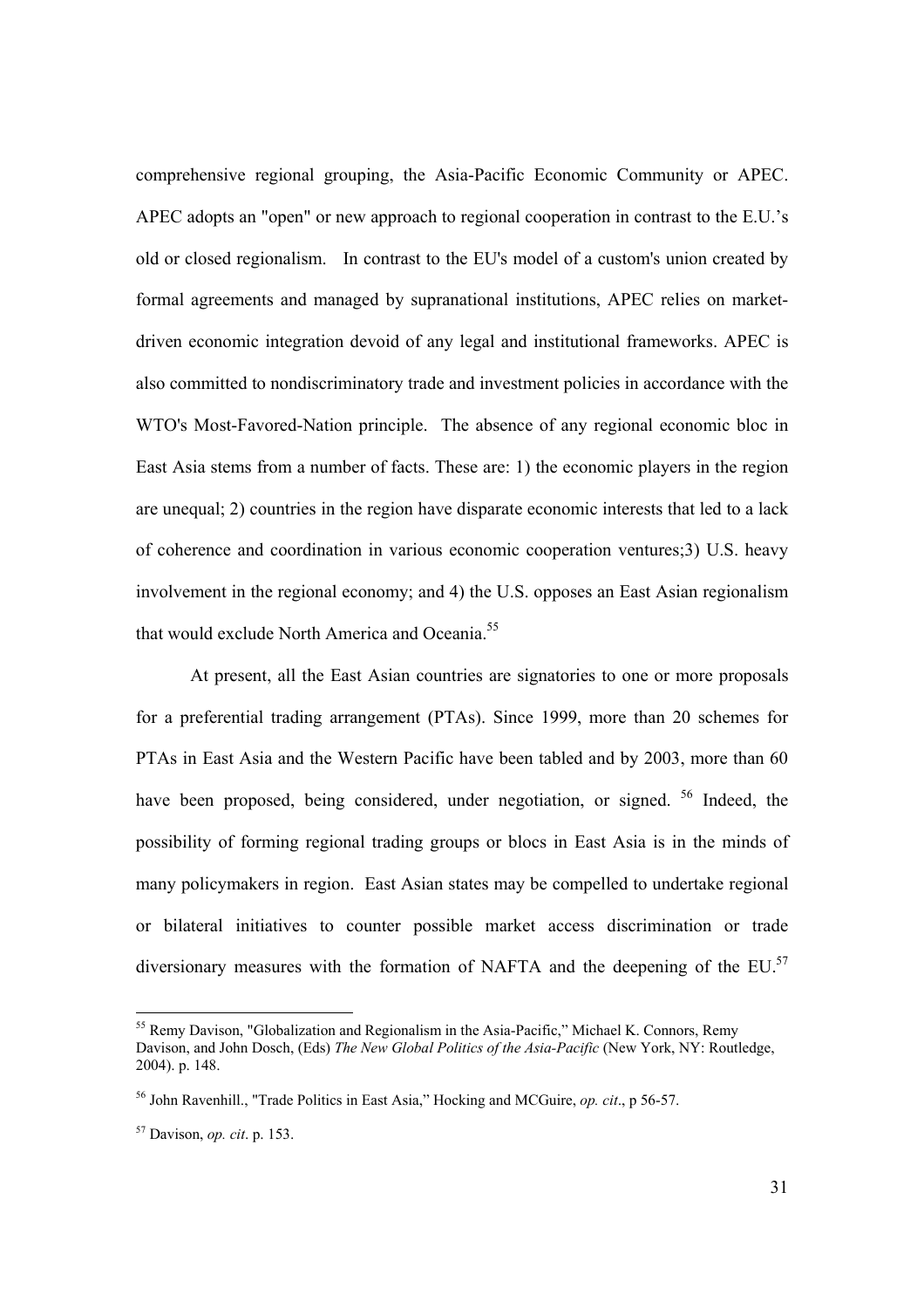What explains this new found enthusiasm for preferential trading arrangements in East Asia?

The first factor was the shock of the Asian financial crisis in 1997. The crisis unleashed the full destructive force of unregulated finance as it shattered a number of economic dragons in East Asia. The massive outflow of financial capital from the region drained national reserves and left several East Asian's financial institutions in tatters. Traumatized by a massive capital flight out of the region and humiliated by the intervention of the International Monetary Fund (IMF), East Asian states became apprehensive of the possibility that the global economy was out of control.<sup>58</sup> This prompted several proposals for new regional arrangements that would enable countries in East Asia to prevent, if not better manage any future financial crisis.<sup>59</sup> Each country in the region has recognized that it has stakes in the economic health and political wellbeing of its neighbors. Thus, "help thy neighbor, help thyself" became the mantra in intra-Asian economic relations.<sup>60</sup>

The economic contagion also goaded the region's domestic business groups to explore the possibility of PTAs with neighboring countries. These groups also observed that their countries are in a disadvantage in markets where their competitors enjoy

<sup>58</sup> Nicola Bullard, " The East Asian Financial Crisis: Midwife to a Movement?" Mark Besson (eds.) *Reconfiguring East Asia: Regional Institutions and Organization After the Crisis* (Great Britain: Biddles Ltd, Guildford and King's Lynn, 2002).p. 52.

<sup>&</sup>lt;sup>59</sup> See Jeffrey J. Schott, "Economic Integration in Northeast Asia," paper presented at the 20001 Kiep/Kei/CKS Conference on the Challenges of Reconciliation and Reform in Korea, Los Angeles, California, 24-26 October 2001.p. 10.

<sup>60</sup> *Ibid*. p. 11.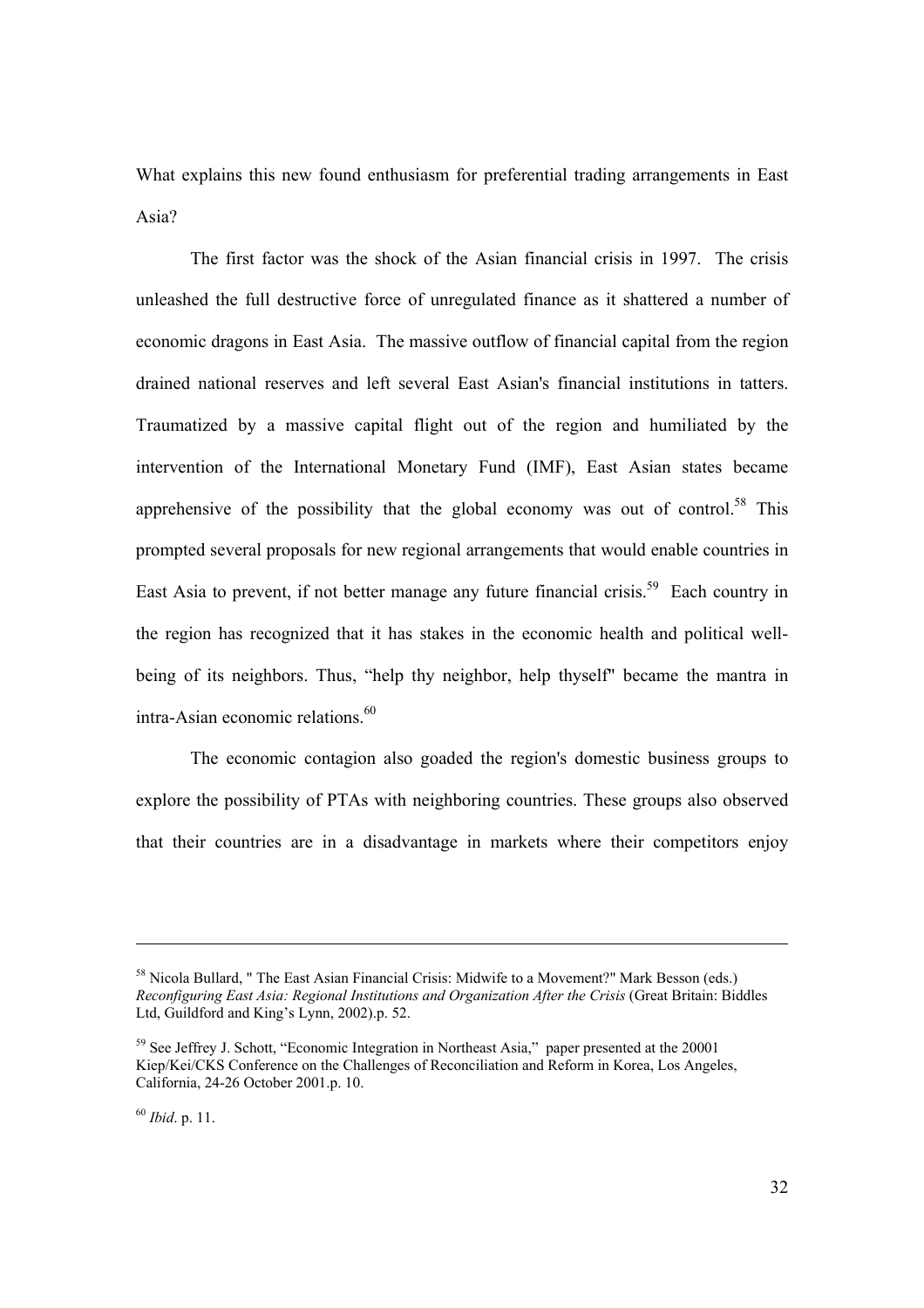preferential access like in Latin America and Western Europe.<sup>61</sup> Japanese and South Korean business groups have become extremely vocal about their difficulties in penetrating the South American auto markets because of NAFTA and have asked their governments to negotiate for PTAs. No wonder, Japan and South Korea are primary proponents of FTAs with a number of countries both in and out of the region. Japan has discussed potential FTAs with Korea and Mexico and formally launched FTA negotiations with Singapore that led to an agreement in 2001. South Korea, meanwhile, has discussed FTAs with Japan, Singapore and New Zealand. Analysts and government officials in East Asia are actively discussing an FTA that will transform the sub-region to a "huge trading bloc" creating a dividing line in the Pacific. This might lead to fragmentation of the global economy into three major trade blocs—the NAFTA, the EU, and an East Asian bloc dominated either by Japan or China.<sup>62</sup> The emergence of an East Asian bloc would result in the creation of a tripartite world, a scenario which could potentially trigger destructive trade wars if each bloc would aggressively seek to enhance its own market at the expense of the others or if any two blocs would form an alliance against the third party.

The second factor precipitating the emergence of PTAs in East Asia is China's emergence as an economic power. As a result of its extensive economic reforms and consequent rapid economic growth, China has taken extensive steps to liberalize its trade barriers and reforms it regulatory policies. This has made the country a significant trading partner of most Northeast Asian states and a rival as well as a partner to most Southeast

<sup>61</sup> Ravenhill, *op. cit*. p. 60.

<sup>62</sup> Davison, *op. cit*. p. 152-153.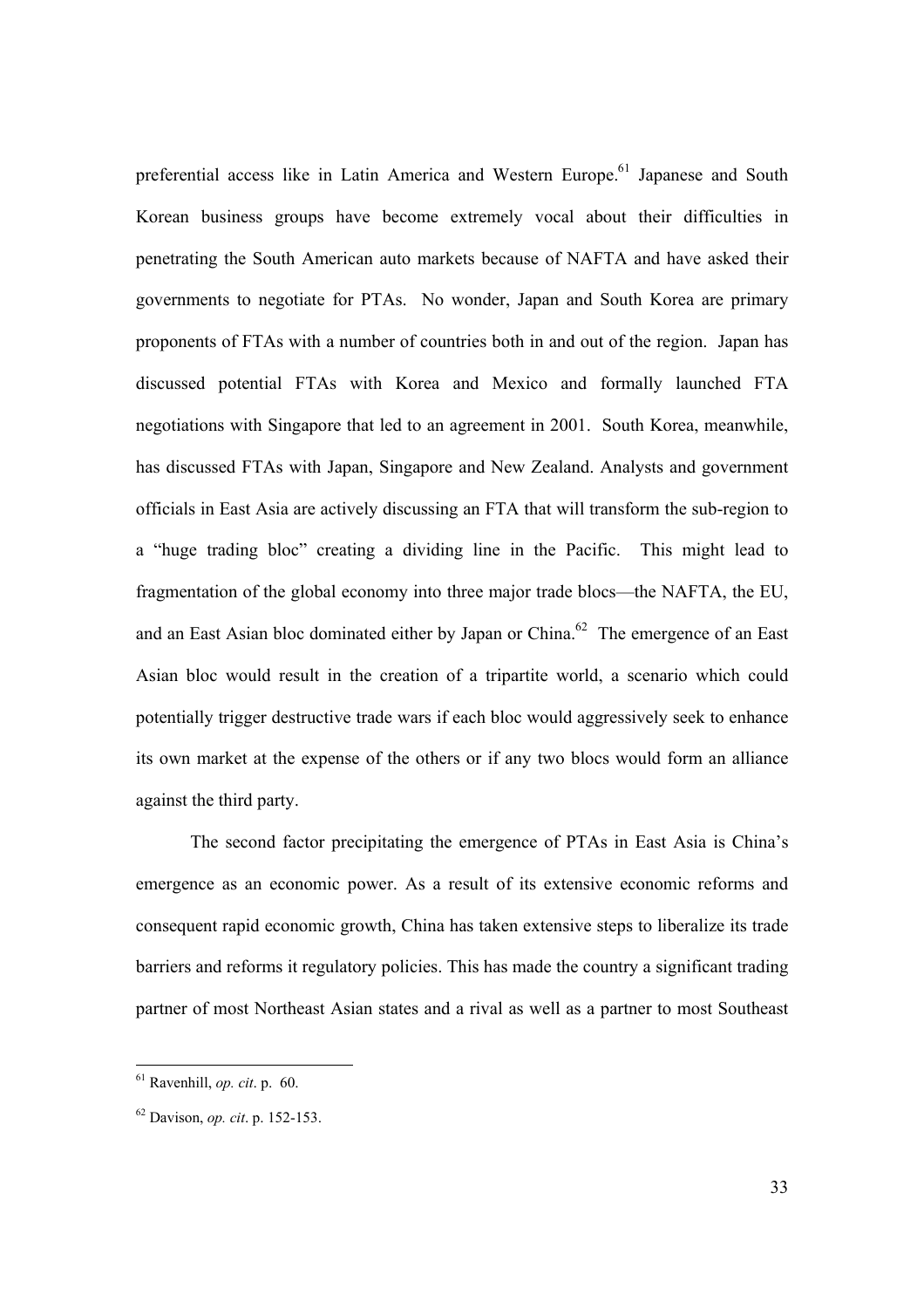Asian economies. China has joined the WTO and has committed itself to further open its market to a far greater extent than several major developing countries that are already members of these international organizations. More significantly, China has embarked on a mission to form a free trade area with Southeast Asian states and has initiated efforts to form another in Northeast Asia. In November 2000, Beijing proposed an FTA to the ASEAN countries during the Singapore Summit Meeting of the "ASEAN plus Three." The following year, Beijing offered to open some sectors of its economy to the ASEAN countries before they would be scheduled to reciprocate. To ante up the pot, Beijing offered additional concessions to ASEAN's less-developed members. In 2002, Chinese officials agreed to reduce tariff starting January 2004 on agricultural imports from ASEAN as an "early harvest" phase of trade liberalization. This concession reflects Beijing's determination to forge a China-ASEAN FTA.<sup>63</sup> China aims to complete an ASEAN-Chinese FTA within the next ten years and will definitely make the country the leader in the formation of FTAs in East Asia at the expense of Japan and the United **States**.

These developments suggest that the East Asian economies are intensifying their regional interactions, and in the future, they may become less reliant on the U.S. market for exports and imports. Whether it will be a Japan-FTA or a China-FTA or both matters not. Truly, these are powerful centrifugal and regionalizing forces in the East Asian economies that are fundamentally incompatible with America's interest of continued access to the regional market. Ironically, these regional FTAs are being formed in

<sup>&</sup>lt;sup>63</sup> Thomas G. Moore, "China's International Relations: The Economic Dimension," Samuel S. Kim (Ed) *The International Relations of Northeast Asia* (Lanham, Maryland: Rowman and Littlefield Publishers, 2004). p.122.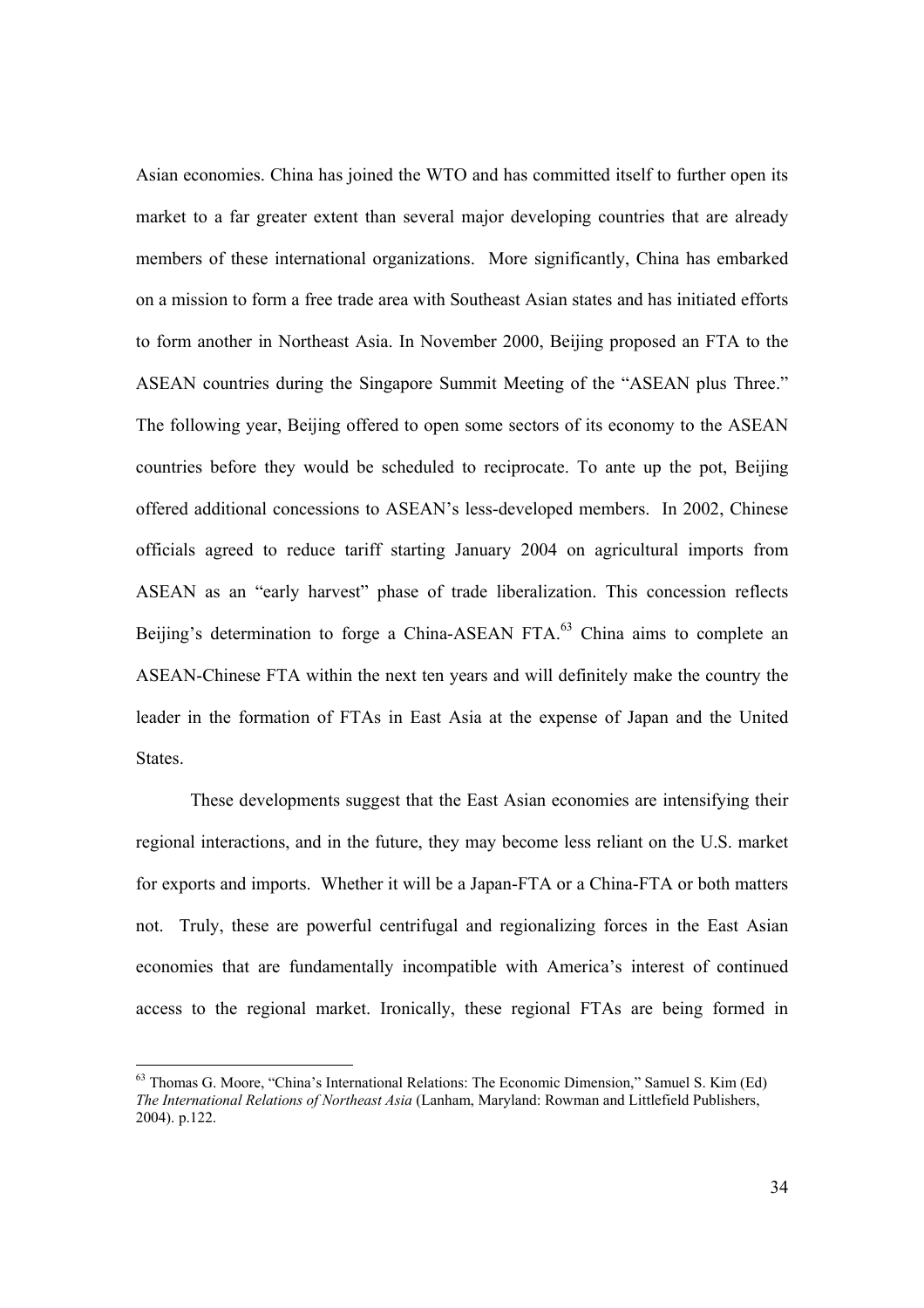response to American initiatives form FTAs in the Western Hemisphere.<sup>64</sup> The U.S. cannot just observe these developments passively. A key U.S. foreign policy interest in East Asia is to facilitate the region's prosperity by encouraging open markets, free trade, and continuous access the regional market. Its ingress to the region's dynamic economies and greater free trade throughout East Asia could reinforce the U.S. legitimacy as a key regional politico-strategic actor.<sup>65</sup> No less than U.S. Trade Representative Robert B. Zoellick emphasizes this when he states:

…good economic ties create a stronger foundation for America's ongoing security engagement in the Pacific. I'll illustrate the point by referencing a comment made…by a former Australian Defense Minister. He said that the policy planning staffs throughout East Asia are examining two questions…: one is whether they should develop weapons of mass destruction. The other is whether they should shift their conventional forces from internal security to force projection….the primary variable in those analyses is whether the United States maintains a forward presence in Asia… I also believe, however, that it will be very difficult for any administration to maintain that presence well into the future unless I can demonstrate to the American people that we have strong economic and political ties to the region.<sup>6</sup>

#### **The Southeast Asian FTA Gambit**

In the attempts of any regional economic bloc to exclude the U.S., Washington has traditionally tapped the support of friendly members of the bloc to check any internal trend might go against American economic and political interests. As a case in point, in

<sup>64</sup> Gordon, *op. cit* .pp. 106-107.

<sup>65</sup> See William T. Tow, Asia*-Pacific Strategic Relations: Seeking Convergent Security* (Singapore: Green Giant Press, 2001).p. 173.

<sup>66</sup> Robert B. Zoellick, "How the U.S. Can Promote Greater Free Trade in Asia," *Heritage Lecture 438*. (November 9, 1994). P. 2 http://www.heritae.org/Research?TradeandForeignAid/HL480.cfm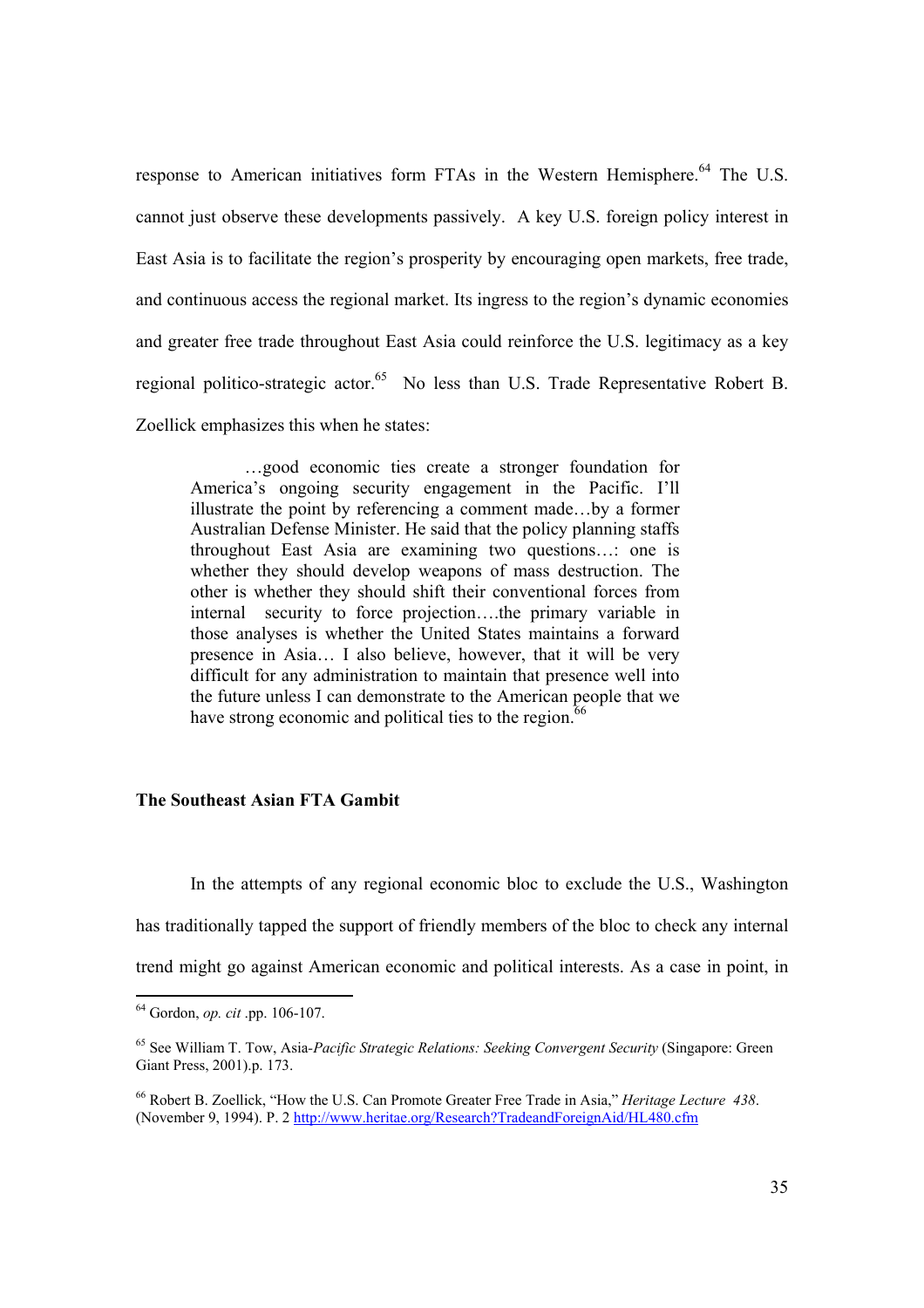the EU, the U.S. has counted on Germany and Great Britain as counter-weights to France. In Mercosur, the United States encourages Argentina to check Brazil's protectionist tendencies. Within East Asia, U.S.'s FTA deals with several countries can prevent China and Japan from dominating a possible East Asian Free Trade Area.<sup>67</sup> Strengthening economic linkages with some ASEAN countries would give the U.S. more leverage in shaping an East Asian regional bloc. In the face of China's efforts to forge a FTA with Southeast Asia, it is in the interest of the U.S. that this development would be consistent with the WTO and would involve American and other foreign investors who will provide the capital, technology and talent to fuel this regional cooperation venture.<sup>68</sup>

In October 2002, President Bush announced the Enterprise for ASEAN Initiative (EAI). The EAI offers the prospects of an FTA to ASEAN countries committed to economic reforms and openness. In May 2003, Singapore became the first ASEAN country to sign an FTA with the U.S. Under the agreement, Singapore will eliminate its tariffs on U.S. goods immediately, while the U.S. will eliminate tariffs on Singaporean exports over tine, with starting the least sensitive products entering the U.S and, upon the agreement's entry into force, the most sensitive products entering duty-free after a tenyear period. The U.S.-Singaporean FTA agreement also includes certain provisions that go beyond WTO and NAFTA regimes as it provides for the liberalization of trade in a variety of services, stronger protection for intellectual property rights, substantial ability to compete for government contracts in the partner country, regulations, and dispute

<sup>67</sup> See Eng Chuan Ong, "Anchor East Asian Free Trade in ASEAN," *The Washington Quarterly* 26, 2 (Spring 2003).p. 67.

<sup>68</sup> U.S.-SEAN Business Council, Inc., *The ASEAN Region and its Growing Importance to the United States* (Washington, D.C.: U.S.-ASEAN Business Council, Inc., February 2003).p. 3.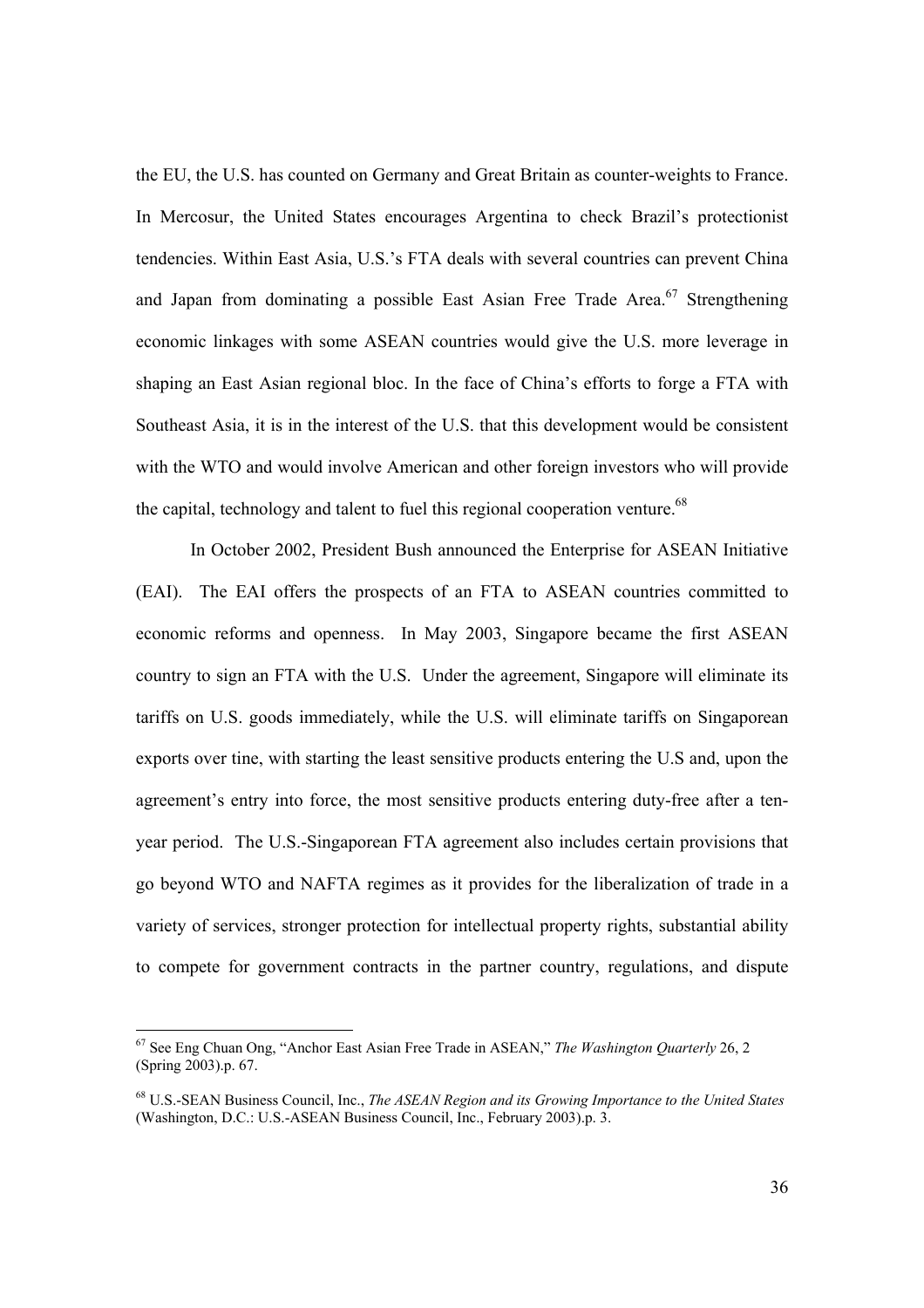settlement procedures. More significantly, the agreement appears favorable to the interests of the country with the larger economy. As one analyst observes:

The reciprocity of these two agreements takes the form of the two smaller countries accepting much of the U.S. trade agenda (on services, government procurement, investment, e-commerce, labor, environment, and other issues), and the United States providing legal assurance (although not complete assurance, viz., with respect to AD and CVD actions) of access to its market. Singapore and Chile had to change some laws in the process whereas the United States, generally, did not.<sup>69</sup>

 Nevertheless, the two countries are seen as natural partners in a free trade arrangement that is expected to stimulate a "bandwagon effect."70 This means that other Southeast Asian countries will eventually negotiate their own FTAs with the U.S. Singapore's pioneering FTA could be seen as an incentive for other Southeast Asian states to follow suit.<sup>71</sup> The U.S.-Singapore FTA also demonstrated the possibility that the U.S. might further open its huge market, on which Asian economies are heavily dependent since the 1980s.72 However, many economists still find the deal controversial, since they worry that individual deals could undermine the kind of broader trade deals the U.S. also seeks<sup>73</sup>

In October 2003, Thailand and the U.S. began negotiating for their own bilateral FTA. From Bangkok's view, a Singapore-style free trade pact will enable the country to

l

<sup>69</sup> Weintraub, *op .cit.* p. 17.

<sup>70</sup> *Ibid.*p. 9.

<sup>71</sup> See Teofilio C. Daquila and Le Huu Huy, "Singapore and ASEAN in the Global Economy," *Asian Survey* (November/December 2003) XLIII, 6. p. 918.

 $72$  *Ibid* n 918.

<sup>73</sup> Rebecca Buckman, "Next U.S. Deal? Try Thailand," *Far Eastern Economic Review* 166, 34 (August 28, 2003).p. 18.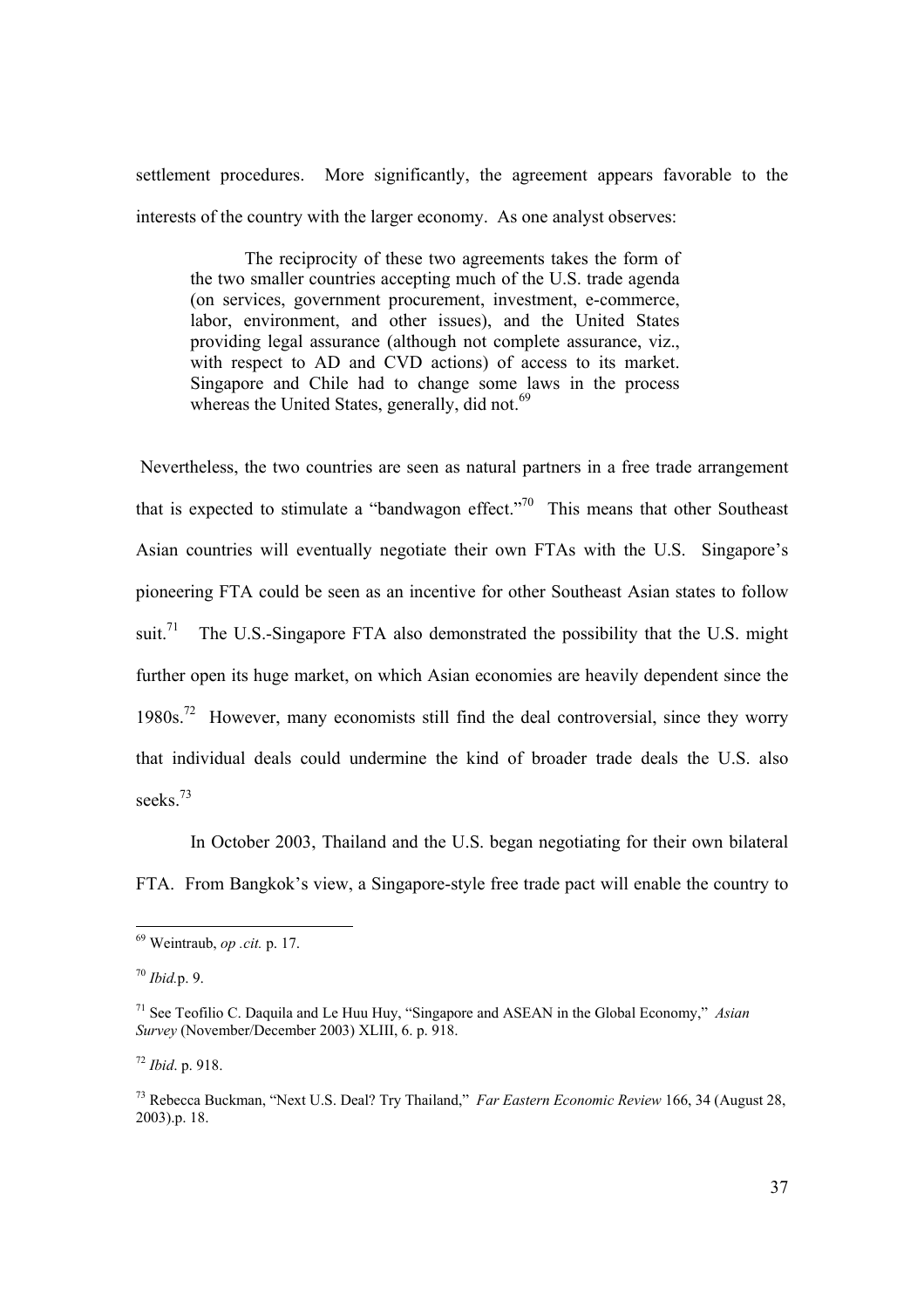export to footwear, sweaters, baby's, clothes, sugar, and canned tuna to the U.S.<sup>74</sup> It will also give the country the edge over competitors like Mexico in products like brassieres.<sup>75</sup> For the U.S., a FTA deal with Thailand will mean greater access to American exports particularly agricultural products like oil seed, cotton, cereals, soybean oil, cake, dairy products, distilled spirits, and pork. It will also result to greater U.S. access to service industries like banking, insurance, and law. More significantly, an FTA with Thailand will make the country "a regional leader in the pursuit of trade liberalization" with the deal serving "as a barometer for other countries in the region that are interested in forging an FTA with the U.S."76 From, Washington's perspective, the FTAs with Singapore and Thailand will provide a stable anchor for U.S. economic penetration of the region and will probably foster closer economic and political ties with the ASEAN. Other Southeast Asian the will be confronted a pressing need to consider a region-wide trade liberalization since bilateral FTAs foster trade discrimination against non-signatories to these economic arrangements. These agreements will also promote the broader U.S. trade agenda by serving as a model, breaking new negotiating ground, and setting high standards for future FTAs in Southeast Asia against other PTAs with third countries (Japan and China).

l

<sup>74</sup> *Ibid*. p. 18.

<sup>75</sup> *Ibid*. p. 19.

<sup>76</sup> Myron Brilliant, Views on the Impact of a Free Trade Agreement Testimony of the United States Chamber of Commerce Before the International Trade Commission (May 4, 2004).p. 2.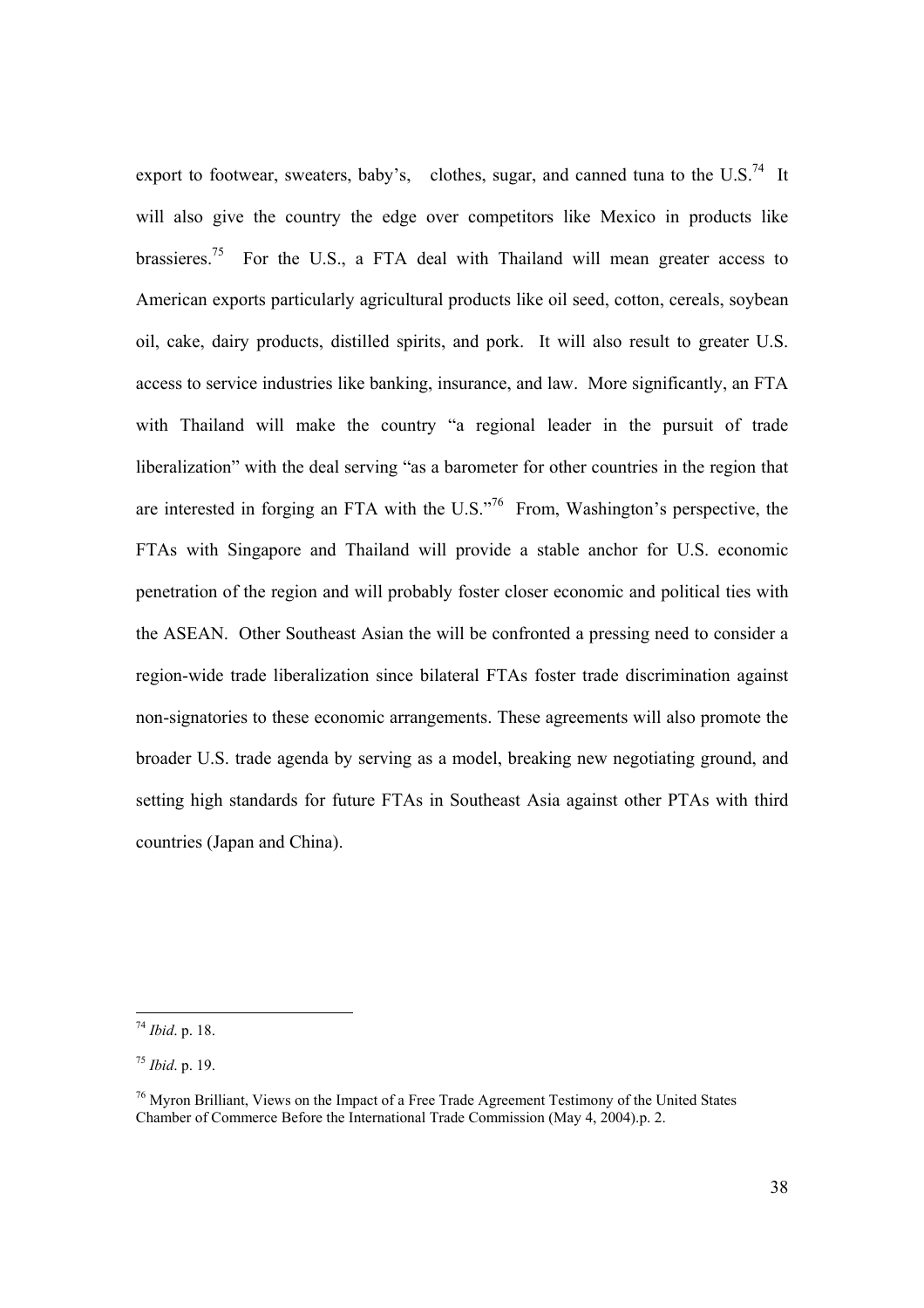#### **The Next on the List: The Philippines?**

Affected by the bandwagon effect of bilateral FTAs with the U.S. in Southeast Asia and apprehensive of being left out in the cold, the Philippine government is looking into the possibility of also signing a free trade pact with its largest trading partner. The U.S. is a significant market for Philippine exports specifically electronics and semiconductor goods that account for almost 70% of the country's exports. The U.S. is also a major market for Philippine garments and textile exports, which enjoy discounted duties under the U.S. import quota allocation system. No wonder, the Philippines' biggest garment firms are pushing for the fast-tracking of an FTA between the two countries in the light of the lifting of the garments quota in 2005.

However, U.S. trade officials are lukewarm to an FTA with the Philippines, arguing the latter does not meet a major criterion—the ability to fulfill its international commitments.77 They also deplored the country's inadequate efforts or failure to enforce its intellectual property rights compliance, shipping and ports safety compliance, corruption, hassle-free import and export procedures and compliance with U.S. regulations for exporters, and overall capability to push an FTA with the world's largest economy. A noted American economist, Marcus Noland, commented that the Philippines simply is not capable of negotiating an FTA with the U.S. because of a number of structural issues, and that the former has a history of forging agreements that "do not amount too much."78 However, Dr. Noland admitted that the U.S. might be motivated by

<sup>77 &</sup>quot;RP-U.S. garments deal proposed," *Business World (*August 3, 2004).p. 1.

<sup>78</sup> Iris Cecilia C. Gonzales, "U.S. Likely to Refuse Free Trade Pact with RP," *Business World* (October 1, 2003). p. 1.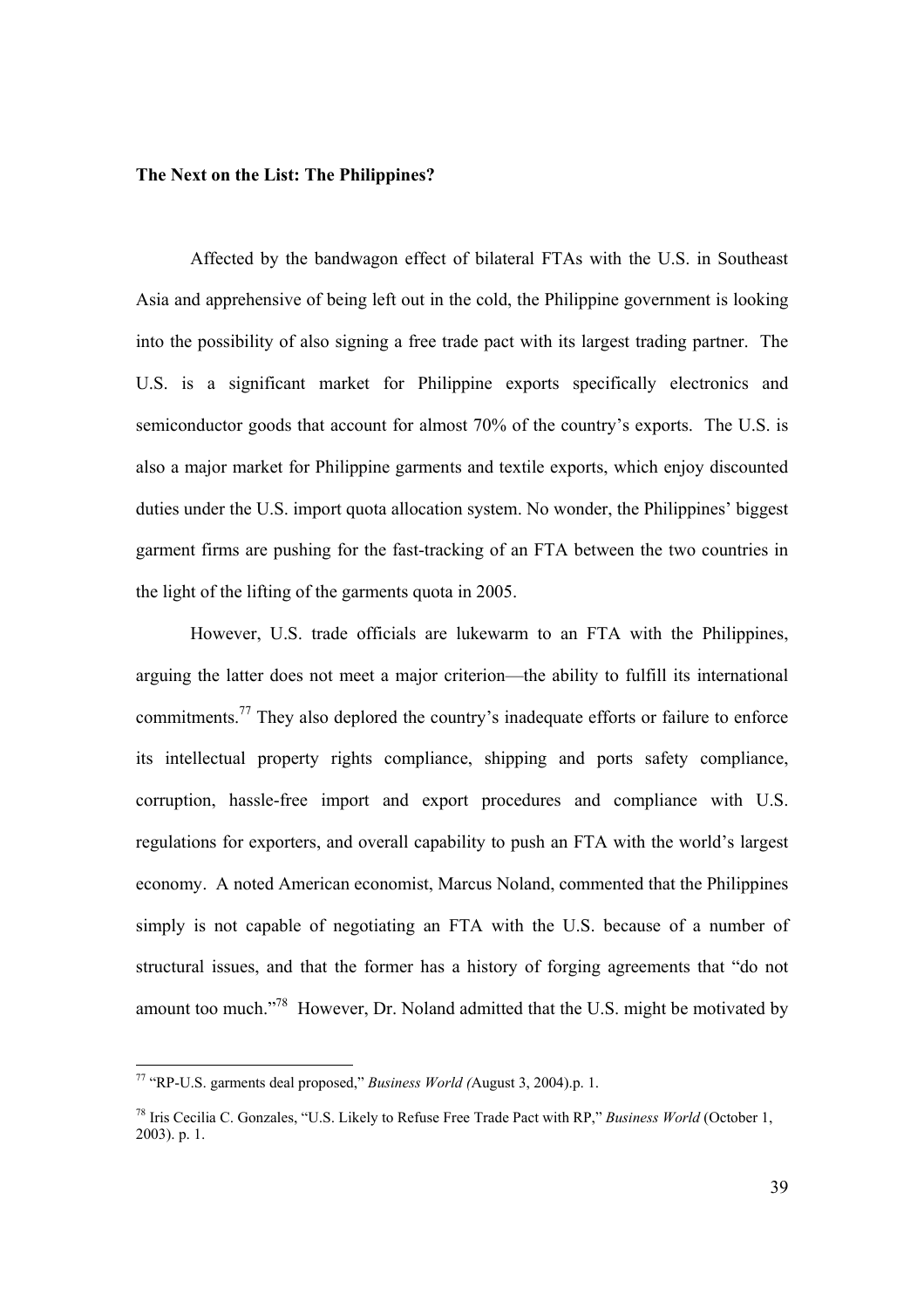a strategic consideration if it will negotiate an FTA with the Philippines. He added that the only reason "the U.S. may be interested in entering into an FTA with the Philippines is if it involved military and security concerns."<sup>79</sup>

This statement betrays the actual U.S. motive in its gambit to lure its former colony to a free trade agreement. Washington is bent on reinvigorating its economic interests in Southeast Asia after three years of stagnation caused by terrorism, a struggling domestic economy, and China's economic intrusion into the region. $80$  It is also is concerned with China's growing economic interest in Southeast Asia and thus, finds it in its interest to increase trade with the region. And in considering the current war on international terrorism, there is a broad consensus in the U.S. government that it is in "America's long-term interest to promote a community of prosperous Southeast Asian nations that is growing economically, open to free trade investments, politically stable as well as accountable to the peace of the people and hopefully in a circumstance of peace."81 An important component to the U.S. overall approach countering terrorist groups in the region is economic reconstruction that critical to the political stability of these states. Washington is determined to help the Southeast Asian countries reinvigorate their economies by "encouraging freer trade and investment and economic reform."82

<sup>79</sup> Marianne V. Go, "RP Not Yet Ready to Enter into FTA with U.S.-Economist," *Manila Star* (October 1, 2003). p. 1 http:www.newsflash.org/2003/05/be/be002577.htm

<sup>80</sup> Karl Malakunas, "U.S. to Reinvigorate Trade with Southeast Asia," *The Jakarta Post* (October 20, 2003).p. 1. http://www.aseansec.org/15531.htm

<sup>&</sup>lt;sup>81</sup> Congressman James A. Leach, " Prepared Statement Before the Subcommittee on East Asia and the Pacific of the Committee on International Relations, House of Representatives, One-Hundred Seventh Congress, December 12, 2001 (Washington, DC: U.S. Government Printing Office, 2002).p. 1.

<sup>82</sup> Angel Rabasa, "Statement before the Subcommittee…" p. 25.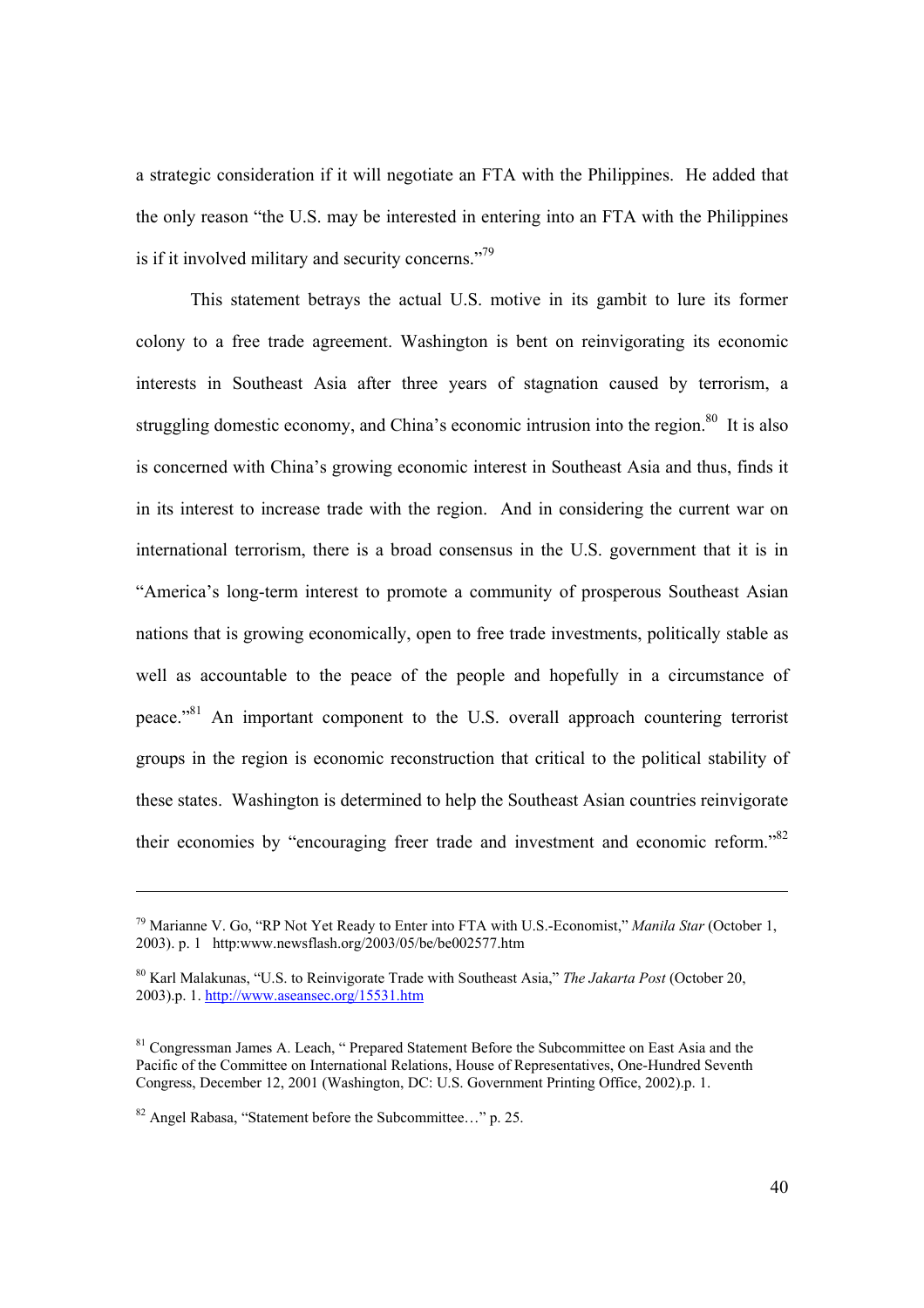From Washington's point of view, military action alone is not sufficient to address terrorism in the Philippines in particular, and in Southeast Asia in general. Although the U.S. views military force as a necessary component of its anti-terror campaign in the Philippines, it, nevertheless, considers economic development as necessary since poverty is seen as an effective incubator for violence and terrorism.<sup>83</sup>

The case of the U.S.'s subtle efforts to forge an FTA with the Philippines is a classic case of how the possibility of "unfettered trade can foster cooperative political relations between two allies, promote political security, and enhance both states' political-military capacity." 84 It is also part of an overall effort of the U.S. to work with a Southeast Asian state to balance any influence that China might wield in its FTA within ASEAN. By forging a free trade arrangement with the Philippines (and hopefully with other ASEAN states), the U.S. will strengthen its economic ties with regional economies and enable it to have a powerful leverage in shaping any regional free trade arrangement with Southeast Asian states.<sup>85</sup> This was clearly enunciated by the U.S.-ASEAN Business Council in 2003 when it called on the U.S. government to monitor the China-ASEAN FTA so that it can ensure that this effort is WTO consistent, and open to U.S. and other foreign investors who will provide the capital, technology, and talent to fuel this future economic venture.<sup>86</sup> An FTA with the Philippines will also show that the U.S. can offer a more substantial and significant trading arrangement than China that could serve as a

<sup>83</sup> Steven Rogers, "Beyond the Abu Sayyaf," *Foreign Affairs* 83, 1 (January/February 2004). p. 19.

<sup>&</sup>lt;sup>84</sup> For a more comprehensive discussion on the role of free trade and national security see Jean-marc F. Blanchard, Edward D. Mansfield, and Norrin M. Ripsman (eds*) Power and the Purse: Economic Statecraft, Interdependence and National Security* (Great Britain: Anthony Rowe Ld., Chippenham, Wilts, 2000).

<sup>85</sup> Eng, *op. cit.* p. 69.

<sup>86</sup> U.S.-ASEAN Business Council, Inc., *op. cit*. p. 3.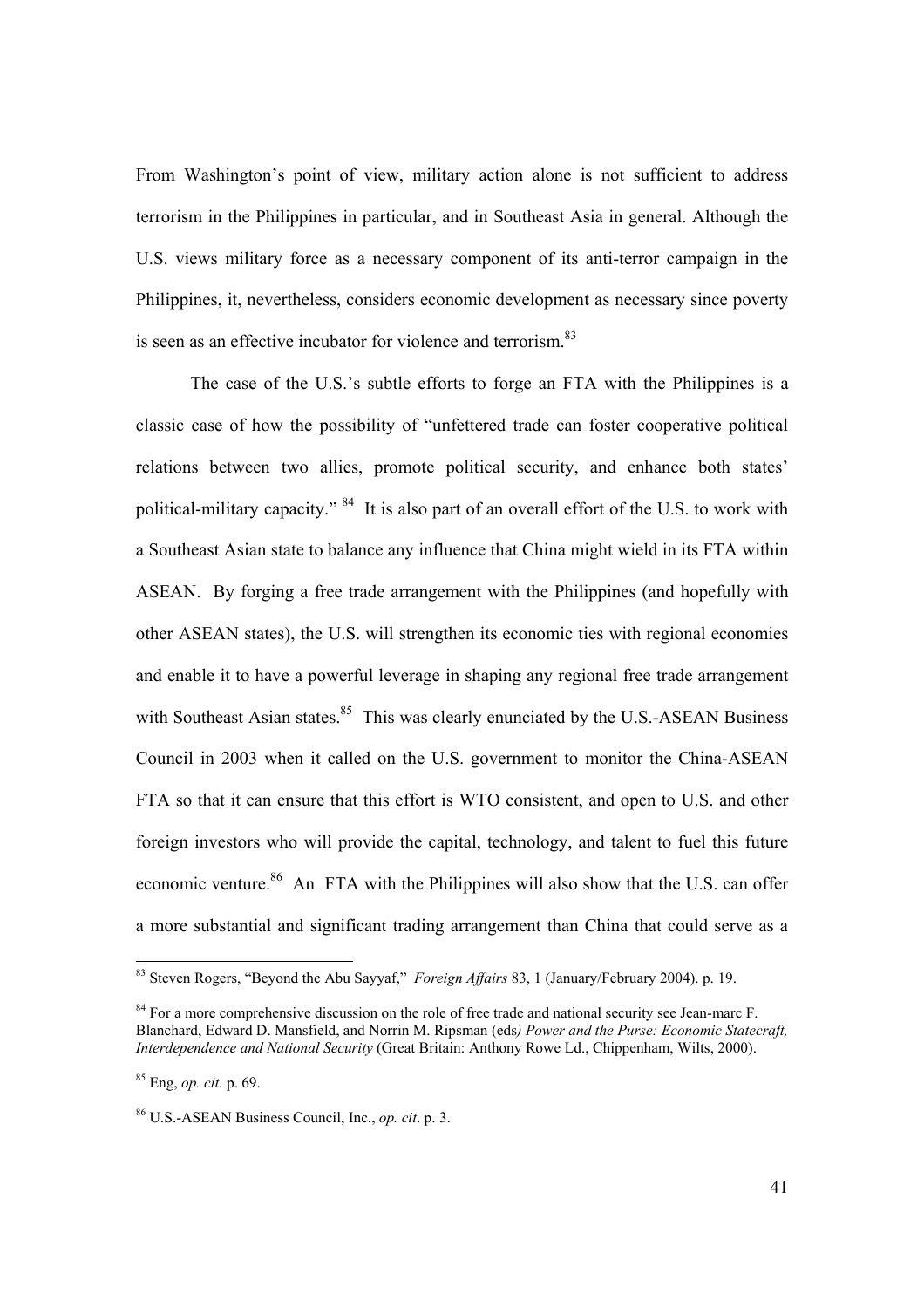blueprint for future bilateral arrangement with other Southeast Asian countries, aside from the fact that will also bring potential economic gains for American business. $87$ 

#### **Possible Political Implications for the Philippines**

Regardless of the U.S.'s motives in considering the Philippines as a partner in an FTA, the prospect of such a deal raises certain fundamental political issues o the dynamics of opening the Philippine market to the exports of the largest economy in the world. It is, therefore, imperative to examine the possible political consequences of free trade to the Philippines. Though seemingly apolitical and highly market-oriented, entering into or implementing an FTA is a highly political act. It is very political for four reasons. First, any bold policy, like economic liberalization, needs a political sponsor. Signing, ratifying, and implementing an FTA are functions of a political coalition of individuals, corporations, government agencies, and politicians who have varied but converging interests in such economic arrangement. Such policy requires the formation and mobilization of this coalition tasked to negotiate the agreement, implement it, and sustain its operation. Groups and politicians attempt to mobilize a coalition of support for particular economic policies to promote their wider-ranging political goals of obtaining and maintaining control of the government. Second, trade liberalization causes human displacement that can trigger economic and political shocks. This will provide opportunities for other politicians and groups to construct a countervailing coalition against the free-trade alliance. Third, general trade liberalization can only become feasible if the FTA coalition generates sufficient power and political resources to sustain

 $\overline{a}$ 

<sup>87</sup> Malakunas, *op. cit*. pp. 1-2.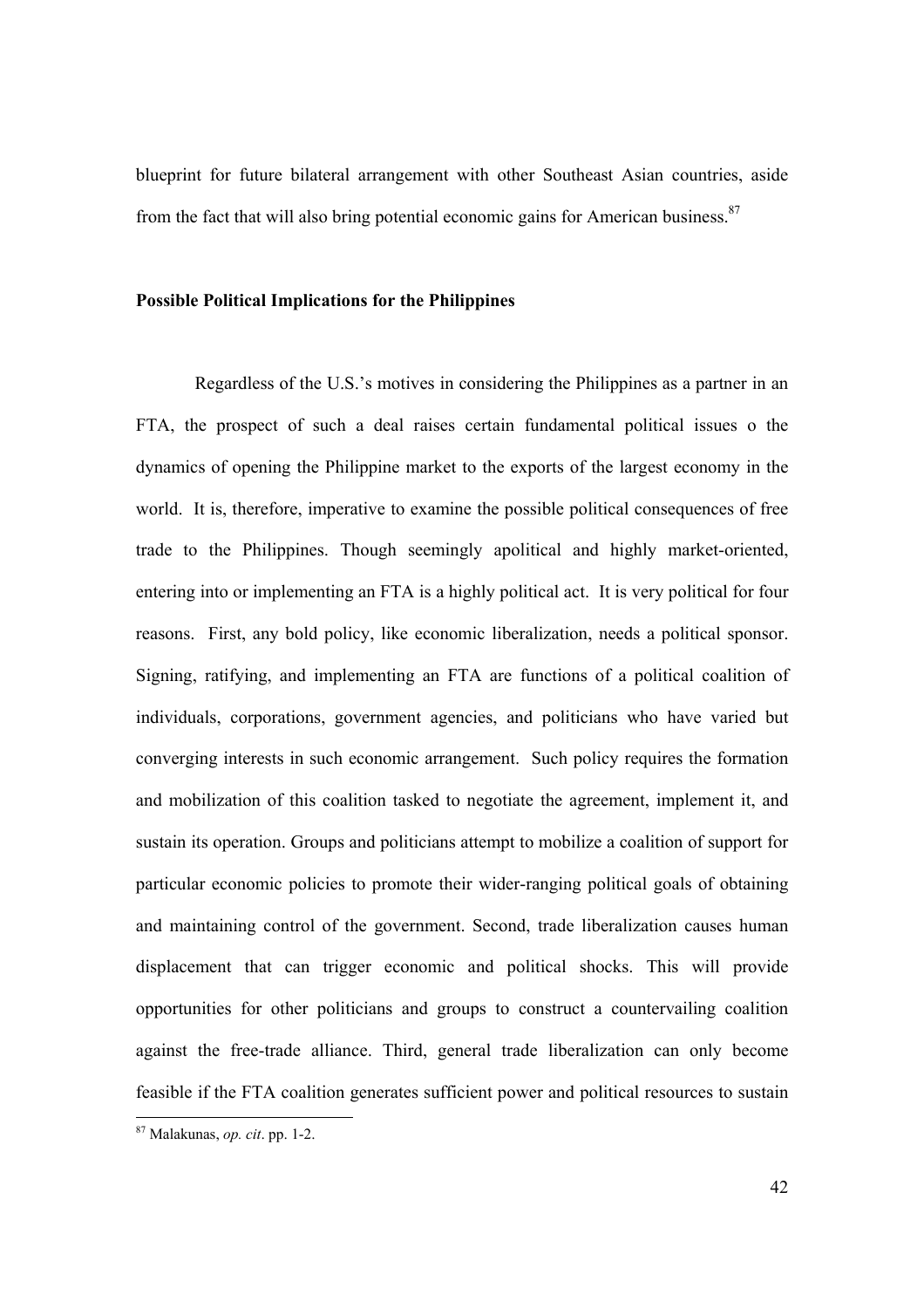it over a length of time. The narrower a policy coalition of support is, the more precarious that policy will be in the medium or long term. Summing up, a Philippine FTA with the largest economy in the world will raise the fundamental issue on the dynamics of political change, undermine political stability of the political regime, and cause the realignments of socio-political alliances and forces in Philippine society.

 There are caveats in analyzing the political implications of an FTA for the Philippines. One, there is no Philippine FTA with any country to date. Therefore, for the purpose of discussion, the signing and the ratification of the agreement are assumed. Two, since many of the FTA's implications will emerge from specific details, and the unknowns of the agreement, one must be wary about speculating on the political effects. Three, an FTA will have very limited political consequences for the U.S. In the Philippines, on the other hand, the political consequences of an FTA will have farreaching consequences. It behooves the Philippines to examine Mexico's experience with an FTA, this portion focuses mainly on the Mexican experience in signing and implementing the NAFTA in the early 1990s. Deduced from the Mexican case, these probable political implications of an FTA for the Philippines.

A) **Intense political pressure on the state**—Signing and implementing an FTA subject a state to two powerful but countervailing pressures: on the one hand, the state will have to surrender its prerogative as rector of the economy as gradually as possible; while on the other hand, it will have to keep central political structures sufficiently intact and operational to manage changes to the economy from the top.<sup>88</sup> The government will have to implement policies based on a market-oriented program of structural economic reforms that will lessen its control of the economy. This program will be made up of four fundamental economic reforms: 1) fiscal discipline and financial austerity; 2)

<sup>88</sup> Guy Poitras and Raymond Robinson, "The Politics of NAFTA in Mexico," Journal *of Interamerican Studies and World Affairs* 36, 1 (Spring 1994). pp. 3-4.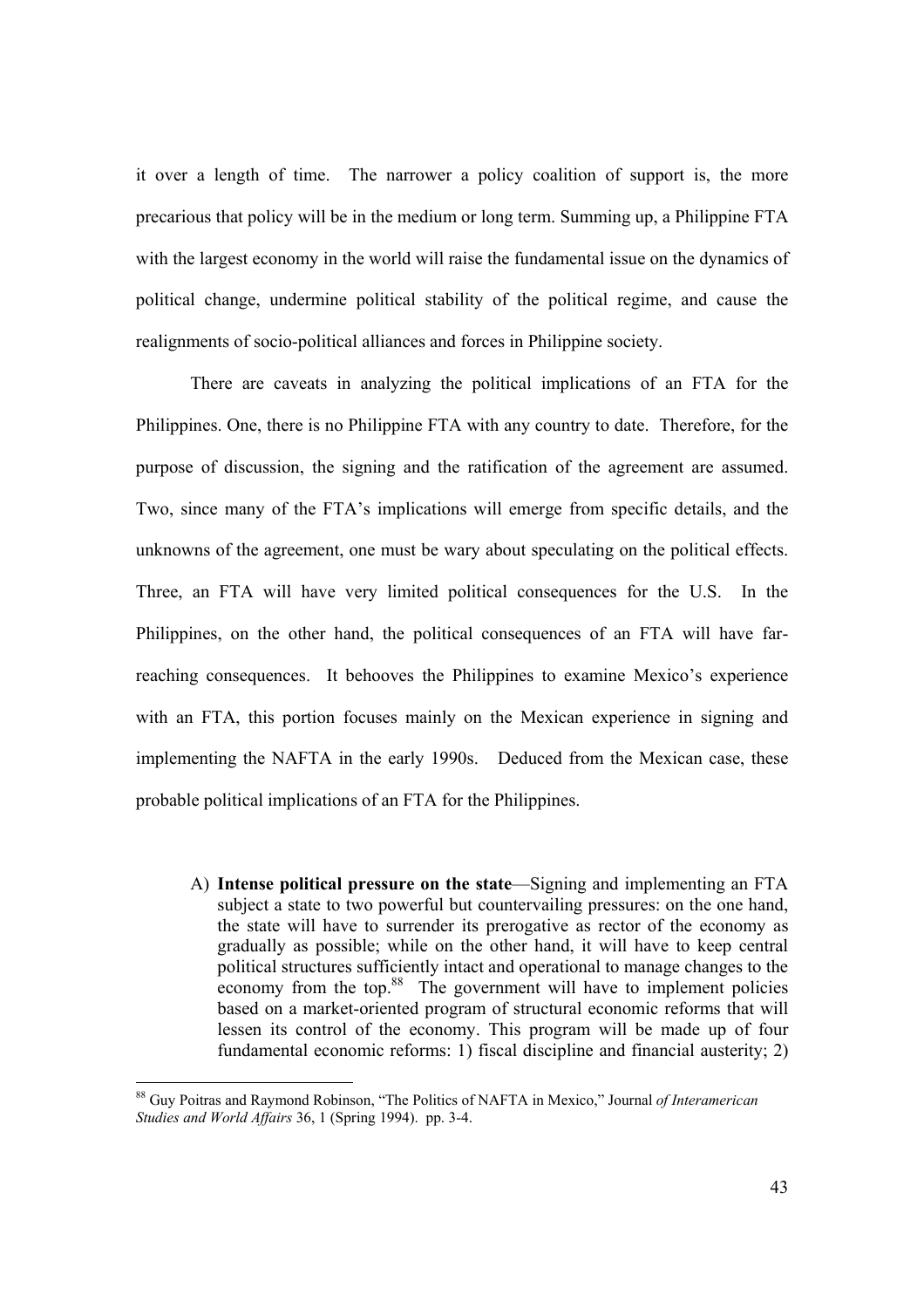aggressive deregulation of many sectors of society; 3) privatization of stateowned enterprises; and substantial reduction or removal of tariff and non-tariff barriers.89 These reforms are primarily aimed at removing the statist control of the economy through privatization and internal liberalization. On the other hand, the state will have to play a central role in the mobilization of a coalition of political-economic groups that will push for the successful signing and implementation of trade liberalization. The state or the government will have to enlarge and strengthen domestic political support for liberalization, particularly among those who control a large number of investment assets the country needs.<sup>90</sup> The state will also have to conduct meetings with representatives from government, business, and labor to negotiate a wideranging economic stabilization and structural reform package. The establishment of the free trade coalition between the state and the private sector was one of the most crucial factors behind Mexico's decision and success in the pursuit of a free trade agreement with the  $\mathrm{U.S.}^{91}$  In order to navigate between these two countervailing forces, the state must do a delicate balancing act of weakening its hold on the economy while simultaneously altering the political system enough to generate support for economic liberalization without provoking more far-reaching, full-scale changes to the system in the process.

B) **The widening of political cleavages and the exacerbation of conflicts in Philippine society**—Adoption of a drastic trade liberalization strategy is a high-stake gamble. Sudden trade liberalization could incite protest from the masses and repression by the government. Applied to the Philippine setting, the trade liberalization strategy might exacerbate rather than reduce incoming inequality because of expected business closures (especially in agriculture and services) and unemployment. A U.S.-Philippine FTA could intensify the perception of "relative deprivation" and social injustice among the masses and possibly ignite sparks of turmoil and /or insurrection in a society already plagued by protracted insurgencies. Negotiating and implementing an FTA could also lead to the exclusion of several important sectors in society. In the Mexican experience, most small and medium businesses were effectively excluded or kept at a great distance from the FTA negotiating process<sup> $\delta$ 2</sup> Smaller and medium size firms normally do not have the corporate culture and structures, familiarity with the issues associated with free trade, and necessary experience in international trade that spawn an active role in trade policy for

<sup>92</sup> *Ibid.* p. 70.

<sup>89</sup> Robert Salinas-Leon, "A Mexican View of North American Free Trade," *CATO Foreign Policy Brief 9* (May 21, 1991). p. 3.

<sup>90</sup> Strom C. Thacker, "NAFTA Coalitions and the Political Viability of Neoliberalism in Mexico," *Journal of Interamerican Studies and World Affairs*, 41, 2, (Summer 1999). p 61.

<sup>91</sup> *Ibid.* p 63.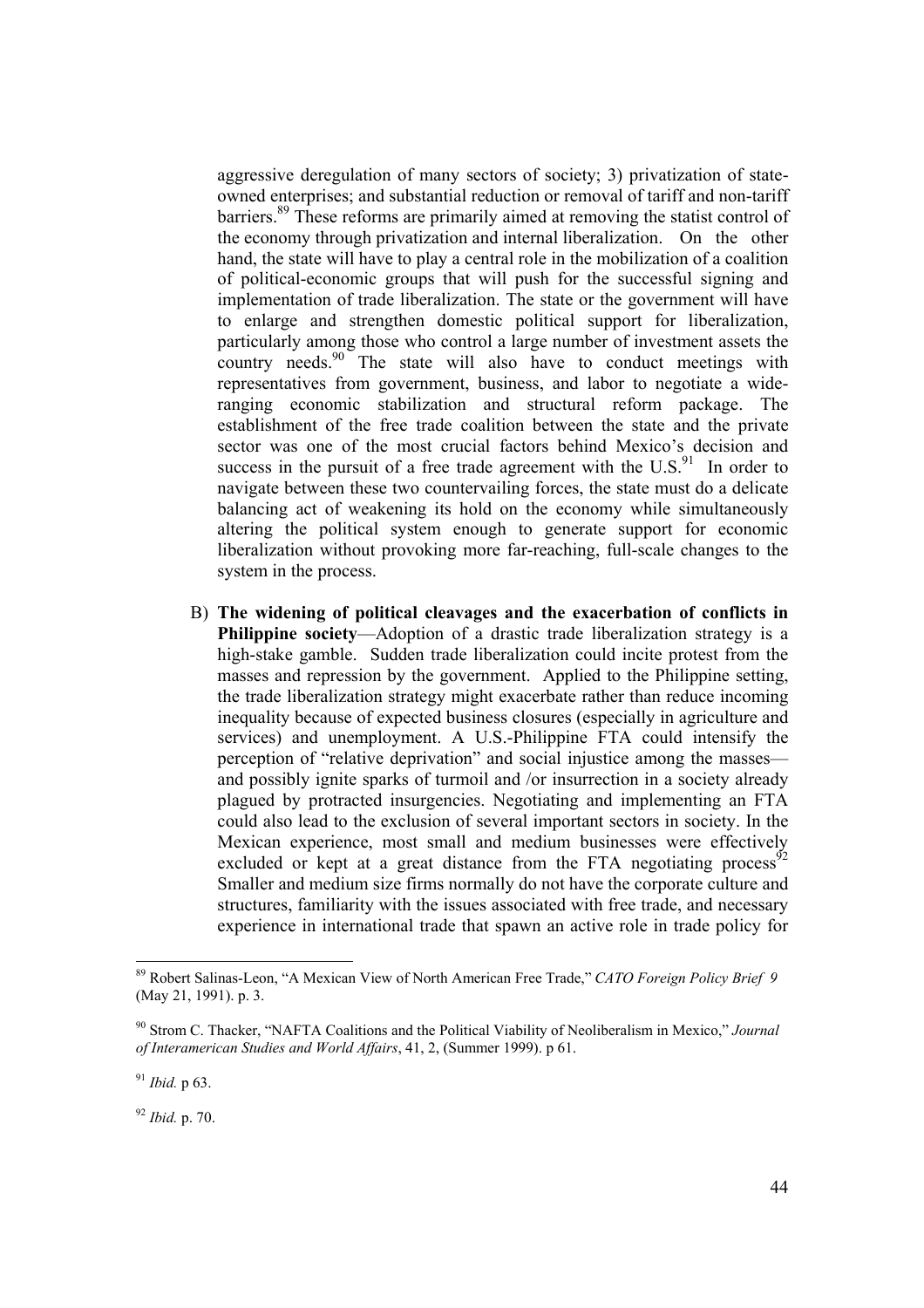many bigger firms.<sup>93</sup> Big firms are commonly prepared for an FTA while small and medium-sized business firms are generally vulnerable to face economic shocks trade liberalization usually stimulate. In the Mexican experience, the FTA negotiations consolidated and formalized a powerful policymaking coalition between a small number of outward-oriented big business elite and Mexican government technocrats against micro, small and medium-sized business firms that lack the means to participate and compete in an FTA. The government can use side payments, moral suasion, and coercion to manage any political strife and turmoil an FTA can trigger. However, the long-term and more effective means of mitigating the initial shocks of trade liberalization is for government to make this policy generate and sustain sufficient economic growth to forestall socio-political unrest. More specifically, the government has to see to it that enhanced trade will create enough jobs to offset interim dislocation of labor and lead, ultimately, to a higher level of employment.

C) **Radical political change**—Free trade and economic liberalization can loosen certain social moorings of a political system and thus, create objective conditions for fast-moving and far-reaching political changes. A free trade regime can impose significant constraints and challenges to the state. An FTA with the U.S. may force the government to consolidate and institutionalize farreaching economic reforms like general trade liberalization, and prudent fiscal and monetary policies. This is inevitable because global/international forces will make it more difficult for the government to utilize all the traditional instruments of economic policy, such as trade, investment, exchange rates, wage levels, and so forth.<sup>94</sup> Government-business relations will also be transformed. A new business group (generally exporters and agribusiness groups) will emerge as a result of trade liberalization and this will pose another restraint on state action. This entrepreneurial faction can exercise limits on the relative autonomy of the state and as a consequence, the state may find itself influenced by a new business class. Another offshoot of trade liberalization is a new ruling coalition. If economic liberalization succeeds, a new political coalition composed of the new economic elite, the government, and the remnants of the old traditional business class will have to assume a central position in state affairs at the expense of the old economic alliance that favored and was nurtured by the import-substitution economic strategy of the 1950s. This new coalition will champion the cause of neo-liberal economic policy premised on the free market system domestically, and free trade internationally. One sector that will experience rapid politico-economic changes will be agriculture. With an FTA with the U.S., the government will be forced to push the agricultural sector to either compete or perish in the global economy with little government assistance, protection, and intervention. The government will have to move away from its current policy

<sup>93</sup> Thacker, *op. cit*. p. 71.

<sup>94</sup> Poitras and Robinson, *op. cit*. p. 16.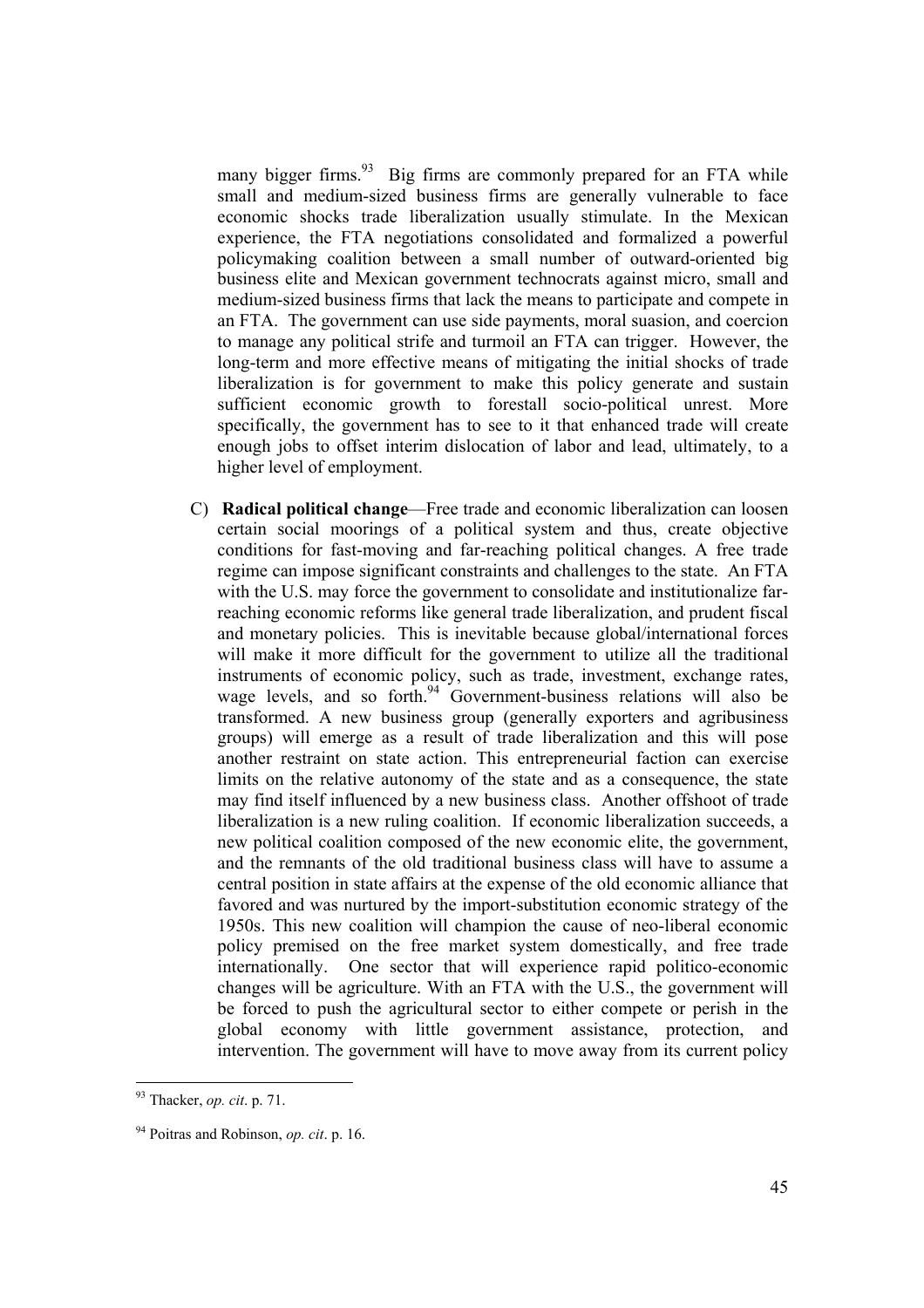of protecting farmers from competition while providing farm subsidies. The government, through the use of credit and other forms of financial support, will have to develop farmers into market-oriented entrepreneurs who are able to produce efficiently in a global market while allowing those who cannot compete to move out of the agricultural sector.<sup>95</sup> As in the case of Mexico, an FTA with the U.S. will eventually transform Philippine agriculture into a U.S. agribusiness model.<sup>96</sup> The government will be end up facilitating and supporting the formation of larger, more competitive and efficient agricultural organizations. Meanwhile, the displaced farmers with their concomitant dislocation will cause disruptive changes in a society bedeviled by social and political unrest.

D) **FTA with the U.S. may set tacit but effective limits on Philippine foreign policy—**Contemporary researches on the effect of PTA on political/military relations point to the fact that trade flows between states tend to inhibit conflict and disputes among participating states. $\frac{97}{97}$  Prospects of future commercial gains ease political tensions and the preferential trade arrangements provide an institutional means to promote expectations of economic benefits. An FTA is generally vulnerable to political disputes, thus participating states will generally try to contain contentious issues that might affect the overall bilateral relations. Furthermore, FTAs facilitate bargaining and negotiations between participants, reducing the specter of inter-state disputes and contributing to the resolution of political tension and conflict.<sup>98</sup> An FTA will also make the two countries' approaches to economic development more congruent, a factor conducive to a more cooperative bilateral relationship.<sup>99</sup> An FTA will also bring to power new political and economic elites who will want and need, closer economic and political cooperation with the other country in the bilateral trading arrangement.<sup>100</sup> As the country with the largest economy and global strategic interests, the U.S. has used FTA to cement its alliances and punish recalcitrant friends. It is

<sup>98</sup> *Ibid*. p. 11.

<sup>100</sup> *Ibid*. p. 140

<sup>&</sup>lt;sup>95</sup> For a very incisive discussion of the economic impact of FTAs on agriculture see James H. Mcdonal, "Privatizing the Private Family Farmer: NAFT and the Transformation of the Mexican Dairy Sector," in *Human Organization* 56, 3 (Fall 1997). pp. 321-332.

<sup>96</sup>*Ibid*. p. 331.

<sup>&</sup>lt;sup>97</sup> Jean-Marc F. Blanchard, Edward D. Mansfiled, and Norrin M. Ripsman, "The Political Economy of National Security: Economic Statecraft, Interdependence, and International Conflict," in *Power and the Purse: Economic Statecraft, Interdependence and National Security* .p. 11.

<sup>99</sup> Suan Kaufman Purcell, "The Changing Nature of U.S.-Mexican Relations," *Journal of Interamerican Studies and World Affairs*, 38, 1 (spring 1997). p. 140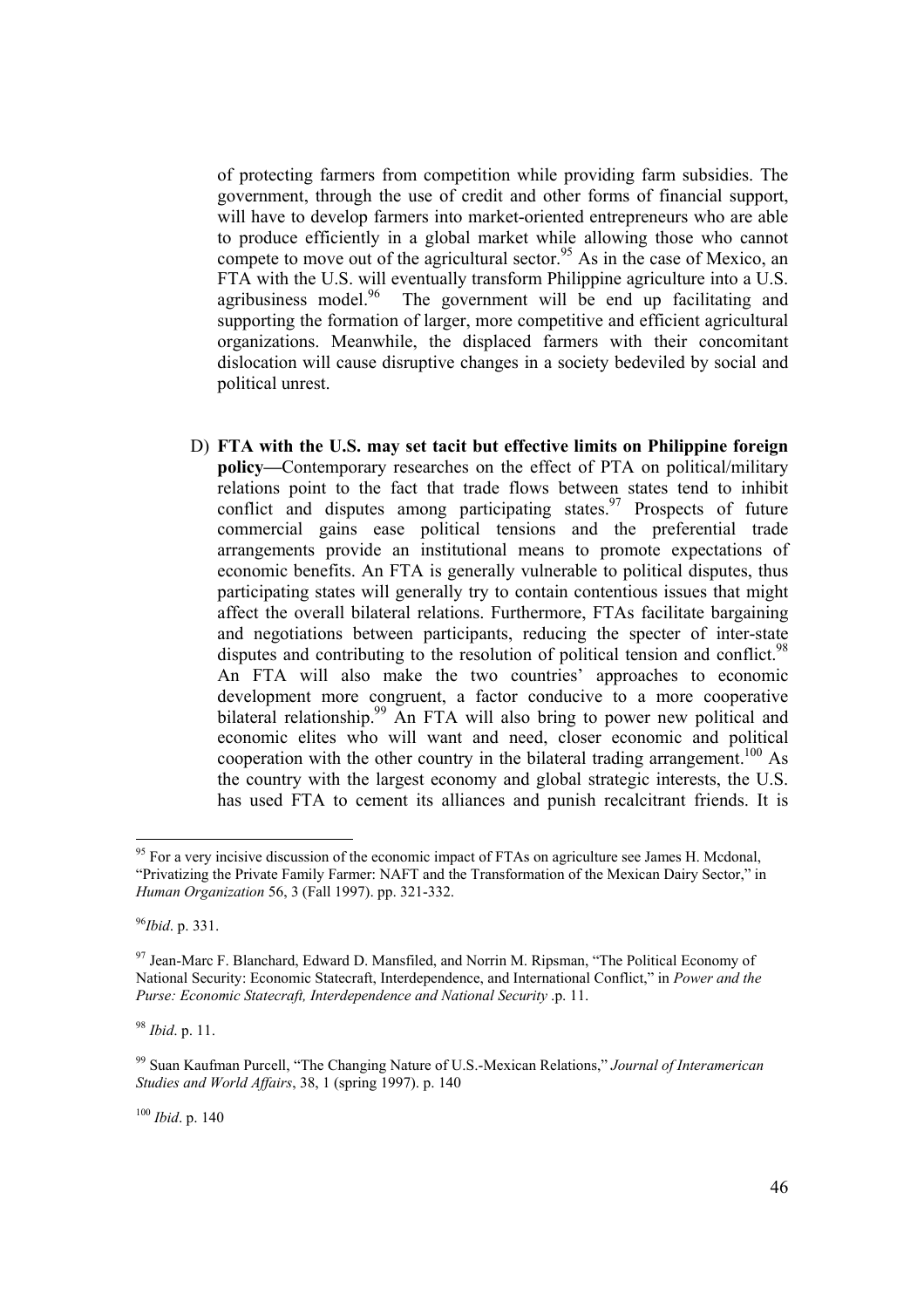negotiating an FTA with Taiwan to deter China from taking any military actions against the island-state. It is assumed that closer U.S.-Taiwan economic ties will make Beijing think twice before responding militarily against an important economic partner of the U.S.<sup>101</sup> Washington also impressed upon Canberra the importance of American strategic and economic relationship with Australia when the Bush Administration heeded the Australian initiative to negotiate "a free trade by any means" with Prime Minister John Howard.<sup>102</sup> From the two countries' perspective, "open trade between allies not only strengthens their economies, but also fortifies their defense and security ties."<sup>103</sup> In his statements during the launching a U.S.-Australian FTA, President Bush made it clear that the FTA talks were aimed, in part, at rewarding a valued ally in conflicts in both Afghanistan and Iraq. $104$ Similarly, the FTA with Jordan seemed to have been largely motivated by geopolitics—supporting an Arab ally in the Middle East. Also, the first U.S. FTA with Israel cannot be described without any reference to political/strategic and diplomatic motives as the driving forces behind such move. In the case of the U.S.-Chile trade negotiations, Washington delayed the signing of the FTA legal instruments to show its displeasure over the Chilean government's position against the U.S. on the proposed second UN Security Council resolution authorizing the use of force against Iraq. The action sent a message that the price of an FTA with the U.S. is toeing the American line evenly on remotely related politico-diplomatic issues in international affairs. With an FTA with the U.S., Manila might find it difficult to express disagreement with Washington on major international issues. Closer economic relations with the U.S. mean that Washington will have inordinate economic and political leverage over the other country's foreign policy. A successful FTA with U.S. may also cause a change in perspective in the partner country's definition of national interests, with more emphasis on tangible economic goals rather than on abstract political principles deemed irrelevant in a changing global political economy.

<sup>101</sup> John J. Tkacik, Jr. "Why the Time is Right for a Free Trade Agreement with Taiwan," *The Heritage Foundation: Backgrounder* 1557 (June 3, 2002).. p. 3.

<sup>&</sup>lt;sup>102</sup> Dana R. Drillon, Denise H. Froning, and Gerald P.O'Driscoll, "Time To Strengthen U.S.-Australian Relations in Trade and Defense," *The Heritage Foundation Backgrounder* 1450, (June 18, 2001). p. 7.

<sup>103</sup> *Ibid*. 2.

<sup>104</sup> Mastel, *op. cit*. p. 46.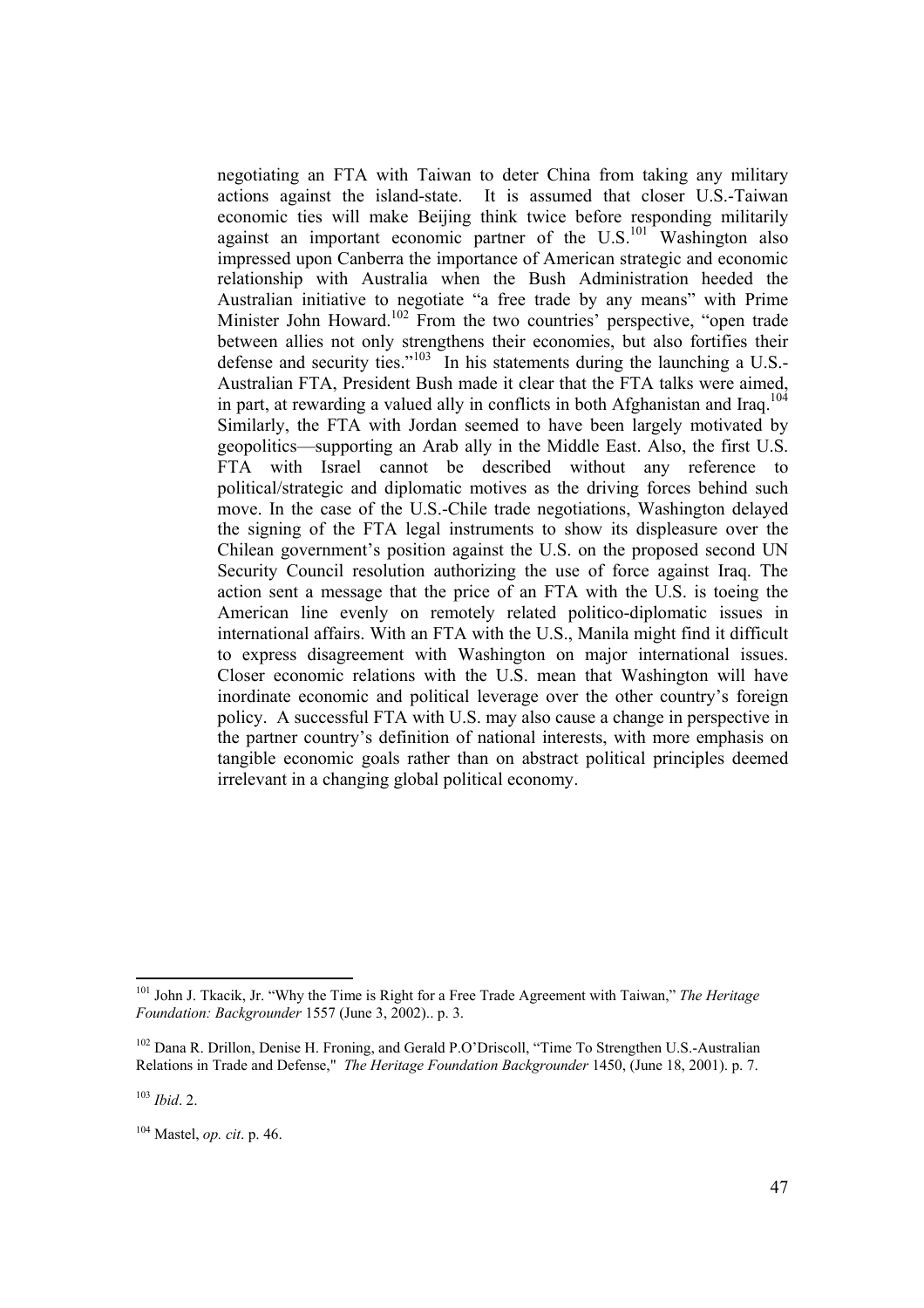#### **What is to be done?**

Despite the political ramifications, an FTA between the Philippines and U.S. is necessary. The Philippines cannot simply be left out in the cold from the bilateral FTA deals Washington has been negotiating with other Southeast Asian states. Bilateral arrangements can generate trade discrimination against non-participating countries like the Philippines. Being a neighbor to states that have signed or about to sign FTAs with the U.S., Manila will find itself competitively disadvantaged in the American market if it cannot secure an FTA with Washington. The pressing issue now is not whether the country should sign an FTA with the U.S or not. The question is how the government can negotiate and sign an FTA with the U.S. and have it ratified by the Senate despite the possible politico-economic cost. Like in any international negotiation, the politics of an FTA can be usefully analyzed and conceived as a two-level game.<sup>105</sup> The basic assumption of this theory is that a government typically does two things at the same time: it manipulates domestic policies and influences international politics simultaneously.<sup>106</sup> The key theoretical point is that the outcome of a successful international negotiation depends on the strategy a government chooses to shape and harness its own domestic policies. Concomitantly, the theory recognizes that domestic policies and dynamics can be used to affect the outcomes of international bargaining, and that international moves

<sup>105</sup> See Robert D. Putnam, "Diplomacy and domestic politics: the Logic of two-level games," *International Organization* 42, 3 (Summer 1988).pp. 427-460.

<sup>106</sup> Andrew Moravcsik, "Introduction: Integrating International and Domestic Theories of International Bargaining," in Peter B. Evans, and Harold K. Jacobson, and Robert D. Putman (Eds*), Double-Edged Diplomacy: International Bargaining and Domestic Politics* (Berkley, Los Angeles, and London: University of California Press, 1993).p. 15.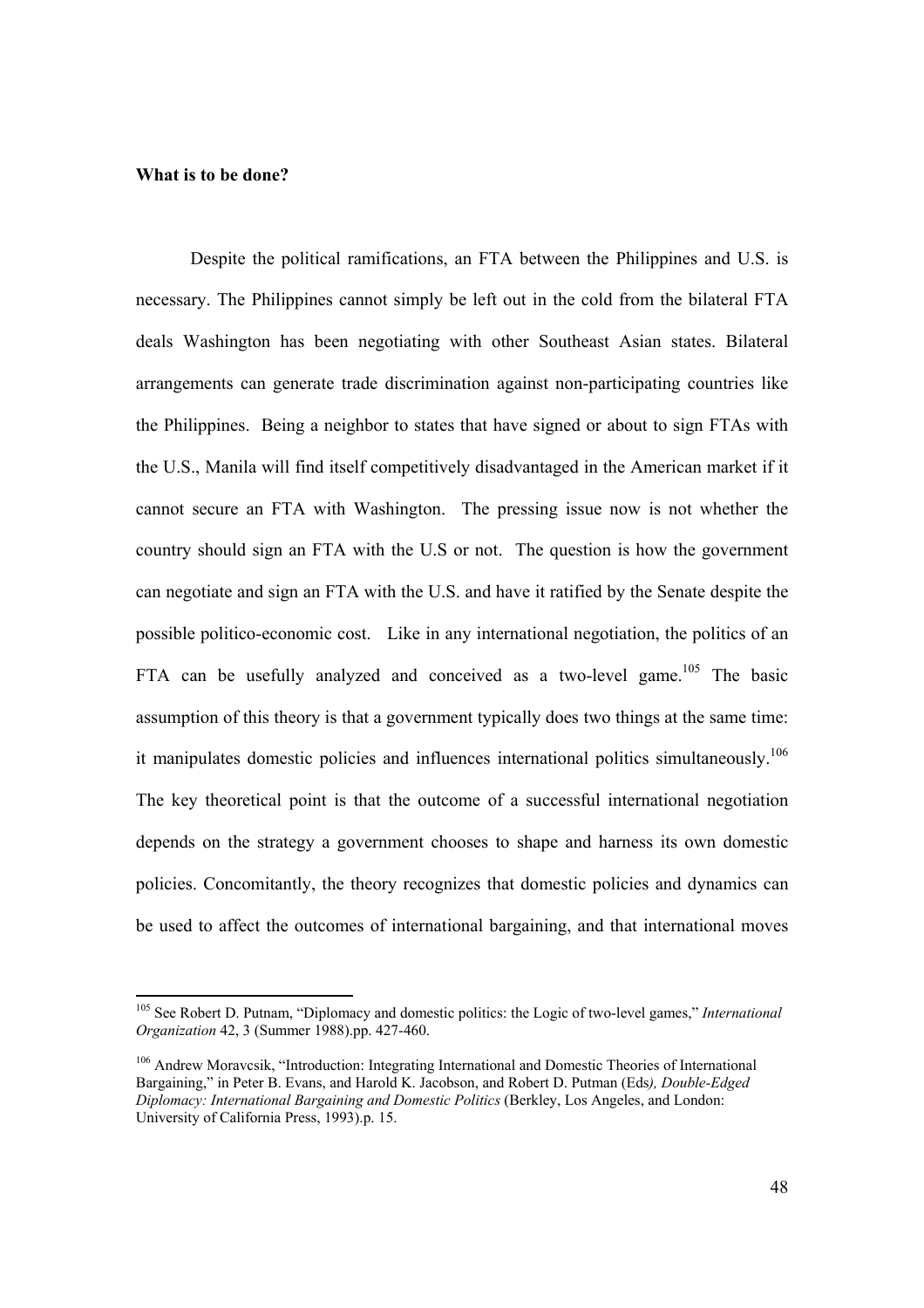can target the achievement of domestic goals.<sup>107</sup> In effect, it posits an image of the government or executive as "Janus–faced"—forced to balance international and domestic concerns in a process of "double" edge diplomacy.<sup>108</sup>

 Successful international negotiations are a result of the interaction between two sets of players:

- I. At the international level—national governments seek to maximize their own ability to satisfy domestic demands, while minimizing the adverse consequences of international developments. At this level, national leaders or their representatives negotiate with their counterparts to sign an international agreement.
- II. At the domestic level—the ability of the national government to seek the ratification of the international agreement by addressing the concerns of domestic agencies, representatives of key interest groups, party and legislative figures, labor unions, and the general public.

 The key to a successful ratification of an agreement is the "win-sets" situation. This situation occurs when:

> 1. Negotiation and bargaining between the two sets of negotiators results in a tentative agreement—a treaty.

<sup>107</sup> *Ibid.*, p. 17.

<sup>108</sup> *Ibid*. p. 15.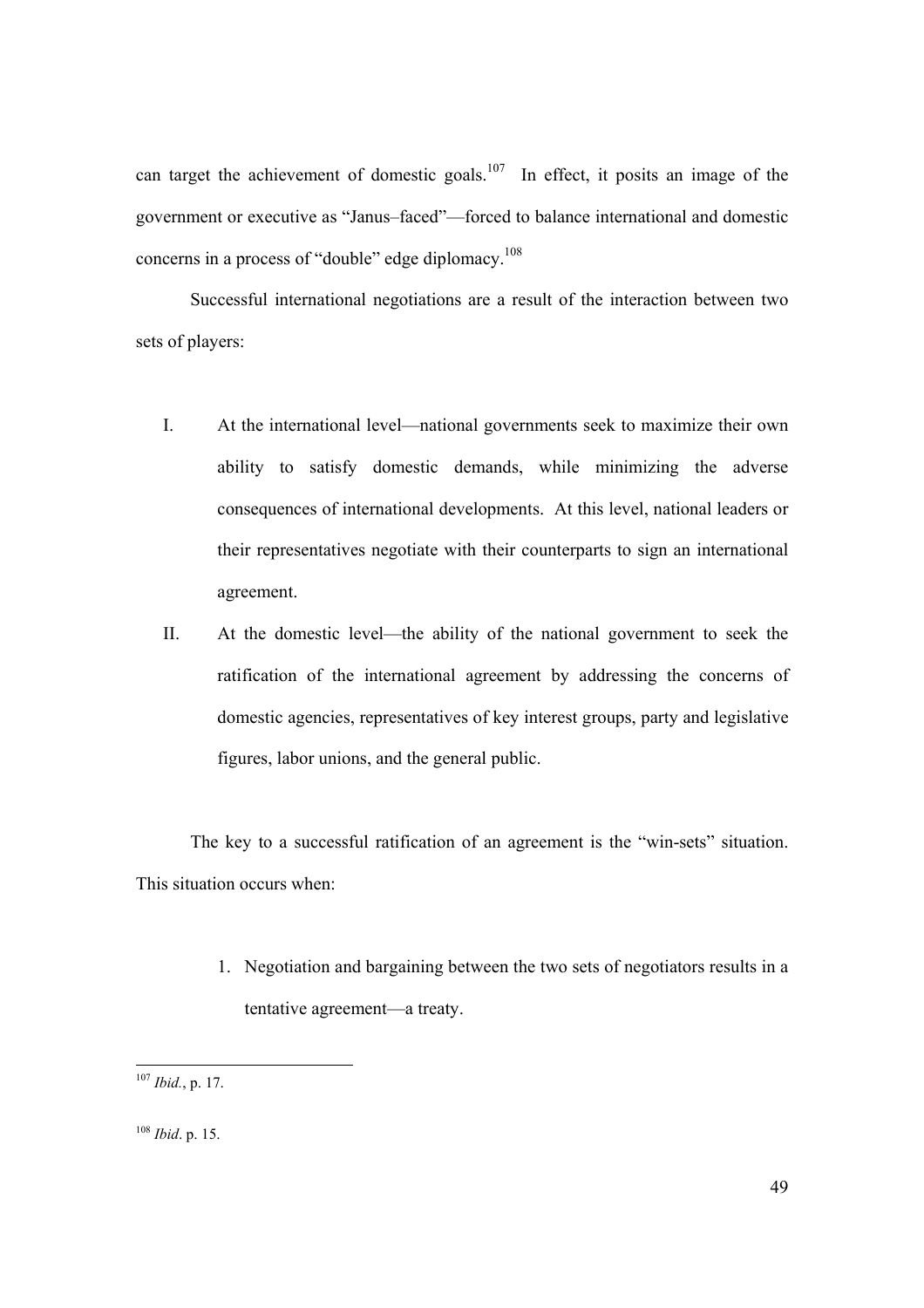2. There is a separate discuss with each group of domestic constituents on whether or not to ratify the agreement. This usually represents bureaucratic agencies, interest groups, and social classes, and involves as well, public opinion and legislative acceptance of the treaty.

A successful "win-set" situation is contingent on the following:

- 1) Level I-- negotiators' strategies and ability to forge an agreement.
- 2) Level II—governmental institutions, domestic preferences, and political coalition supporting the agreement

 In most successful trade negotiations, the importance of side-payments is wellknown and accepted. The two-level game emphasizes that the value of an international side-payment should be calculated in terms of its marginal contribution to the likelihood of ratification. 109 High-level and high-profile negotiators are likely to dispose of more side payments and more "good will" at home, and hence, states prefer to negotiate with a head of government than with a low-ranking official.<sup>110</sup> Side payment, along with goodwill, is crucial in ensuring a "win-set" situation that will encourage the ratification and implementation of the treaty. The use of side-payments to attract marginal supporters, is of course, quite common in practical and day-to-day politics. In Mexico, the NAFTA was signed and ratified, despite strong domestic political opposition, because of a state-led coalition committed to neo-liberal economic reforms. The coalition generated a solid

<sup>109</sup> Putnam, *op.ci*t. p. 451.

<sup>110</sup> *Ibid*. p. 452.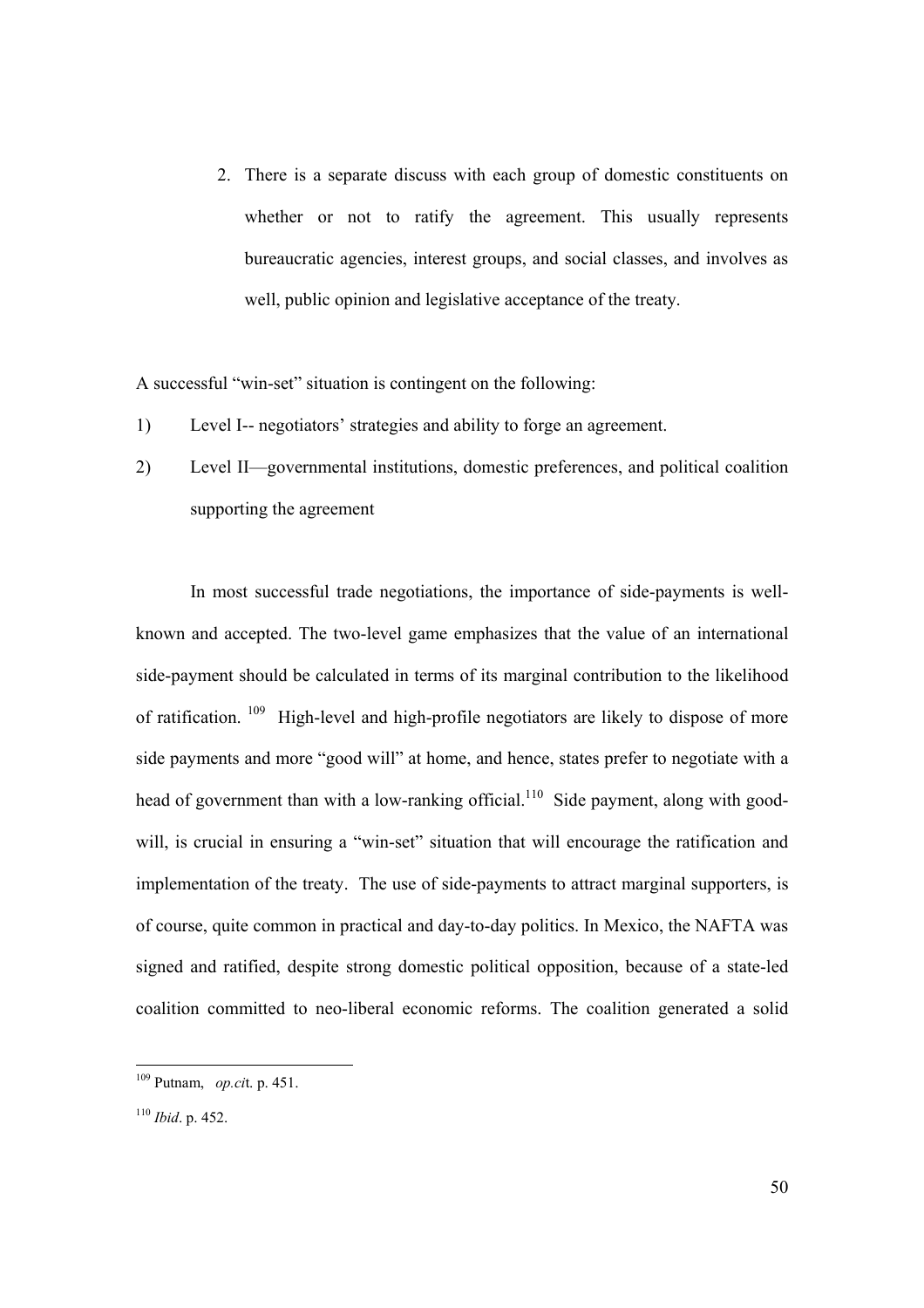domestic support for the treaty by using various political mobilization tactics and coalescing into an eclectic force that was committed to transform the state-led, interventionist, and populist Mexican economy into one that pursues economic liberalization.<sup>111</sup> This free trade coalition had two very important functions during the negotiation and ratification of the legal instruments of NAFTA:112 One, the coalition acted as the political sponsor of the policy change. Coalition members saw to it that freetrade/neo-liberal policy ideas were included and represented politically in the national agenda. Two, it mobilized support in order for the agreement to be ratified, implemented and sustained. Based on the Mexican experience, the FTA coalition is characterized as follows:

- 1) It was a coalition made-up mainly composed of the state and the private sector. The coalition established control over a wide range of economic policies associated with neo-liberal economic development. The coalition did not only advocate a new policy for the state, it also represented itself as a new alliance against the old alliance of import-substitution and state-dependent firms.
- 2) The coalition was created and led by the presidency. The Mexican presidents regularly forged multiple bargains with powerful groups—interest groups and legislators. In mobilizing and sustaining the coalition, the presidential leadership utilized the traditional mechanism for coalition survival—the state's financial resources were dispensed to the populace and their

<sup>111</sup> Poitras and Robinsopn, *op.cit*. p. 6.

<sup>112</sup> Thacker, *op.cit*. p.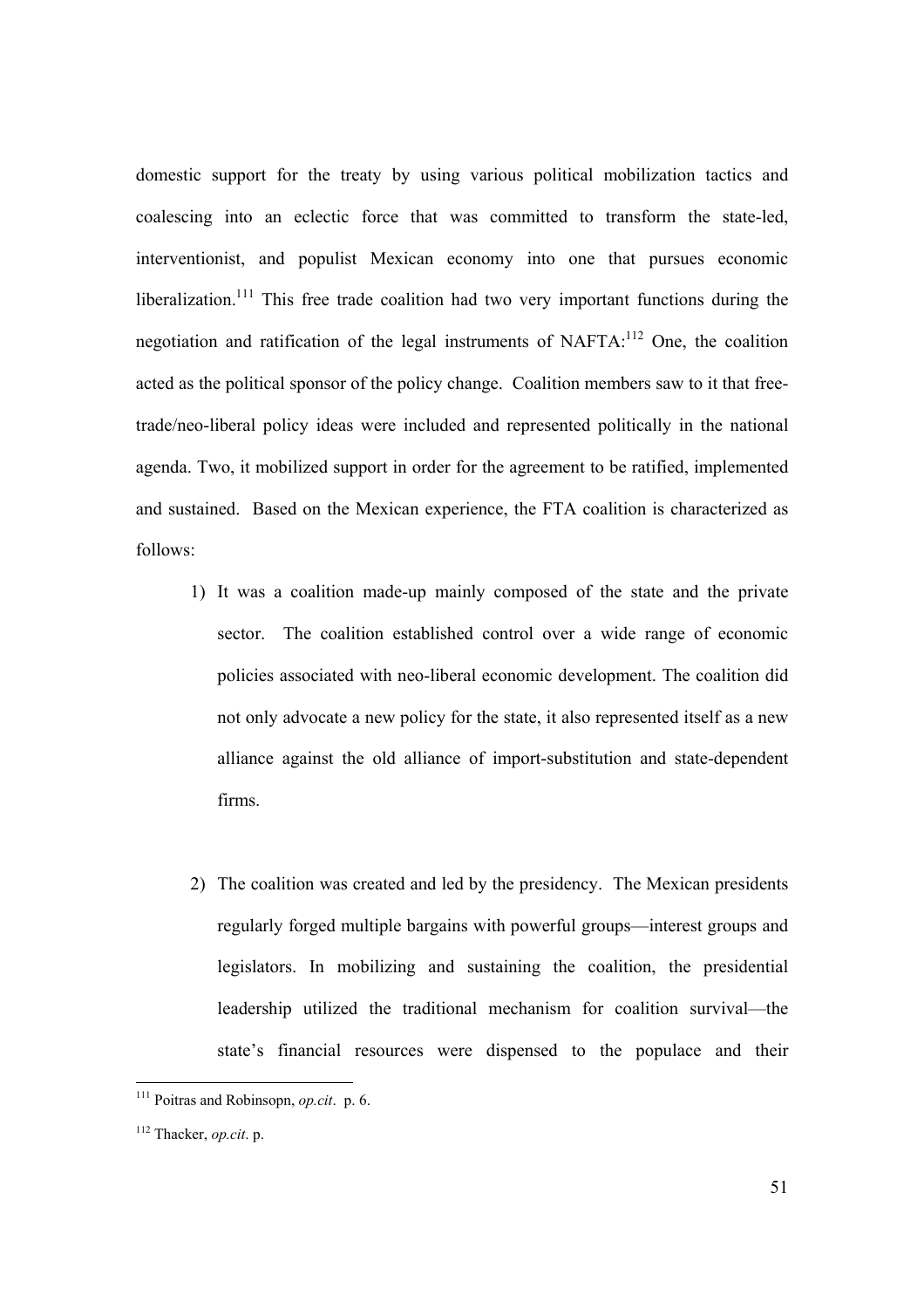communities through a populist program to cultivate political support. The presidency exercised an inordinate degree of political skill and dexterity to manipulate domestic political actors and structures to the point of accommodating the FTA agenda.

- 3) A powerful alliance of assorted interests within the business community set the tone of public support for NAFTA. The devoted core of private- sector support for free trade was composed of large manufacturing firms, mediumsized manufacturers, some agricultural producers, capital-intensive foreign businesses, the international financial community, and domestic suppliers of foreign business in Mexico.
- 4) As the Mexican government was actively campaigning for NAFTA ratification, the base of political support for the FTA coalition's political support base was broadened. The coalition brought together representatives from government, business, and labor to negotiate a wide-ranging economic stabilization and structural reform package associated with any FTA agreement and implementation.

 The starting point of any effort to undertake radical economic reforms as part of an implementation is to have a sponsor in the form of a broad-based political coalition. The establishment of this coalition does not guarantee the ratification of an FTA agreement. Still the government will have to take into account the legislature. The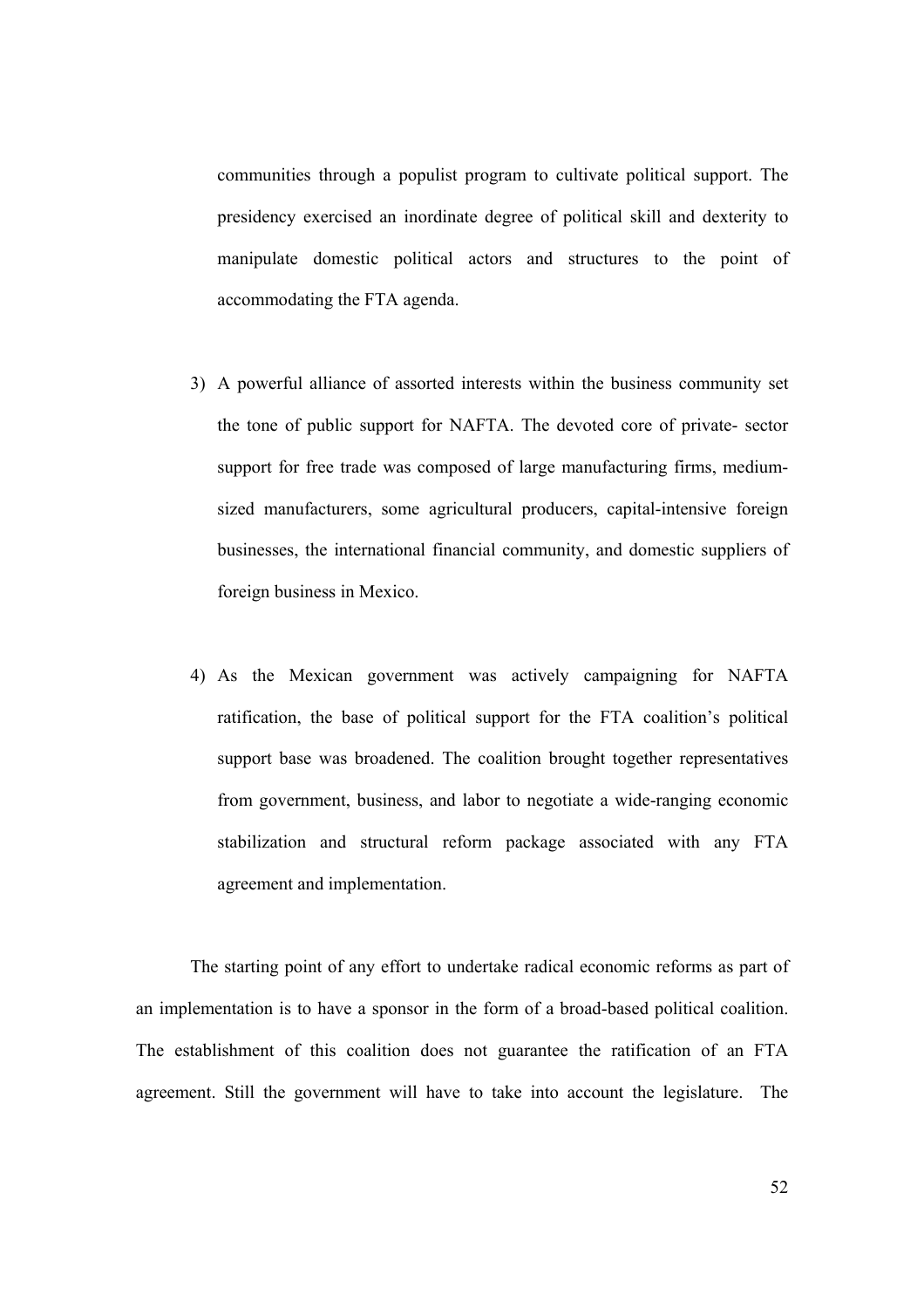Mexican legislature was as a spectator throughout most of the negotiating process, and a submissive supporter of the free trade during the ratification. The Philippine case might be different given the autonomy and activism of the Philippine Congress. Any local FTA coalition must realize early on that its interests will clearly offend the ideological sensibilities of the Left. The Philippine Left will consider an FTA with the U.S. as a Faustian pact fraught with extreme dangers to the country—an FTA would be a pact in which the promise of development and prosperity means greater U.S. domination of Philippine society and the infringement of country's sovereignty. In the final analysis, the signing and ratification of a R.P.-U.S. FTA will be the easier part of the deal. The really crucial phase is making the promised cornucopia of economic benefits of an FTA a reality to the majority of the people. Failure to deliver these economic dividends will not only incite massive protest from the masses and consequent repression by the government. It will also trigger a massive political economic upheaval that will generate a more radical change in Philippine society.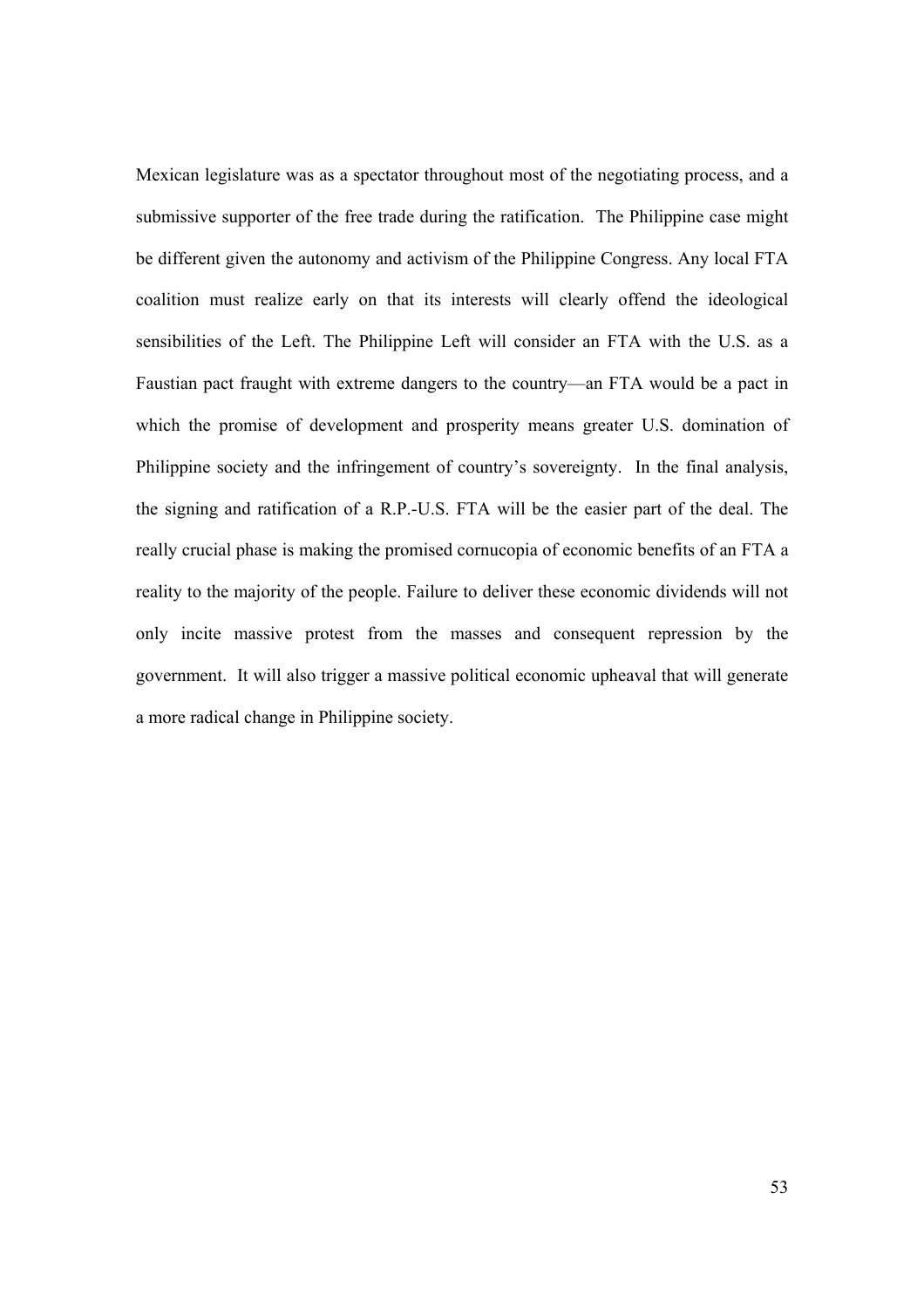#### **Bibliography**

#### *Books*

- Berridge, G.R. *International Politics: States, Power and Conflict since 1945.* Trowbridge, the United Kingdom: Redwood Books, 1997.
- Besson, Mark (ed.). *Reconfiguring East Asia: Regional Institutions and Organization After the Crisis*. Great Britain: Biddles Ltd, Guildford and King's Lynn, 2002.
- Bhalla, A.S. and P. B.Bhalla. Regional *Blocs: Building Blocks or Stumbling Blocks.* New York, NY: St. Martin's Press Ltd, 1997.
- Blanchard, Jean-marc F., Edward D. Mansfield, and Norrin M. Ripsman (eds*). Power and the Purse: Economic Statecraft, Interdependence and National Security.*  Great Britain: Anthony Rowe Ld., Chippenham, Wilts, 2000.
- Cameron, Fraser. *US Foreign Policy After the Cold War: Global Hegemon or Reluctant Sheriff*? London and New York: Routledge, 2002.
- Connors, Michael K., Remy Davison, and John Dosch, (eds). *The New Global Politics of the Asia-Pacific.* New York, NY: Routledge, 2004.
- Evans, Peter B., Harold K. Jacobson, and Robert D. Putman (eds*), Double-Edged Diplomacy: International Bargaining and Domestic Politics*. Berkley, Los Angeles, and London: University of California Press, 1993.
- Gilpin, Robert Gilpin. *Global Political Economy: Understanding the International Economic Ordery.* Princeton, New Jersey: Princeton University Press, 2001.
- Hocking, Brian and Steve McGuire eds., *Trade Politics.* New York: NY: Routledge, 2004.
- Kim, Samuel S. (ed). *The International Relations of Northeast Asia*. Lanham, Maryland: Rowman and Littlefield Publishers, 2004.
- Spero, Joan and Jeffrey A. Hart. *The Politics of International Economic Relations*. New York: New York: St. Martin's Press, 1997.
- Tow, William T. Asia*-Pacific Strategic Relations: Seeking Convergent Security.* Singapore: Green Giant Press, 2001.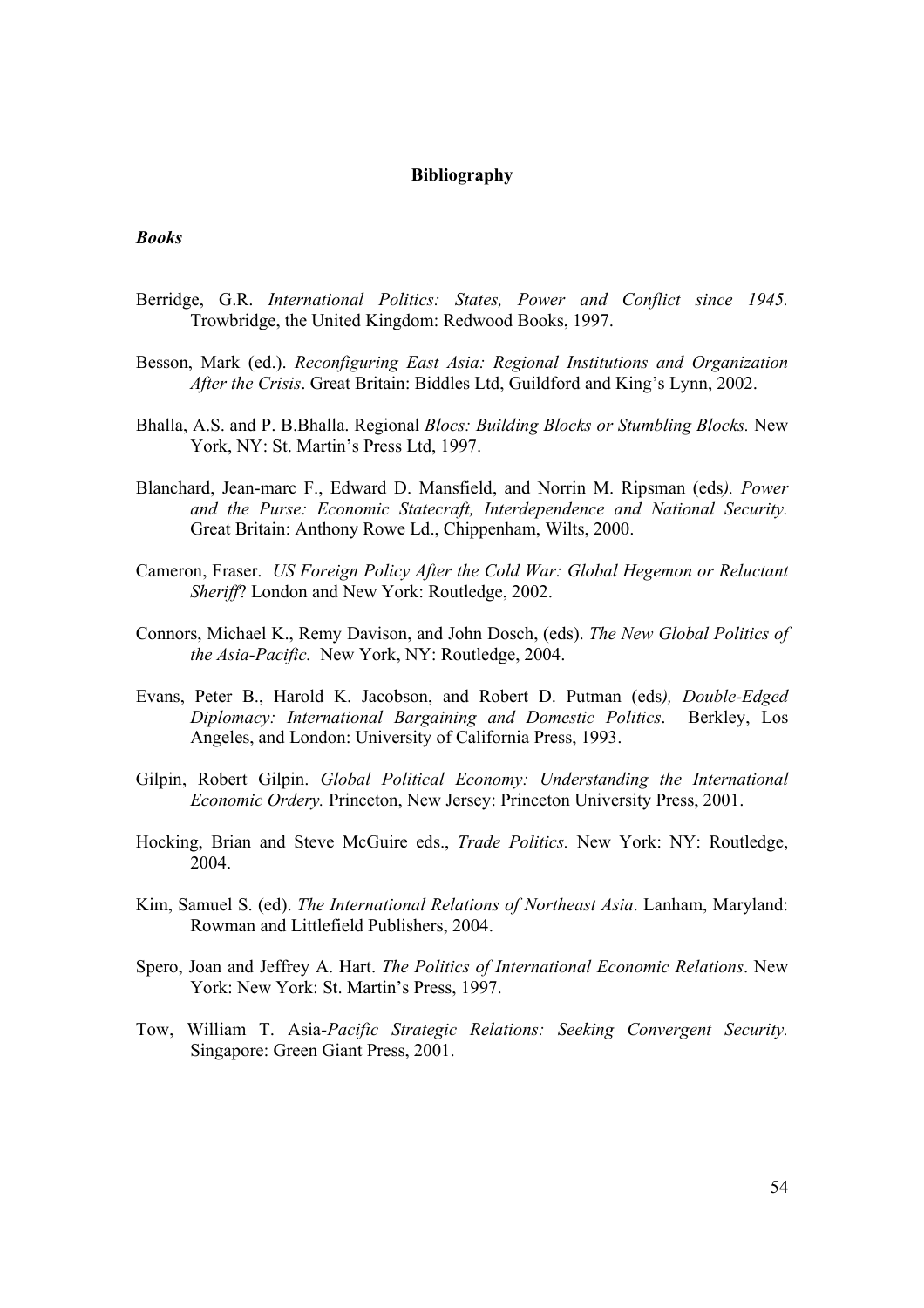#### *Journal articles*

- Baucus, Max. "Doha and Beyond: The Role of Congress in a New Trade Round," *Economic Perspectives,* 7, 1 (January 2002). 18-20
- Bergsten, Fred. "A Renaissance for U.S. Trade Policy," *Foreign Affairs* 83, 6 (November/December 2002). 86-98.
- Bergsten, C. Fred. "Foreign Economic Policy for the Next President," *Foreign Affairs*, 83, 2 (March/April 2004) : 88-101.
- Bhagwati, Jagdish "Don't Cry for Cancun," *Foreign Affairs* 83, 1 (January/February 2004) : 52-63.
- Daquila, Teofilio C. and Le Huu Huy, "Singapore and ASEAN in the Global Economy," *Asian Survey,* 43, 6. (November/December 2003). 908-928
- Gordon, Bernard K. "A High Risk Trade Policy," *Foreign Affair*s 82, 4 (July/August 2003). 105-118.
- Kaufman Purcell, Susan. "The Changing Nature of U.S.-Mexican Relations," *Journal of Interamerican Studies and World Affairs*, 38, 1 (spring 1997). 137-152.
- Mastel, Greg. "The Rise of the Free Trade, Free Markets," *Challenge* 47, 3 (July/August 2004). 41-61.
- Mcdonal, James H. "Privatizing the Private Family Farmer: NAFTA and the Transformation of the Mexican Dairy Sector," *Human Organization* 56, 3 (Fall 1997). 321-332.
- Ong, Eng Chuan. "Anchor East Asian Free Trade in ASEAN," *The Washington Quarterly,* 26, 2 (Spring 2003) : 57-72.
- Pastor, Robert A. "North America's Second Decade," *Foreign Affairs,* 83, 1 (January/February 2004) : 124-135.
- Poitras, Guy and Raymond Robinson, "The Politics of NAFTA in Mexico," *Journal of Interamerican Studies and World Affairs*, 36, 1 (Spring 1994). 1-35.
- Putnam, Robert D. "Diplomacy and domestic politics: the Logic of two-level games," *International Organization* 42, 3 (Summer 1988): 427-460.
- Rogers, Steven. "Beyond the Abu Sayyaf," *Foreign Affairs* 83, 1 (January/February 2004) : 15-21.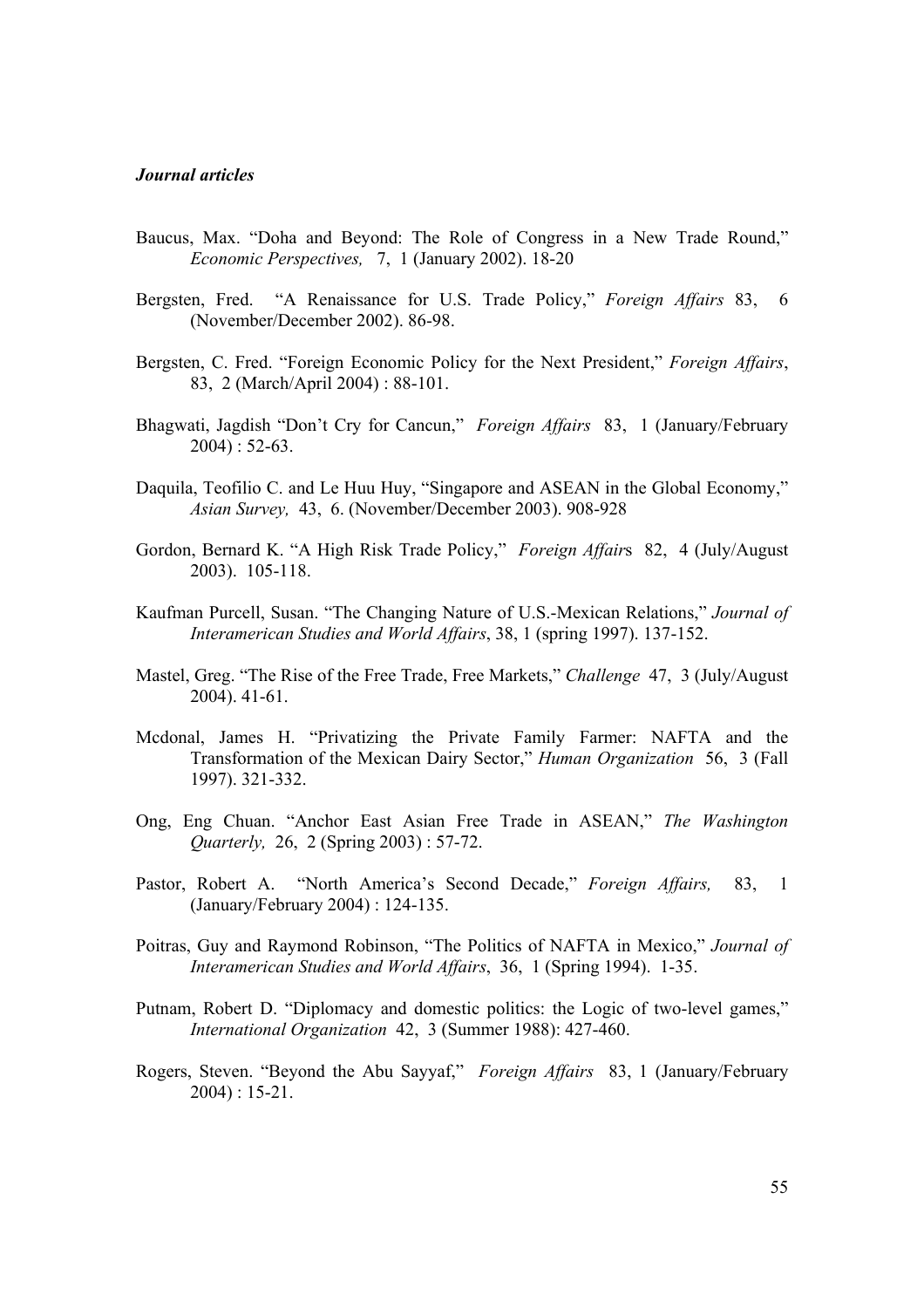- Thacker, Strom C. "NAFTA Coalitions and the Political Viability of Neoliberalism in Mexico," *Journal of Interamerican Studies and World Affairs*, 41, 2 (Summer 1999).57-89.
- Wayne, E. Anthony "U.S. Foreign Policy: The Growing Role of Economics," *The DISAMJ Journal* (Spring 2002) pp. 2-23.

\_\_\_\_\_\_\_\_\_\_\_\_\_\_\_, "United States International Economic Policy," *The DISAM Journal* (Winter 2003-2004). 45-48.

#### *Articles in Books*

- Blanchard, Jean-Marc F., Edward D. Mansfield and Norrin M. Ripsman. "The Political Economy National Security: Economic Statecraft, Interdependence and International Conflict." In *Power and Purse: Economic Statecraft, Interdependence and National Security*, Blanchard, Jean-Marc F., Edward D. Mansfield and Norrin M. Ripsman, eds. Great Britain: Anthony Rowe Ld., Chippenham, Wilts, 2000. 1-14.
- Bullard, Nicola. "The East Asian Financial Crisis: Midwife to a Movement?" In *Reconfiguring East Asia: Regional Institutions and Organizations After the Crisis*, Mark Besson, ed. Great Britain: Biddles Ltd, Guilford and King's Lynn, 2002. (the book is not available. Entry will be submitted later)
- Davison, Remy. "Globalization and Regionalism in the Asia Pacific." In *The New Global Politics of the Asia Pacific,* Michael K. Connors, Remy Davison and John Dosch, eds. New York, NY: Routledge, 2004. 51-70
- Hocking, Brian and Steve McGuire. "Trade Politics: Environment, Agendas and Processes." In *Trade Politics,* Brian Hocking and Steve McGuire, eds. New York, NY: Routledge, 2004. 1-19
- Moore, Thomas G. "China's International Relations: The Economic Dimension," in *The International Relations of Northeast Asia,* Samuel S. Kim, ed. Lanham, Maryland: Rowman and Littlefield Publishers, 2004. 101-134.
- Moravcsik, Andrew. "Introduction: Integrating International and Domestic Theories of International Bargaining." In *Double-Edged Diplomacy: International Bargaining and Domestic Politics*, Peter B. Evans, Harold K. Jacobson and Robert D. Putnam, eds. Berkeley, Los Angeles and London: University of California Press, 1993. 3-42.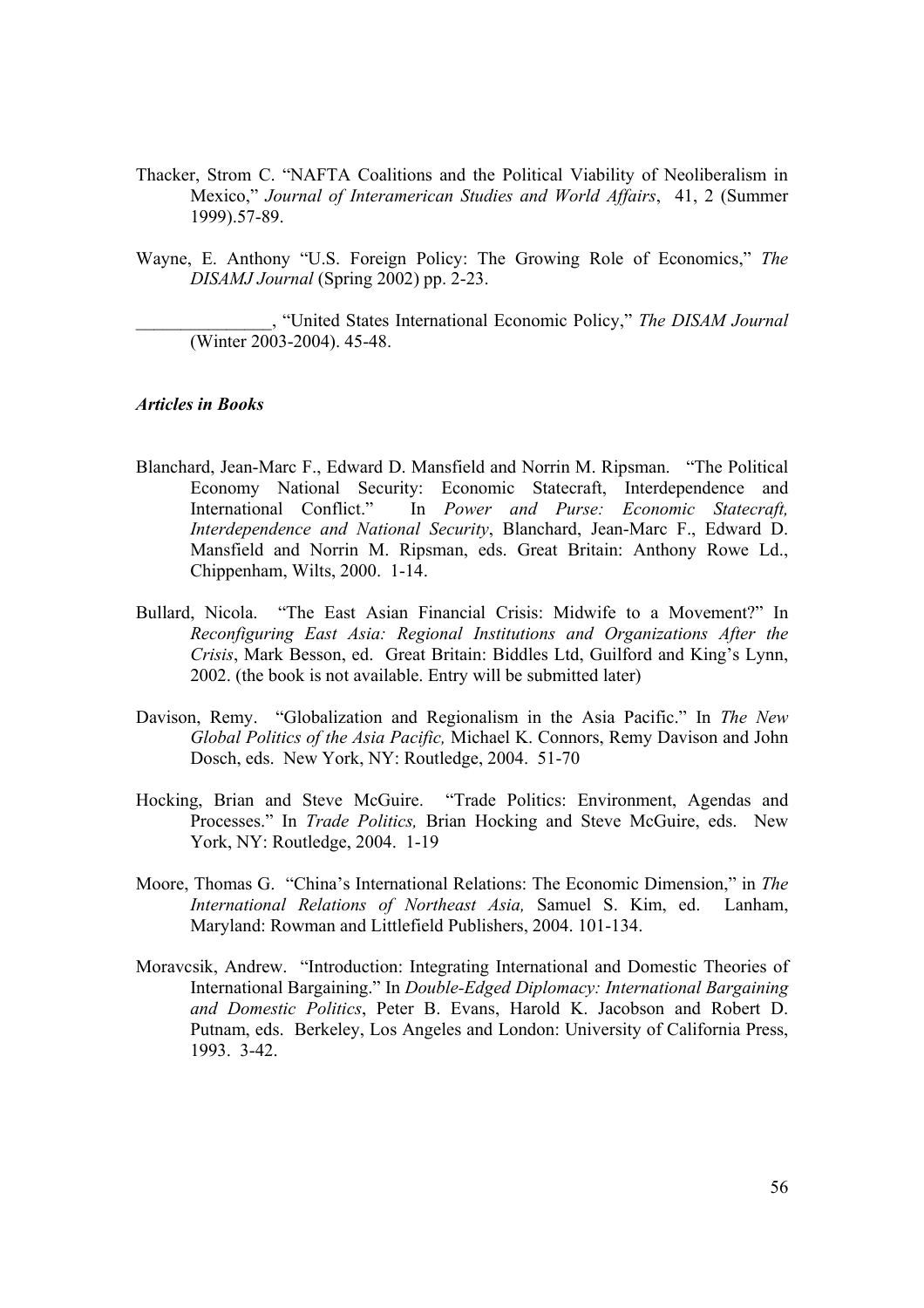#### *Government Sources*

- Brilliant, Myron. "Views on the Impact of a Free Trade Agreement," *Testimony of the United States Chamber of Commerce Before the International Trade Commission* (May 4, 2004).
- Cooper, William. "Free-Trade Agreements: Impact on U.S. Trade and Implications for U.S. Trade Policy*." Congressional Research Service (CRS) Report for Congress.* Washington D.C.: The Library of Congress, (April 9, 2002).
- Leach, James A. " Prepared Statement Before the Subcommittee on East Asia and the Pacific of the Committee on International Relations," *House of Representatives, One-Hundred Seventh Congress*, *December 12, 2001*. Washington, DC: U.S. Government Printing Office, 2002.
- Sek, Lenore. Trade Promotion Authority (Fast-track Authority for Trade Agreements): Background and Developments in the 107<sup>th</sup> Congress. *Congressional Research Service* Washington D.C. (December 7, 2001).
- The White House. *The National Security Strategy of the United States of America*. Washington D.C.: The White House (September 2002).
- Zoellick, Robert B. The President's Trade Policy Agenda. *United States Trade Representative*, Washington D.C. (March 1, 2001).

#### *Newspapers and Magazine Sources*

- Buckman, Rebecca. "Next U.S. Deal? Try Thailand," *Far Eastern Economic Review,*  166, 34 (August 28, 2003) pp.18-20.
- Gonzales, Iris Cecilia C. "U.S. Likely to Refuse Free Trade Pact with RP," *Business World* (October 1, 2003). p. 1.
- "RP-U.S. garments deal proposed," *Business World (*August 3, 2004).p. 1.

#### *Online articles*

Dillon, Dana R., Denise H. Froning, and Gerald P.O'Driscoll, "Time To Strengthen U.S.- Australian Relations in Trade and Defense," *The Heritage Foundation Backgrounder* 1450, (June 18, 2001), http://www.heritage.org/Research/AsiaandthePacific/BG1450.cfm